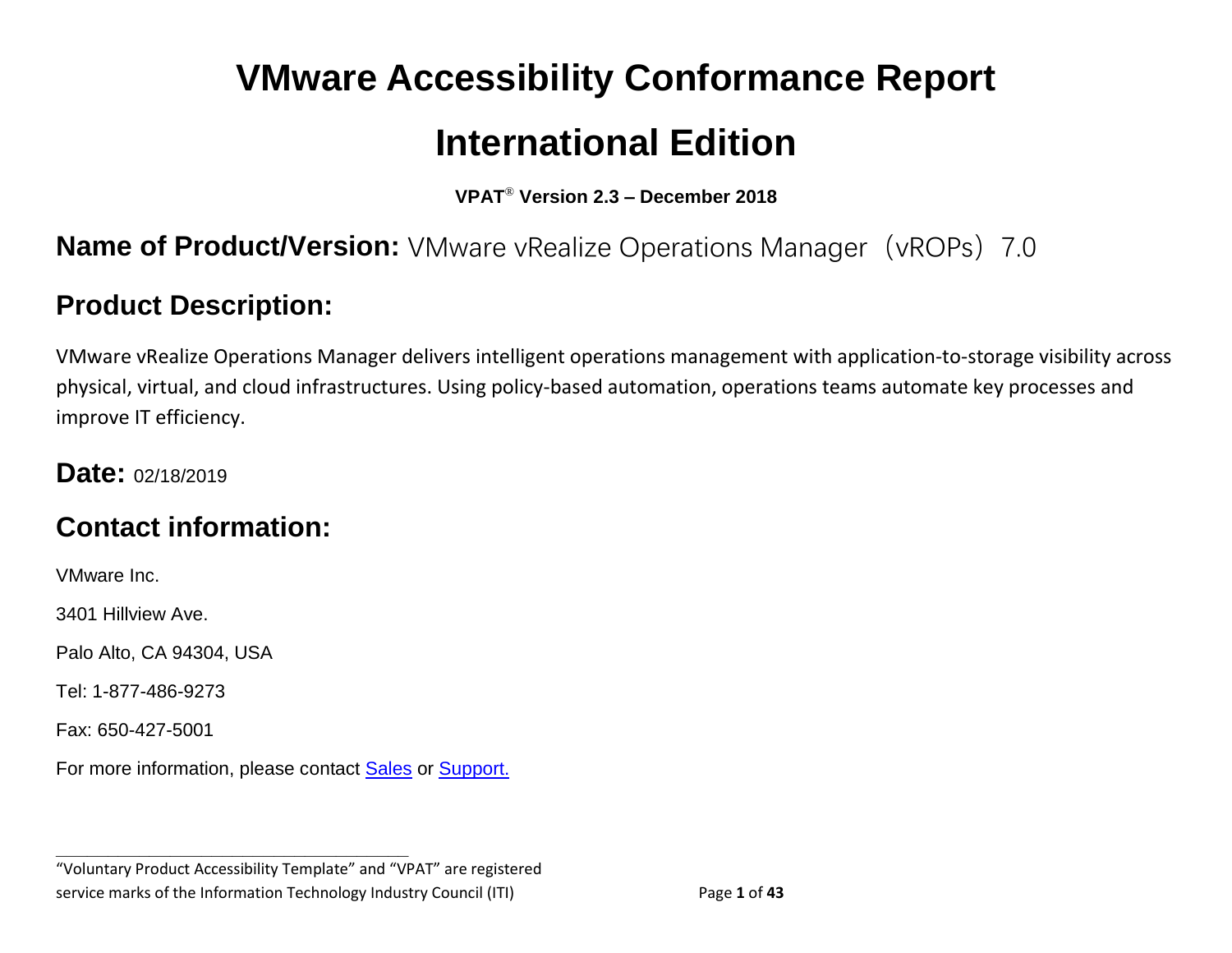# **Notes:**

Beyondsoft, based on their independent testing of the generally available product version noted, has created this VPAT Report.

# **Evaluation Methods Used:**

Using the combination methods of third-party automation tools and manual test.

# **Applicable Standards/Guidelines**

This report covers the degree of conformance for the following accessibility standard/guidelines:

| <b>Standard/Guideline</b>                                                                             | <b>Included In Report</b> |
|-------------------------------------------------------------------------------------------------------|---------------------------|
| Web Content Accessibility Guidelines 2.0, at http://www.w3.org/TR/2008/REC-WCAG20-20081211/           | Level A - No              |
|                                                                                                       | Level AA - No             |
|                                                                                                       | Level AAA - No            |
| Web Content Accessibility Guidelines 2.1 at https://www.w3.org/TR/WCAG21/                             | Level A - Yes             |
|                                                                                                       | Level AA - Yes            |
|                                                                                                       | Level AAA - Yes           |
| Revised Section 508 standards as published by the U.S. Access Board in the Federal Register on        |                           |
| January 18, 2017                                                                                      | <b>Yes</b>                |
| Corrections to the ICT Final Rule as published by the US Access Board in the Federal Register on      |                           |
| January 22, 2018                                                                                      |                           |
| EN 301 549 Accessibility requirements suitable for public procurement of ICT products and services in |                           |
| Europe, - V2.1.2 (2018-08) at                                                                         | Yes                       |
| https://www.etsi.org/deliver/etsi_en//301500_301599/301549/02.01.02_60/en_301549v020102p.pdf          |                           |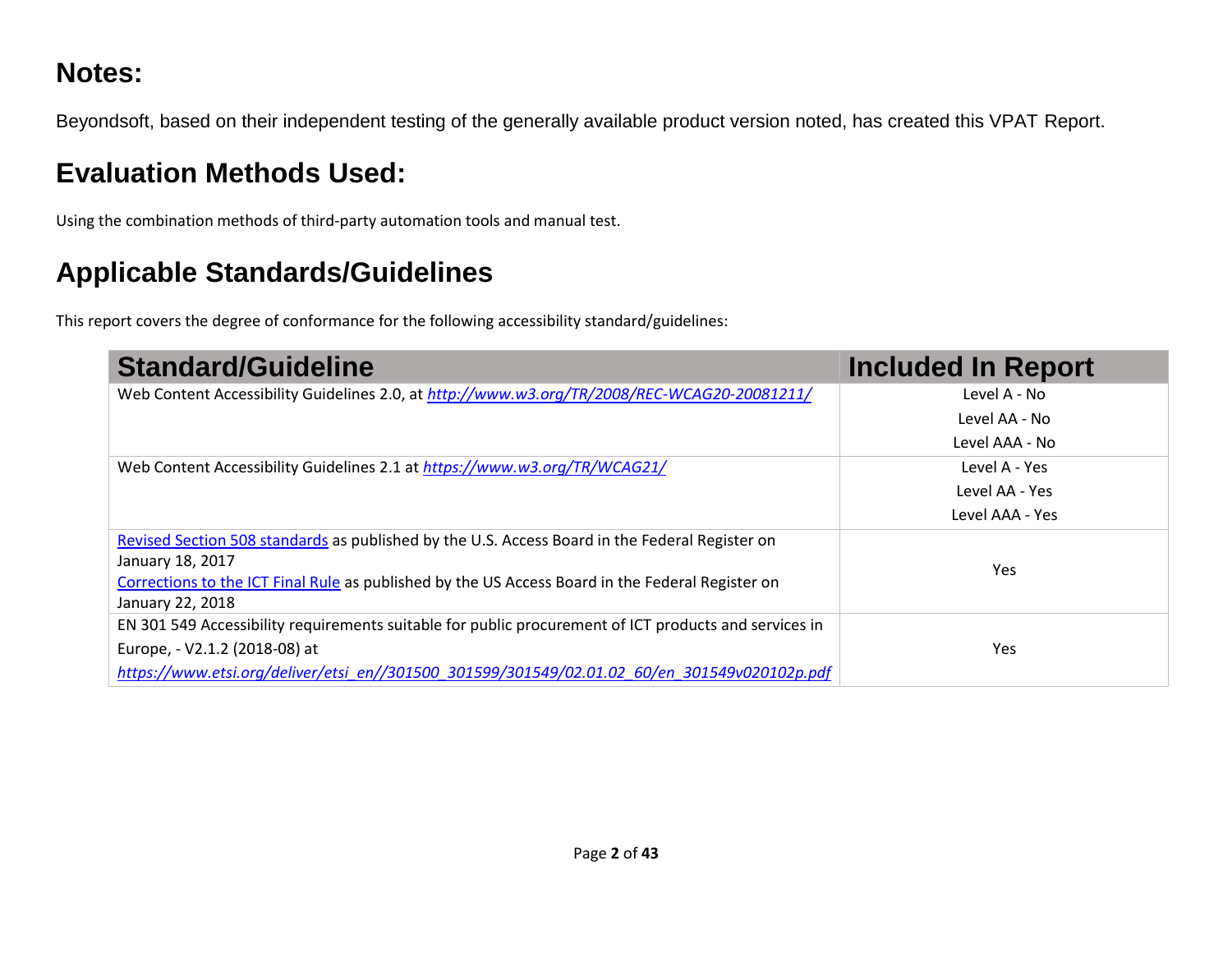# **Terms**

The terms used in the Conformance Level information are defined as follows:

- **Supports**: The functionality of the product has at least one method that meets the criterion without known defects or meets with equivalent facilitation.
- **Partially Supports**: Some functionality of the product does not meet the criterion.
- **Does Not Support**: The majority of product functionality does not meet the criterion.
- **Not Applicable**: The criterion is not relevant to the product.
- **Not Evaluated**: The product has not been evaluated against the criterion. This can be used only in WCAG 2.0 Level AAA.

# <span id="page-2-0"></span>**WCAG 2.1 Report**

Tables 1 and 2 also document conformance with:

- EN 301 549: Chapter 9 Web, Chapter 10 Non-Web documents, Section 11.2.1- Non-Web Software (excluding closed functionality), and Section 11.2.2 - Non-Web Software (closed functionality).
- Revised Section 508: Chapter 5 501.1 Scope, 504.2 Content Creation or Editing, and Chapter 6 602.3 Electronic Support Documentation.

Note: When reporting on conformance with the WCAG 2.1 Success Criteria, they are scoped for full pages, complete processes, and accessibility-supported ways of using technology as documented in the [WCAG 2.0 Conformance Requirements](https://www.w3.org/TR/WCAG20/#conformance-reqs).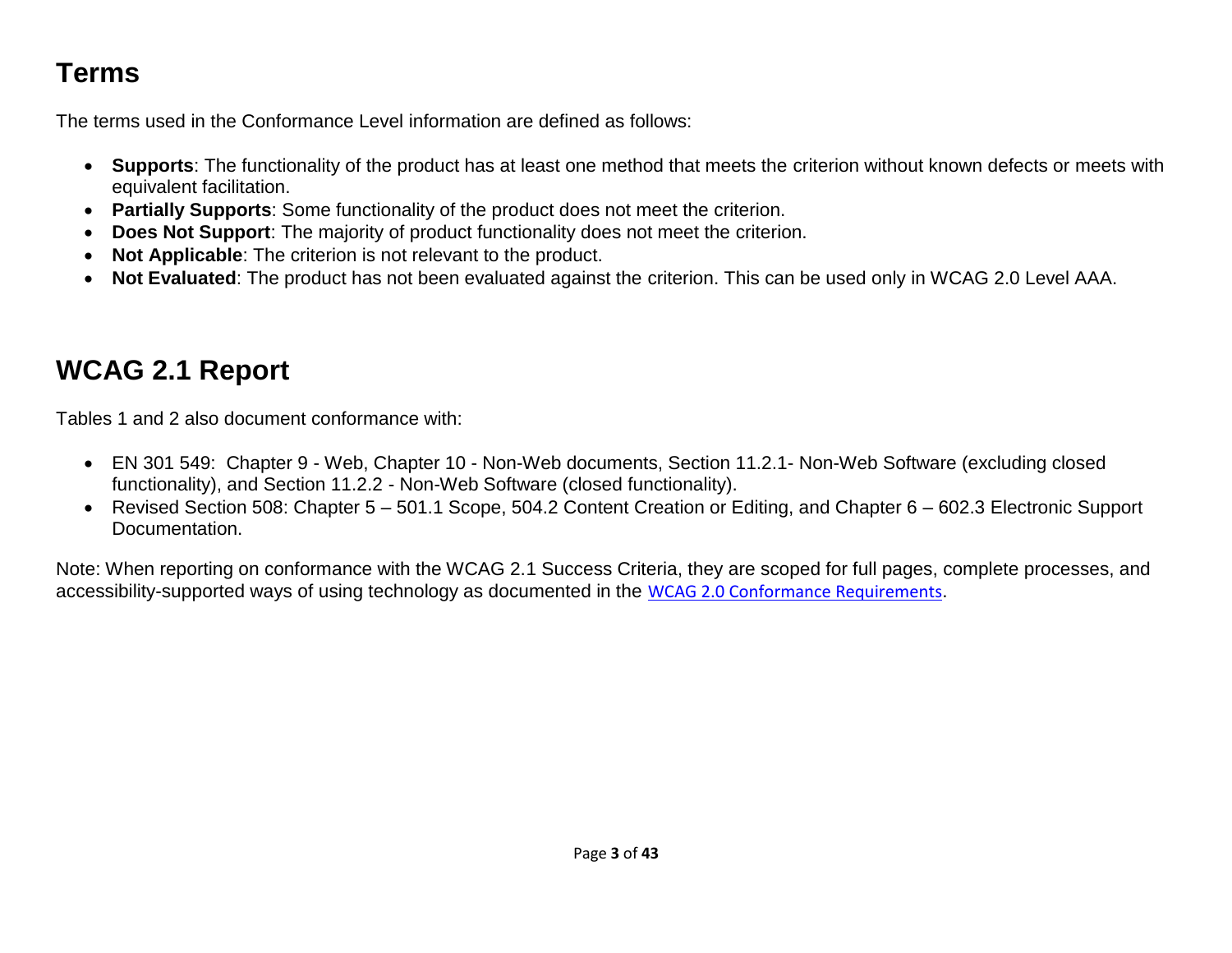# **Table 1: Success Criteria, Level A**

| <b>Criteria</b>                                         | <b>Conformance Level</b> | <b>Remarks and Explanations</b>                       |
|---------------------------------------------------------|--------------------------|-------------------------------------------------------|
| 1.1.1 Non-text Content (Level A)                        |                          |                                                       |
| Also applies to:                                        |                          |                                                       |
| EN 301 549 Criteria                                     |                          |                                                       |
| 9.1.1.1 (Web)<br>$\bullet$                              |                          |                                                       |
| 10.1.1.1 (Non-web document)<br>$\bullet$                |                          |                                                       |
| 11.1.1.1.1 (Open Functionality Software)<br>٠           |                          | Most non-text content in VMware Operations Manager    |
| 11.1.1.1.2 (Closed Functionality Software)              |                          | have descriptions, but some user interface components |
| 11.8.2 (Authoring Tool)<br>$\bullet$                    | Partially Supports       | such as the Search/Refresh button do not have text    |
| 12.1.2 (Product Docs)                                   |                          | description.                                          |
| 12.2.4 (Support Docs)                                   |                          |                                                       |
| <b>Revised Section 508</b>                              |                          |                                                       |
| 501 (Web)(Software)<br>$\bullet$                        |                          |                                                       |
| 504.2 (Authoring Tool)                                  |                          |                                                       |
| 602.3 (Support Docs)                                    |                          |                                                       |
| 1.2.1 Audio-only and Video-only (Prerecorded) (Level A) |                          |                                                       |
| Also applies to:                                        |                          |                                                       |
| EN 301 549 Criteria                                     |                          |                                                       |
| 9.1.2.1 (Web)<br>$\bullet$                              |                          |                                                       |
| 10.1.2.1 (Non-web document)                             |                          |                                                       |
| 11.1.2.1.1 (Open Functionality Software)<br>$\bullet$   |                          |                                                       |
| 11.1.2.1.2.1 and 11.1.2.1.2.2 (Closed Software)<br>٠    | Not Applicable           | VMware vRealize Operations Manager does not have      |
| 11.8.2 (Authoring Tool)                                 |                          | Audio-only or Video-only content.                     |
| 12.1.2 (Product Docs)                                   |                          |                                                       |
| 12.2.4 (Support Docs)<br>$\bullet$                      |                          |                                                       |
| <b>Revised Section 508</b>                              |                          |                                                       |
| 501 (Web)(Software)<br>٠                                |                          |                                                       |
| 504.2 (Authoring Tool)                                  |                          |                                                       |
| 602.3 (Support Docs)<br>$\bullet$                       |                          |                                                       |
| 1.2.2 Captions (Prerecorded) (Level A)                  |                          |                                                       |
| Also applies to:                                        | Does Not Support         | VMware vRealize Operations Manager does not provide   |
| EN 301 549 Criteria                                     |                          | captions in the video content.                        |
| $\bullet$ 9.1.2.2 (Web)                                 |                          |                                                       |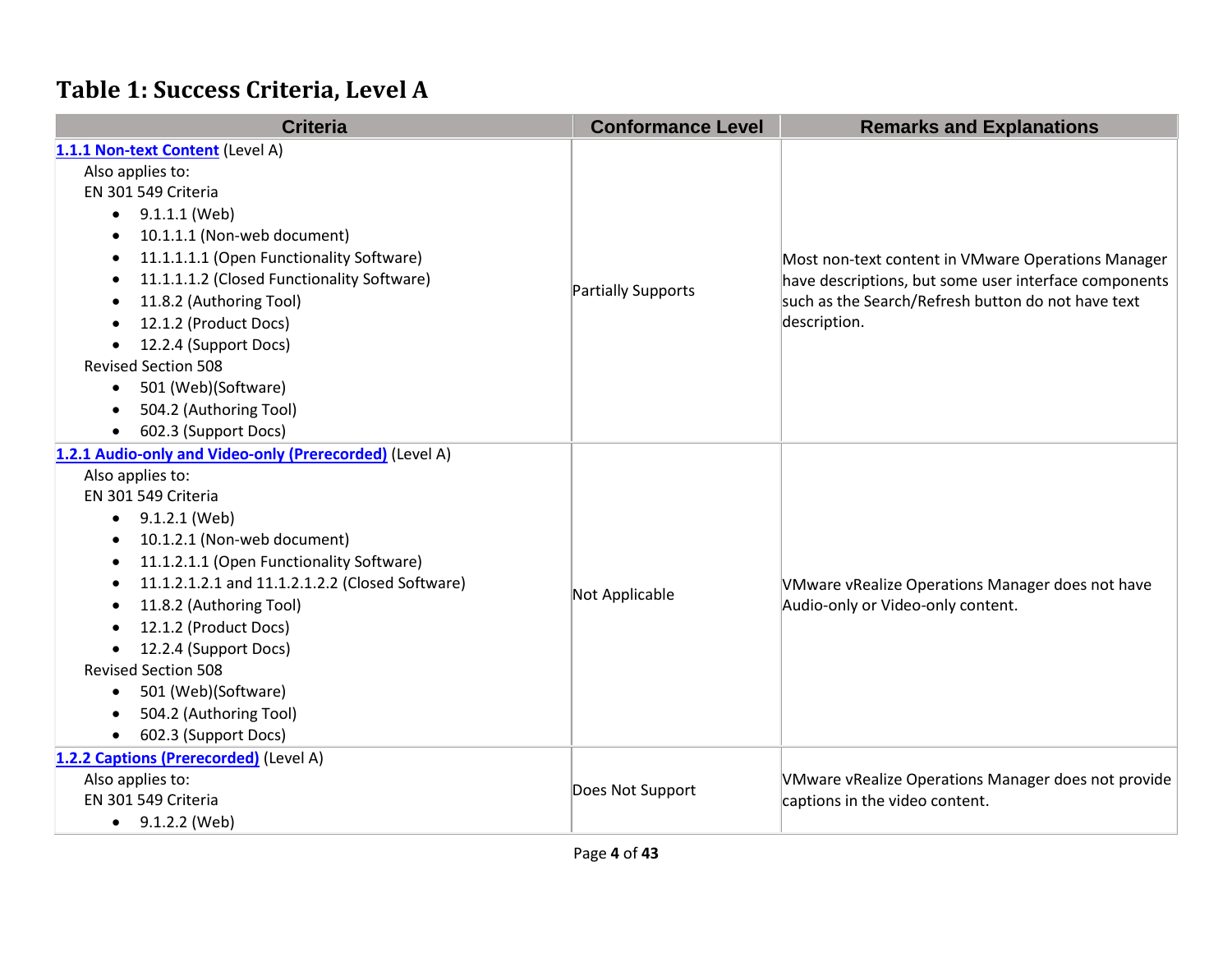| <b>Criteria</b>                                                      | <b>Conformance Level</b> | <b>Remarks and Explanations</b>                      |
|----------------------------------------------------------------------|--------------------------|------------------------------------------------------|
| 10.1.2.2 (Non-web document)                                          |                          |                                                      |
| 11.1.2.2 (Open Functionality Software)                               |                          |                                                      |
| 11.1.2.2 (Closed Software) - Does not apply                          |                          |                                                      |
| 11.8.2 (Authoring Tool)                                              |                          |                                                      |
| 12.1.2 (Product Docs)                                                |                          |                                                      |
| 12.2.4 (Support Docs)                                                |                          |                                                      |
| <b>Revised Section 508</b>                                           |                          |                                                      |
| 501 (Web)(Software)<br>$\bullet$                                     |                          |                                                      |
| 504.2 (Authoring Tool)                                               |                          |                                                      |
| 602.3 (Support Docs)<br>$\bullet$                                    |                          |                                                      |
| 1.2.3 Audio Description or Media Alternative (Prerecorded) (Level A) |                          |                                                      |
| Also applies to:                                                     |                          |                                                      |
| EN 301 549 Criteria                                                  |                          |                                                      |
| $\bullet$ 9.1.2.3 (Web)                                              |                          |                                                      |
| 10.1.2.3 (Non-web document)<br>$\bullet$                             |                          |                                                      |
| 11.1.2.3.1 (Open Functionality Software)<br>$\bullet$                |                          |                                                      |
| 11.1.2.3.2 (Closed Software)                                         | Support                  | All of the video information is already provided in  |
| 11.8.2 (Authoring Tool)                                              |                          | existing audio.                                      |
| 12.1.2 (Product Docs)                                                |                          |                                                      |
| 12.2.4 (Support Docs)                                                |                          |                                                      |
| <b>Revised Section 508</b>                                           |                          |                                                      |
| 501 (Web)(Software)<br>$\bullet$                                     |                          |                                                      |
| 504.2 (Authoring Tool)<br>$\bullet$                                  |                          |                                                      |
| 602.3 (Support Docs)<br>$\bullet$                                    |                          |                                                      |
| 1.3.1 Info and Relationships (Level A)                               |                          |                                                      |
| Also applies to:                                                     |                          |                                                      |
| EN 301 549 Criteria                                                  |                          | For most components in VMware vRealize Operations    |
| 9.1.3.1 (Web)                                                        |                          | Manager, the info and relationships conveyed through |
| 10.1.3.1 (Non-web document)                                          | Partially Supports       | presentation can be identified by screen reader.     |
| 11.1.3.1.1 (Open Functionality Software)                             |                          | However, some page contains redundant information    |
| 11.1.3.1.2 (Closed Software)<br>$\bullet$                            |                          | reads by screen reader, which may affect user        |
| 11.8.2 (Authoring Tool)                                              |                          | understanding the content.                           |
| 12.1.2 (Product Docs)                                                |                          |                                                      |
| 12.2.4 (Support Docs)                                                |                          |                                                      |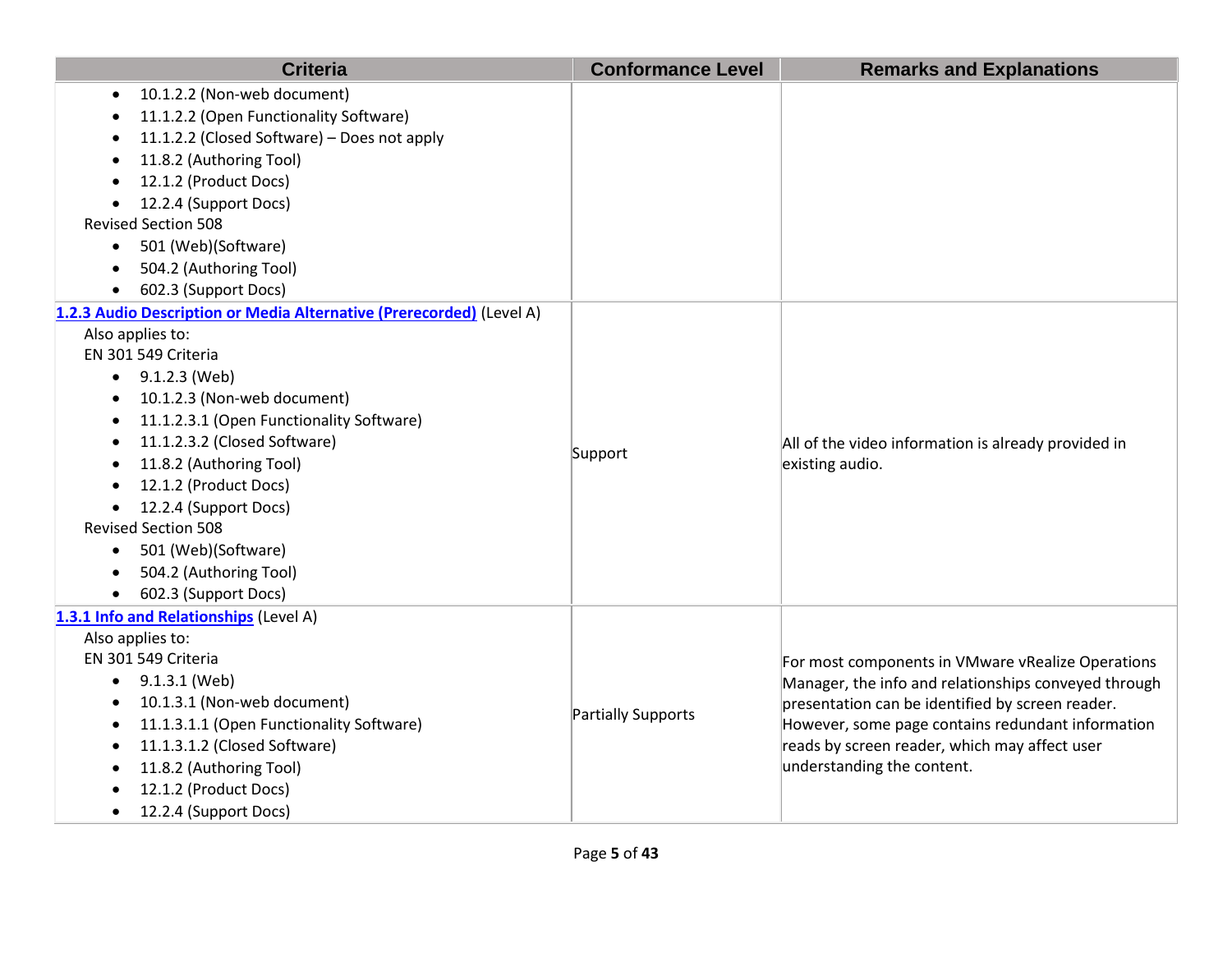| <b>Criteria</b>                                     | <b>Conformance Level</b> | <b>Remarks and Explanations</b>                                                                                   |
|-----------------------------------------------------|--------------------------|-------------------------------------------------------------------------------------------------------------------|
| <b>Revised Section 508</b>                          |                          |                                                                                                                   |
| 501 (Web)(Software)<br>$\bullet$                    |                          |                                                                                                                   |
| 504.2 (Authoring Tool)                              |                          |                                                                                                                   |
| 602.3 (Support Docs)                                |                          |                                                                                                                   |
| 1.3.2 Meaningful Sequence (Level A)                 |                          |                                                                                                                   |
| Also applies to:                                    |                          |                                                                                                                   |
| EN 301 549 Criteria                                 |                          |                                                                                                                   |
| $\bullet$ 9.1.3.2 (Web)                             |                          |                                                                                                                   |
| 10.1.3.2 (Non-web document)                         |                          |                                                                                                                   |
| 11.1.3.2.1 (Open Functionality Software)            |                          | Screen reader can correctly determine the reading<br>sequence for most components in VMware vRealize              |
| 11.1.3.2.2 (Closed Software)                        | Partially Supports       | Operations Manager.                                                                                               |
| 11.8.2 (Authoring Tool)                             |                          | However, for some components in admin UI, the                                                                     |
| 12.1.2 (Product Docs)                               |                          | reading sequence is inconsistent with visual order.                                                               |
| 12.2.4 (Support Docs)                               |                          |                                                                                                                   |
| <b>Revised Section 508</b>                          |                          |                                                                                                                   |
| 501 (Web)(Software)<br>$\bullet$                    |                          |                                                                                                                   |
| 504.2 (Authoring Tool)                              |                          |                                                                                                                   |
| 602.3 (Support Docs)                                |                          |                                                                                                                   |
| 1.3.3 Sensory Characteristics (Level A)             |                          |                                                                                                                   |
| Also applies to:                                    |                          |                                                                                                                   |
| EN 301 549 Criteria                                 |                          |                                                                                                                   |
| 9.1.3.3 (Web)<br>$\bullet$                          |                          |                                                                                                                   |
| 10.1.3.3 (Non-web document)                         |                          |                                                                                                                   |
| 11.1.3.3 (Open Functionality Software)<br>$\bullet$ |                          |                                                                                                                   |
| 11.1.3.3 (Closed Software)                          | Supports                 | Instructions provided for understanding and operating<br>content do not rely solely on sensory characteristics of |
| 11.8.2 (Authoring Tool)                             |                          | components.                                                                                                       |
| 12.1.2 (Product Docs)                               |                          |                                                                                                                   |
| 12.2.4 (Support Docs)                               |                          |                                                                                                                   |
| <b>Revised Section 508</b>                          |                          |                                                                                                                   |
| 501 (Web)(Software)<br>$\bullet$                    |                          |                                                                                                                   |
| 504.2 (Authoring Tool)                              |                          |                                                                                                                   |
| 602.3 (Support Docs)<br>$\bullet$                   |                          |                                                                                                                   |
| 1.4.1 Use of Color (Level A)                        | Partially Supports       | For most content in VMware vRealize Operations                                                                    |
| Also applies to:                                    |                          | Manager, color is not used as the only visual means of                                                            |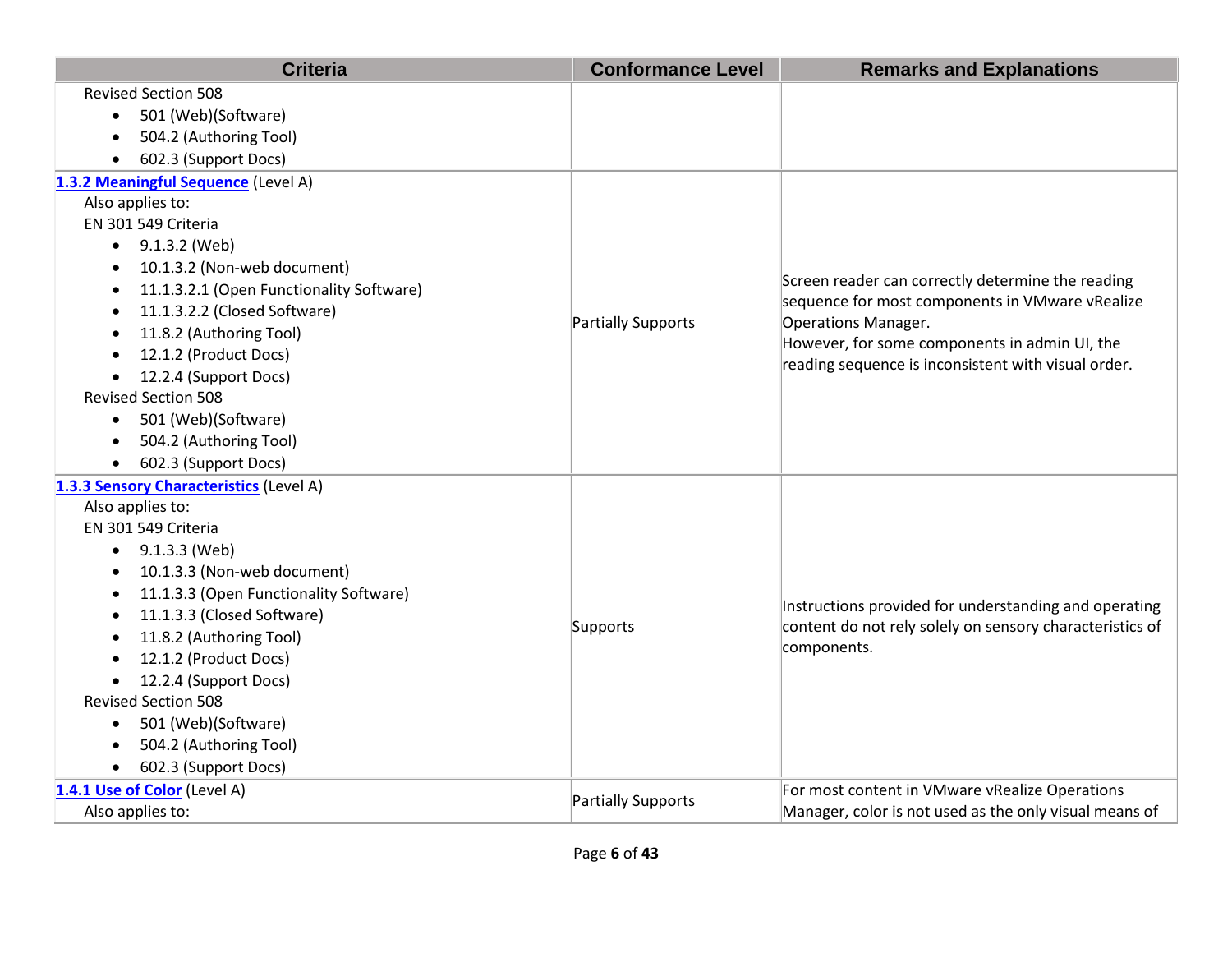| <b>Criteria</b>                                       | <b>Conformance Level</b> | <b>Remarks and Explanations</b>                          |
|-------------------------------------------------------|--------------------------|----------------------------------------------------------|
| EN 301 549 Criteria                                   |                          | conveying information.                                   |
| 9.1.4.1 (Web)                                         |                          | However, in some page, such as the alert page, the color |
| 10.1.4.1 (Non-web document)                           |                          | is used as the only visual means to represent the        |
| 11.1.4.1 (Open Functionality Software)                |                          | different criticality for the message.                   |
| 11.1.4.1 (Closed Software)<br>$\bullet$               |                          |                                                          |
| 11.8.2 (Authoring Tool)<br>$\bullet$                  |                          |                                                          |
| 12.1.2 (Product Docs)                                 |                          |                                                          |
| 12.2.4 (Support Docs)                                 |                          |                                                          |
| <b>Revised Section 508</b>                            |                          |                                                          |
| 501 (Web)(Software)                                   |                          |                                                          |
| 504.2 (Authoring Tool)                                |                          |                                                          |
| 602.3 (Support Docs)                                  |                          |                                                          |
| 1.4.2 Audio Control (Level A)                         |                          |                                                          |
| Also applies to:                                      |                          |                                                          |
| EN 301 549 Criteria                                   |                          |                                                          |
| $\bullet$ 9.1.4.2 (Web)                               |                          |                                                          |
| 10.1.4.2 (Non-web document)<br>$\bullet$              |                          |                                                          |
| 11.1.4.2 (Open Functionality Software)                |                          |                                                          |
| 11.1.4.2 (Closed Software)                            |                          | VMware vRealize Operations Manager does not have         |
| 11.8.2 (Authoring Tool)                               | Not Applicable           | audio that plays automatically for more than 3 seconds.  |
| 12.1.2 (Product Docs)                                 |                          |                                                          |
| 12.2.4 (Support Docs)                                 |                          |                                                          |
| <b>Revised Section 508</b>                            |                          |                                                          |
| 501 (Web)(Software)<br>$\bullet$                      |                          |                                                          |
| 504.2 (Authoring Tool)                                |                          |                                                          |
| 602.3 (Support Docs)                                  |                          |                                                          |
| 2.1.1 Keyboard (Level A)                              |                          |                                                          |
| Also applies to:                                      |                          | For most components in VMware vRealize Operations        |
| EN 301 549 Criteria                                   |                          | Manager, user is able to use keyboard to interact with   |
| $\bullet$ 9.2.1.1 (Web)                               | Partially Supports       | them.                                                    |
| 10.2.1.1 (Non-web document)<br>$\bullet$              |                          | However, some functions, such as the functions under     |
| 11.2.1.1.1 (Open Functionality Software)<br>$\bullet$ |                          | user icon, are not operable through a keyboard           |
| 11.2.1.1.2 (Closed Software)                          |                          | interface.                                               |
| 11.8.2 (Authoring Tool)                               |                          |                                                          |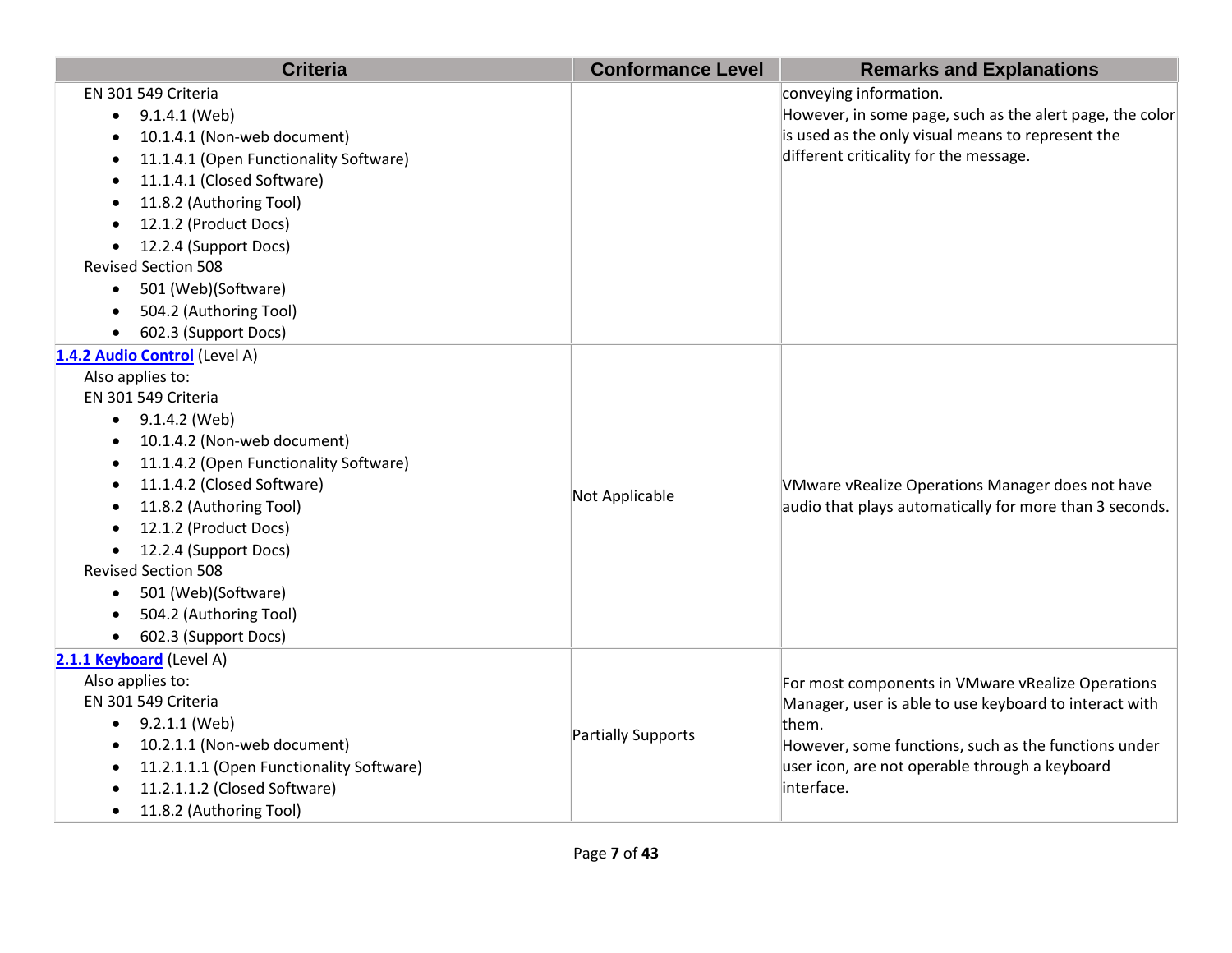| <b>Criteria</b>                                  | <b>Conformance Level</b> | <b>Remarks and Explanations</b>                                                                           |
|--------------------------------------------------|--------------------------|-----------------------------------------------------------------------------------------------------------|
| 12.1.2 (Product Docs)<br>$\bullet$               |                          |                                                                                                           |
| 12.2.4 (Support Docs)                            |                          |                                                                                                           |
| <b>Revised Section 508</b>                       |                          |                                                                                                           |
| 501 (Web)(Software)<br>$\bullet$                 |                          |                                                                                                           |
| 504.2 (Authoring Tool)                           |                          |                                                                                                           |
| 602.3 (Support Docs)<br>$\bullet$                |                          |                                                                                                           |
| 2.1.2 No Keyboard Trap (Level A)                 |                          |                                                                                                           |
| Also applies to:                                 |                          |                                                                                                           |
| EN 301 549 Criteria                              |                          |                                                                                                           |
| 9.2.1.2 (Web)                                    |                          |                                                                                                           |
| 10.2.1.2 (Non-web document)                      |                          | The focus can be moved away using only a keyboard                                                         |
| 11.2.1.2 (Open Functionality Software)           |                          | interface for most components in VMware vRealize                                                          |
| 11.2.1.2 (Closed Software)                       | Partially Supports       | Operations Manager.                                                                                       |
| 11.8.2 (Authoring Tool)<br>$\bullet$             |                          | However, for some components, such as the yes button<br>in "REDESCRIBE confirmation dialog", the keyboard |
| 12.1.2 (Product Docs)                            |                          |                                                                                                           |
| 12.2.4 (Support Docs)<br>$\bullet$               |                          | focus cannot be moved away.                                                                               |
| <b>Revised Section 508</b>                       |                          |                                                                                                           |
| 501 (Web)(Software)<br>$\bullet$                 |                          |                                                                                                           |
| 504.2 (Authoring Tool)                           |                          |                                                                                                           |
| 602.3 (Support Docs)                             |                          |                                                                                                           |
| 2.1.4 Character Key Shortcuts (Level A 2.1 only) |                          |                                                                                                           |
| Also applies to:                                 |                          |                                                                                                           |
| EN 301 549 Criteria                              |                          |                                                                                                           |
| $\bullet$ 9.2.1.4 (Web)                          |                          |                                                                                                           |
| 10.2.1.4 (Non-web document)                      |                          | Character key shortcut is not provided in VMware                                                          |
| 11.2.1.4.1 (Open Functionality Software)         | Not Applicable           | vRealize Operations Manager.                                                                              |
| 11.2.1.4.2 (Closed Software)                     |                          |                                                                                                           |
| 11.8.2 (Authoring Tool)                          |                          |                                                                                                           |
| 12.1.2 (Product Docs)                            |                          |                                                                                                           |
| 12.2.4 (Support Docs)<br>$\bullet$               |                          |                                                                                                           |
| Revised Section 508 - Does not apply             |                          |                                                                                                           |
| 2.2.1 Timing Adjustable (Level A)                |                          | The user session time in VMware vRealize Operations                                                       |
| Also applies to:                                 | Supports                 | Manager can be set to more than 20 hours.                                                                 |
| EN 301 549 Criteria                              |                          |                                                                                                           |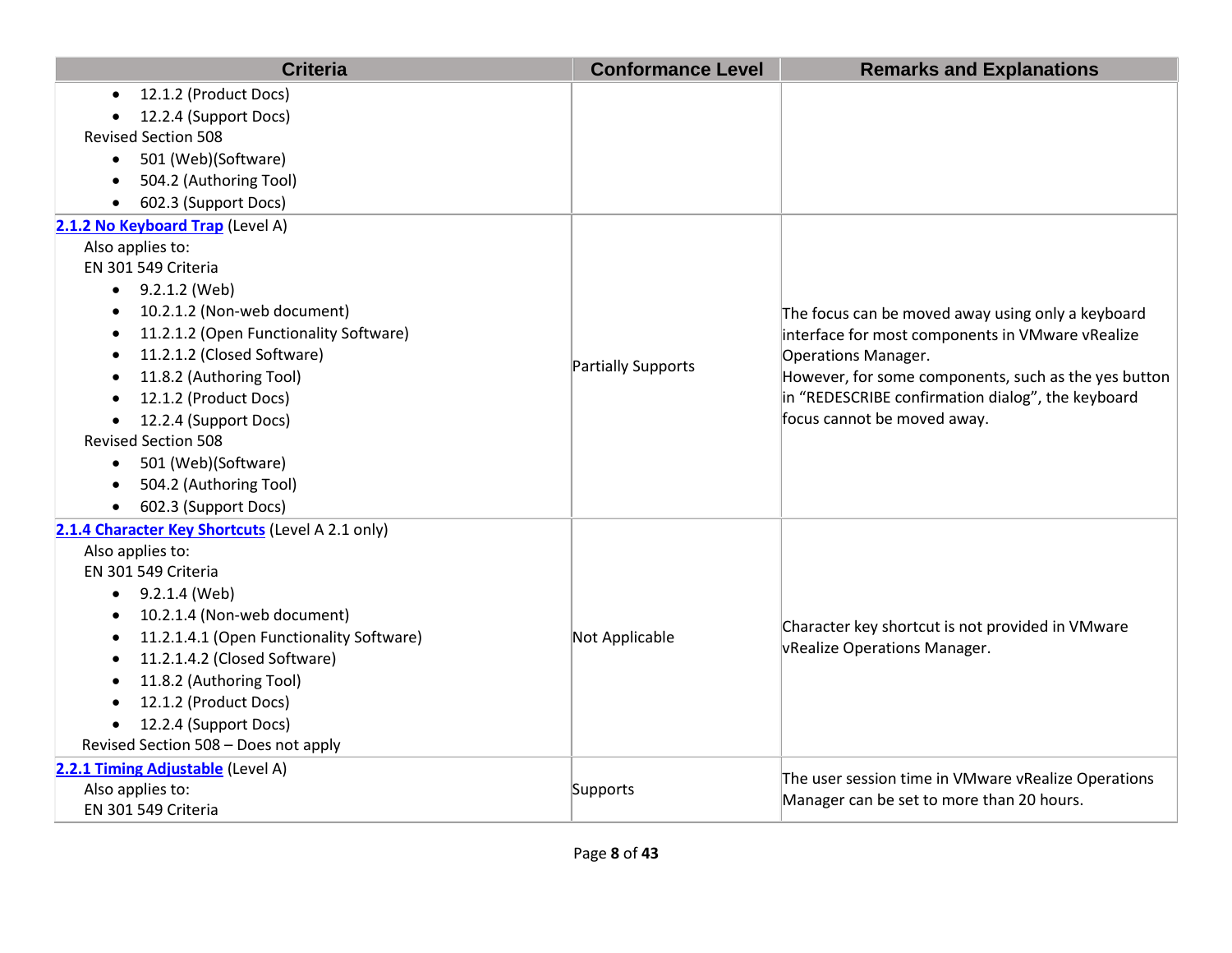| 9.2.2.1 (Web)<br>10.2.2.1 (Non-web document)<br>11.2.2.1 (Open Functionality Software)<br>11.2.2.1 (Closed Software)<br>11.8.2 (Authoring Tool)<br>12.1.2 (Product Docs)<br>12.2.4 (Support Docs)<br><b>Revised Section 508</b><br>501 (Web)(Software)<br>$\bullet$<br>504.2 (Authoring Tool)<br>602.3 (Support Docs)<br>2.2.2 Pause, Stop, Hide (Level A)<br>Also applies to:<br>EN 301 549 Criteria<br>$\bullet$ 9.2.2.2 (Web)<br>10.2.2.2 (Non-web document)<br>$\bullet$<br>11.2.2.2 (Open Functionality Software)<br>11.2.2.2 (Closed Software)<br>There is no moving, blinking, scrolling information in<br>Not Applicable<br>11.8.2 (Authoring Tool)<br>VMware vRealize Operations Manager.<br>12.1.2 (Product Docs)<br>12.2.4 (Support Docs)<br><b>Revised Section 508</b> | <b>Criteria</b> | <b>Conformance Level</b> | <b>Remarks and Explanations</b> |
|------------------------------------------------------------------------------------------------------------------------------------------------------------------------------------------------------------------------------------------------------------------------------------------------------------------------------------------------------------------------------------------------------------------------------------------------------------------------------------------------------------------------------------------------------------------------------------------------------------------------------------------------------------------------------------------------------------------------------------------------------------------------------------|-----------------|--------------------------|---------------------------------|
|                                                                                                                                                                                                                                                                                                                                                                                                                                                                                                                                                                                                                                                                                                                                                                                    |                 |                          |                                 |
|                                                                                                                                                                                                                                                                                                                                                                                                                                                                                                                                                                                                                                                                                                                                                                                    |                 |                          |                                 |
|                                                                                                                                                                                                                                                                                                                                                                                                                                                                                                                                                                                                                                                                                                                                                                                    |                 |                          |                                 |
|                                                                                                                                                                                                                                                                                                                                                                                                                                                                                                                                                                                                                                                                                                                                                                                    |                 |                          |                                 |
|                                                                                                                                                                                                                                                                                                                                                                                                                                                                                                                                                                                                                                                                                                                                                                                    |                 |                          |                                 |
|                                                                                                                                                                                                                                                                                                                                                                                                                                                                                                                                                                                                                                                                                                                                                                                    |                 |                          |                                 |
|                                                                                                                                                                                                                                                                                                                                                                                                                                                                                                                                                                                                                                                                                                                                                                                    |                 |                          |                                 |
|                                                                                                                                                                                                                                                                                                                                                                                                                                                                                                                                                                                                                                                                                                                                                                                    |                 |                          |                                 |
|                                                                                                                                                                                                                                                                                                                                                                                                                                                                                                                                                                                                                                                                                                                                                                                    |                 |                          |                                 |
|                                                                                                                                                                                                                                                                                                                                                                                                                                                                                                                                                                                                                                                                                                                                                                                    |                 |                          |                                 |
|                                                                                                                                                                                                                                                                                                                                                                                                                                                                                                                                                                                                                                                                                                                                                                                    |                 |                          |                                 |
|                                                                                                                                                                                                                                                                                                                                                                                                                                                                                                                                                                                                                                                                                                                                                                                    |                 |                          |                                 |
|                                                                                                                                                                                                                                                                                                                                                                                                                                                                                                                                                                                                                                                                                                                                                                                    |                 |                          |                                 |
|                                                                                                                                                                                                                                                                                                                                                                                                                                                                                                                                                                                                                                                                                                                                                                                    |                 |                          |                                 |
|                                                                                                                                                                                                                                                                                                                                                                                                                                                                                                                                                                                                                                                                                                                                                                                    |                 |                          |                                 |
|                                                                                                                                                                                                                                                                                                                                                                                                                                                                                                                                                                                                                                                                                                                                                                                    |                 |                          |                                 |
|                                                                                                                                                                                                                                                                                                                                                                                                                                                                                                                                                                                                                                                                                                                                                                                    |                 |                          |                                 |
|                                                                                                                                                                                                                                                                                                                                                                                                                                                                                                                                                                                                                                                                                                                                                                                    |                 |                          |                                 |
|                                                                                                                                                                                                                                                                                                                                                                                                                                                                                                                                                                                                                                                                                                                                                                                    |                 |                          |                                 |
|                                                                                                                                                                                                                                                                                                                                                                                                                                                                                                                                                                                                                                                                                                                                                                                    |                 |                          |                                 |
|                                                                                                                                                                                                                                                                                                                                                                                                                                                                                                                                                                                                                                                                                                                                                                                    |                 |                          |                                 |
|                                                                                                                                                                                                                                                                                                                                                                                                                                                                                                                                                                                                                                                                                                                                                                                    |                 |                          |                                 |
| 501 (Web)(Software)<br>$\bullet$                                                                                                                                                                                                                                                                                                                                                                                                                                                                                                                                                                                                                                                                                                                                                   |                 |                          |                                 |
| 504.2 (Authoring Tool)                                                                                                                                                                                                                                                                                                                                                                                                                                                                                                                                                                                                                                                                                                                                                             |                 |                          |                                 |
| 602.3 (Support Docs)                                                                                                                                                                                                                                                                                                                                                                                                                                                                                                                                                                                                                                                                                                                                                               |                 |                          |                                 |
| 2.3.1 Three Flashes or Below Threshold (Level A)                                                                                                                                                                                                                                                                                                                                                                                                                                                                                                                                                                                                                                                                                                                                   |                 |                          |                                 |
| Also applies to:                                                                                                                                                                                                                                                                                                                                                                                                                                                                                                                                                                                                                                                                                                                                                                   |                 |                          |                                 |
| EN 301 549 Criteria                                                                                                                                                                                                                                                                                                                                                                                                                                                                                                                                                                                                                                                                                                                                                                |                 |                          |                                 |
| 9.2.3.1 (Web)<br>VMware vRealize Operations Manager does not contain                                                                                                                                                                                                                                                                                                                                                                                                                                                                                                                                                                                                                                                                                                               |                 |                          |                                 |
| 10.2.3.1 (Non-web document)<br>anything that flashes more than three times in any one<br>Supports                                                                                                                                                                                                                                                                                                                                                                                                                                                                                                                                                                                                                                                                                  |                 |                          |                                 |
| 11.2.3.1 (Open Functionality Software)<br>second period                                                                                                                                                                                                                                                                                                                                                                                                                                                                                                                                                                                                                                                                                                                            |                 |                          |                                 |
| 11.2.3.1(Closed Software)<br>11.8.2 (Authoring Tool)                                                                                                                                                                                                                                                                                                                                                                                                                                                                                                                                                                                                                                                                                                                               |                 |                          |                                 |
| 12.1.2 (Product Docs)                                                                                                                                                                                                                                                                                                                                                                                                                                                                                                                                                                                                                                                                                                                                                              |                 |                          |                                 |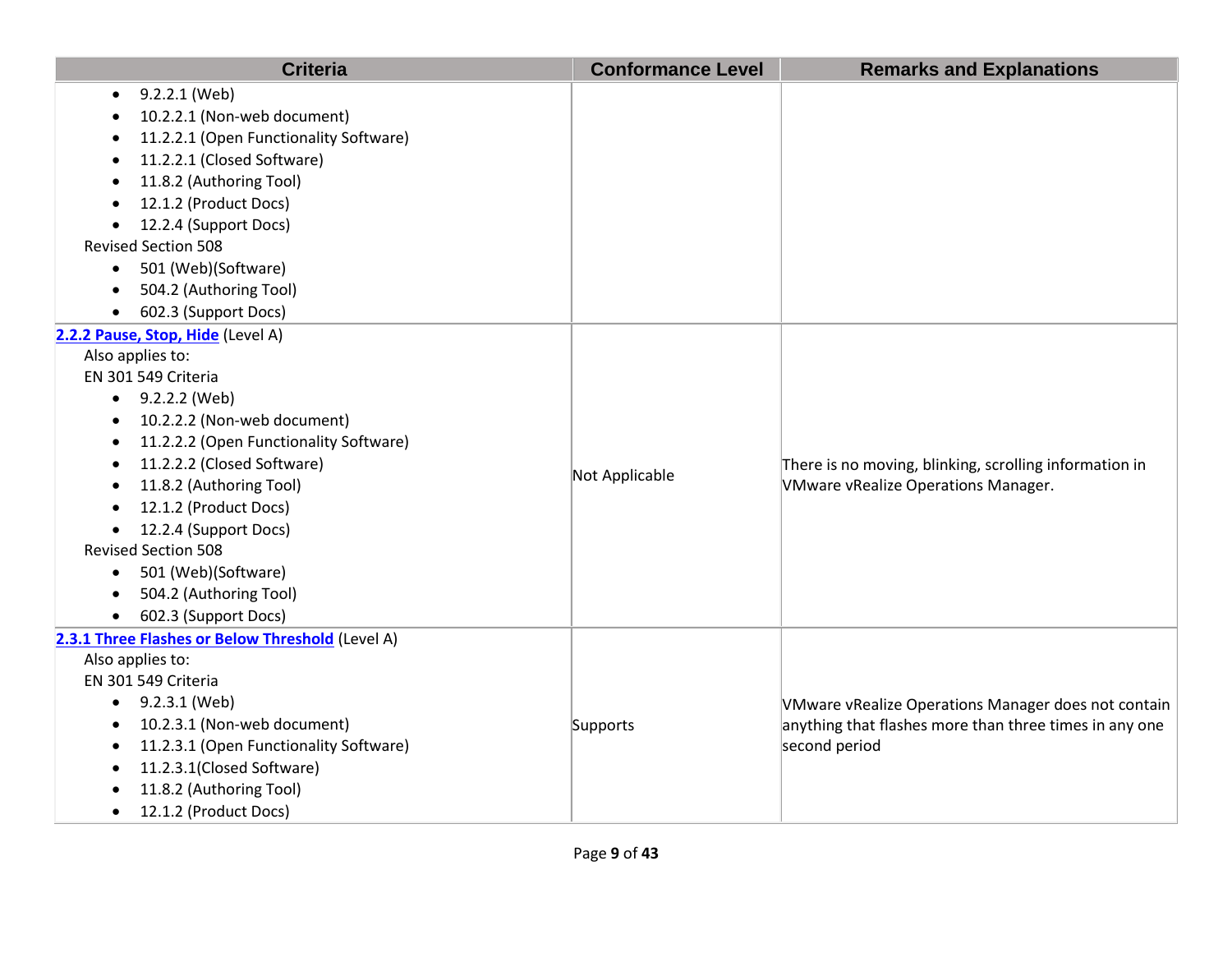| <b>Criteria</b>                                                                                                                                                                                                                                                                                                                                                                                                                                                                                                                                                | <b>Conformance Level</b> | <b>Remarks and Explanations</b>                                                                                                                                                                                                             |
|----------------------------------------------------------------------------------------------------------------------------------------------------------------------------------------------------------------------------------------------------------------------------------------------------------------------------------------------------------------------------------------------------------------------------------------------------------------------------------------------------------------------------------------------------------------|--------------------------|---------------------------------------------------------------------------------------------------------------------------------------------------------------------------------------------------------------------------------------------|
| 12.2.4 (Support Docs)<br>$\bullet$<br><b>Revised Section 508</b><br>501 (Web)(Software)<br>$\bullet$<br>504.2 (Authoring Tool)<br>602.3 (Support Docs)                                                                                                                                                                                                                                                                                                                                                                                                         |                          |                                                                                                                                                                                                                                             |
| 2.4.1 Bypass Blocks (Level A)<br>Also applies to:<br>EN 301 549 Criteria<br>$\bullet$ 9.2.4.1 (Web)<br>10.2.4.1 (Non-web document) - Does not apply<br>11.2.4.1 (Open Functionality Software) - Does not apply<br>11.2.4.1 (Closed Software) - Does not apply<br>11.8.2 (Authoring Tool)<br>12.1.2 (Product Docs)<br>12.2.4 (Support Docs)<br>$\bullet$<br><b>Revised Section 508</b><br>501 (Web)(Software) - Does not apply to non-web software<br>$\bullet$<br>504.2 (Authoring Tool)<br>$\bullet$<br>602.3 (Support Docs) - Does not apply to non-web docs | Does Not Support         | No mechanism is available to bypass blocks of content<br>that are repeated on multiple Web pages in VMware<br>vRealize Operations Manager.                                                                                                  |
| 2.4.2 Page Titled (Level A)<br>Also applies to:<br>EN 301 549 Criteria<br>$\bullet$ 9.2.4.2 (Web)<br>10.2.4.2 (Non-web document)<br>11.2.4.2 (Open Functionality Software) - Does not apply<br>$\bullet$<br>11.2.4.2 (Closed Software) - Does not apply<br>11.8.2 (Authoring Tool)<br>12.1.2 (Product Docs)<br>12.2.4 (Support Docs)<br><b>Revised Section 508</b><br>501 (Web)(Software)<br>$\bullet$<br>504.2 (Authoring Tool)<br>602.3 (Support Docs)                                                                                                       | Partially Supports       | Most web pages in VMware vRealize Operations<br>Manager have titles that describe topic or purpose.<br>However, the title of all web pages in admin UI is<br>"vRealize Operations Manager", which cannot describe<br>the topic of the page. |
| 2.4.3 Focus Order (Level A)                                                                                                                                                                                                                                                                                                                                                                                                                                                                                                                                    | Supports                 | The focusable elements in VMware vRealize Operations                                                                                                                                                                                        |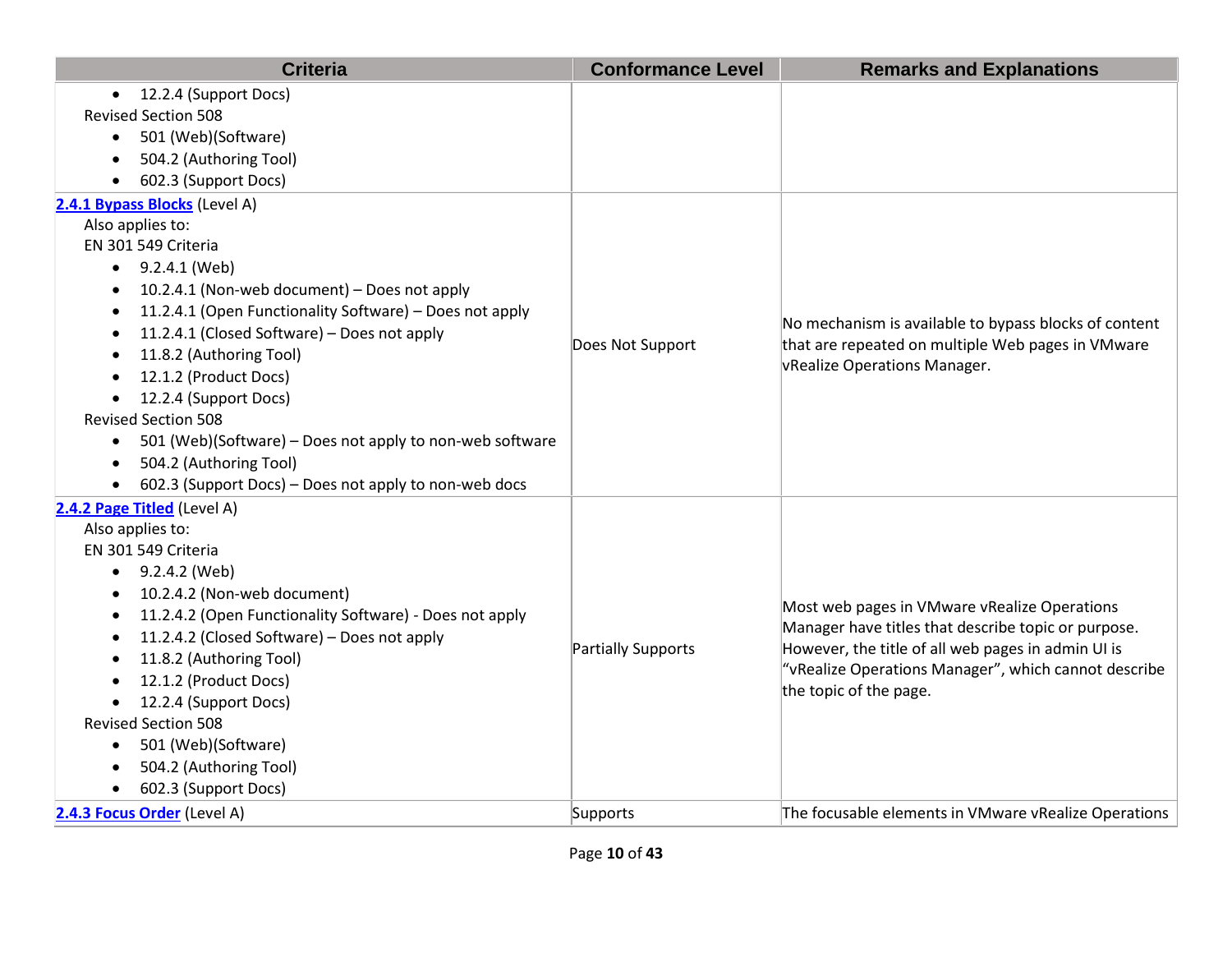| <b>Criteria</b>                                                                                                                                                                                                                                                                                                                                                                                                                                  | <b>Conformance Level</b> | <b>Remarks and Explanations</b>                                                                                                  |
|--------------------------------------------------------------------------------------------------------------------------------------------------------------------------------------------------------------------------------------------------------------------------------------------------------------------------------------------------------------------------------------------------------------------------------------------------|--------------------------|----------------------------------------------------------------------------------------------------------------------------------|
| Also applies to:<br>EN 301 549 Criteria<br>$\bullet$ 9.2.4.3 (Web)<br>10.2.4.3 (Non-web document)<br>11.2.4.3 (Open Functionality Software)<br>11.2.4.3 (Closed Software)<br>11.8.2 (Authoring Tool)<br>٠<br>12.1.2 (Product Docs)<br>12.2.4 (Support Docs)<br>$\bullet$<br><b>Revised Section 508</b><br>501 (Web)(Software)<br>504.2 (Authoring Tool)<br>602.3 (Support Docs)                                                                  |                          | Manager receive focus in the order that preserves<br>meaning and operability.                                                    |
| 2.4.4 Link Purpose (In Context) (Level A)<br>Also applies to:<br>EN 301 549 Criteria<br>$\bullet$ 9.2.4.4 (Web)<br>10.2.4.4 (Non-web document)<br>$\bullet$<br>11.2.4.4 (Open Functionality Software)<br>11.2.4.4 (Closed Software<br>11.8.2 (Authoring Tool)<br>12.1.2 (Product Docs)<br>12.2.4 (Support Docs)<br><b>Revised Section 508</b><br>501 (Web)(Software)<br>$\bullet$<br>504.2 (Authoring Tool)<br>602.3 (Support Docs)<br>$\bullet$ | Supports                 | The purpose of each link in VMware vRealize Operations<br>Manager can be determined from the link text alone or<br>from context. |
| 2.5.1 Pointer Gestures (Level A 2.1 only)<br>Also applies to:<br>EN 301 549 Criteria<br>$\bullet$ 9.2.5.1 (Web)<br>10.2.5.1 (Non-web document)<br>11.2.5.1 (Open Functionality Software)<br>11.2.5.1 (Closed Software)<br>$\bullet$                                                                                                                                                                                                              | Not Applicable           | No functionality in VMware vRealize Operations<br>Manager uses multipoint or path-based gestures.                                |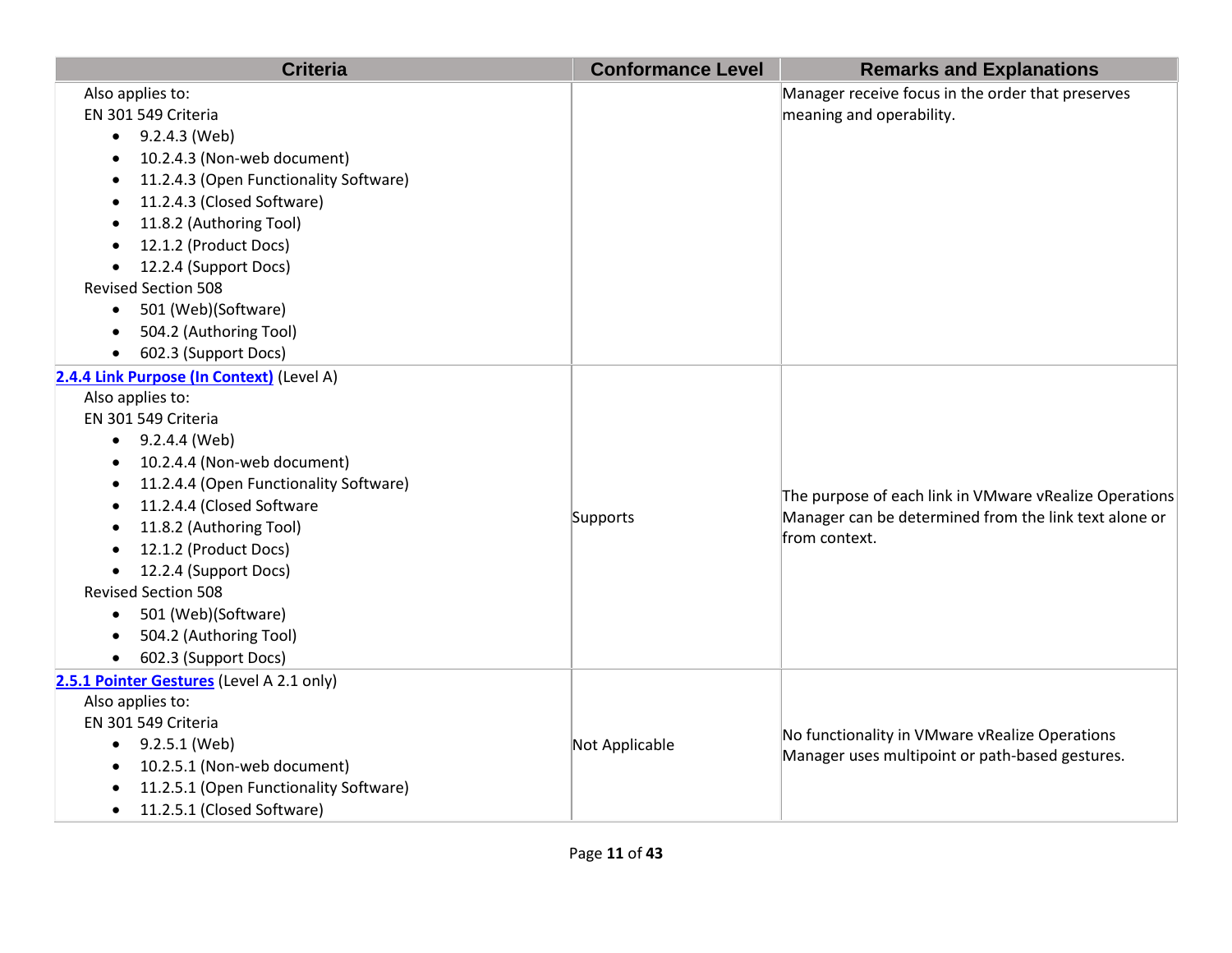| <b>Criteria</b>                                     | <b>Conformance Level</b> | <b>Remarks and Explanations</b>                      |
|-----------------------------------------------------|--------------------------|------------------------------------------------------|
| 11.8.2 (Authoring Tool)<br>$\bullet$                |                          |                                                      |
| 12.1.2 (Product Docs)                               |                          |                                                      |
| 12.2.4 (Support Docs)<br>$\bullet$                  |                          |                                                      |
| Revised Section 508 - Does not apply                |                          |                                                      |
| 2.5.2 Pointer Cancellation (Level A 2.1 only)       |                          |                                                      |
| Also applies to:                                    |                          |                                                      |
| EN 301 549 Criteria                                 |                          |                                                      |
| $\bullet$ 9.2.5.2 (Web)                             |                          |                                                      |
| 10.2.5.2 (Non-web document)                         |                          | The execution of function in VMware vRealize         |
| 11.2.5.2 (Open Functionality Software)              | Supports                 | Operations Manager is not triggered when a button is |
| 11.2.5.2 (Closed Software)                          |                          | pressed.                                             |
| 11.8.2 (Authoring Tool)                             |                          |                                                      |
| 12.1.2 (Product Docs)<br>$\bullet$                  |                          |                                                      |
| 12.2.4 (Support Docs)<br>$\bullet$                  |                          |                                                      |
| Revised Section 508 - Does not apply                |                          |                                                      |
| 2.5.3 Label in Name (Level A 2.1 only)              |                          |                                                      |
| Also applies to:                                    |                          |                                                      |
| EN 301 549 Criteria                                 |                          |                                                      |
| 9.2.5.3 (Web)                                       |                          |                                                      |
| 10.2.5.3 (Non-web document)<br>$\bullet$            |                          | For user interface components with labels in VMware  |
| 11.2.5.3 (Open Functionality Software)              | Supports                 | vRealize Operations Manager, the name matches the    |
| 11.2.5.3 (Closed Software)<br>$\bullet$             |                          | text of the label.                                   |
| 11.8.2 (Authoring Tool)<br>$\bullet$                |                          |                                                      |
| 12.1.2 (Product Docs)<br>$\bullet$                  |                          |                                                      |
| 12.2.4 (Support Docs)<br>$\bullet$                  |                          |                                                      |
| Revised Section 508 - Does not apply                |                          |                                                      |
| 2.5.4 Motion Actuation (Level A 2.1 only)           |                          |                                                      |
| Also applies to:                                    |                          |                                                      |
| EN 301 549 Criteria                                 |                          |                                                      |
| 9.2.5.4 (Web)<br>$\bullet$                          | Not Applicable           | No functionality is operated by device motion in     |
| 10.2.5.4 (Non-web document)                         |                          | <b>VMware vRealize Operations Manager.</b>           |
| 11.2.5.4 (Open Functionality Software)<br>$\bullet$ |                          |                                                      |
| 11.2.5.4 (Closed Software                           |                          |                                                      |
| 11.8.2 (Authoring Tool)<br>$\bullet$                |                          |                                                      |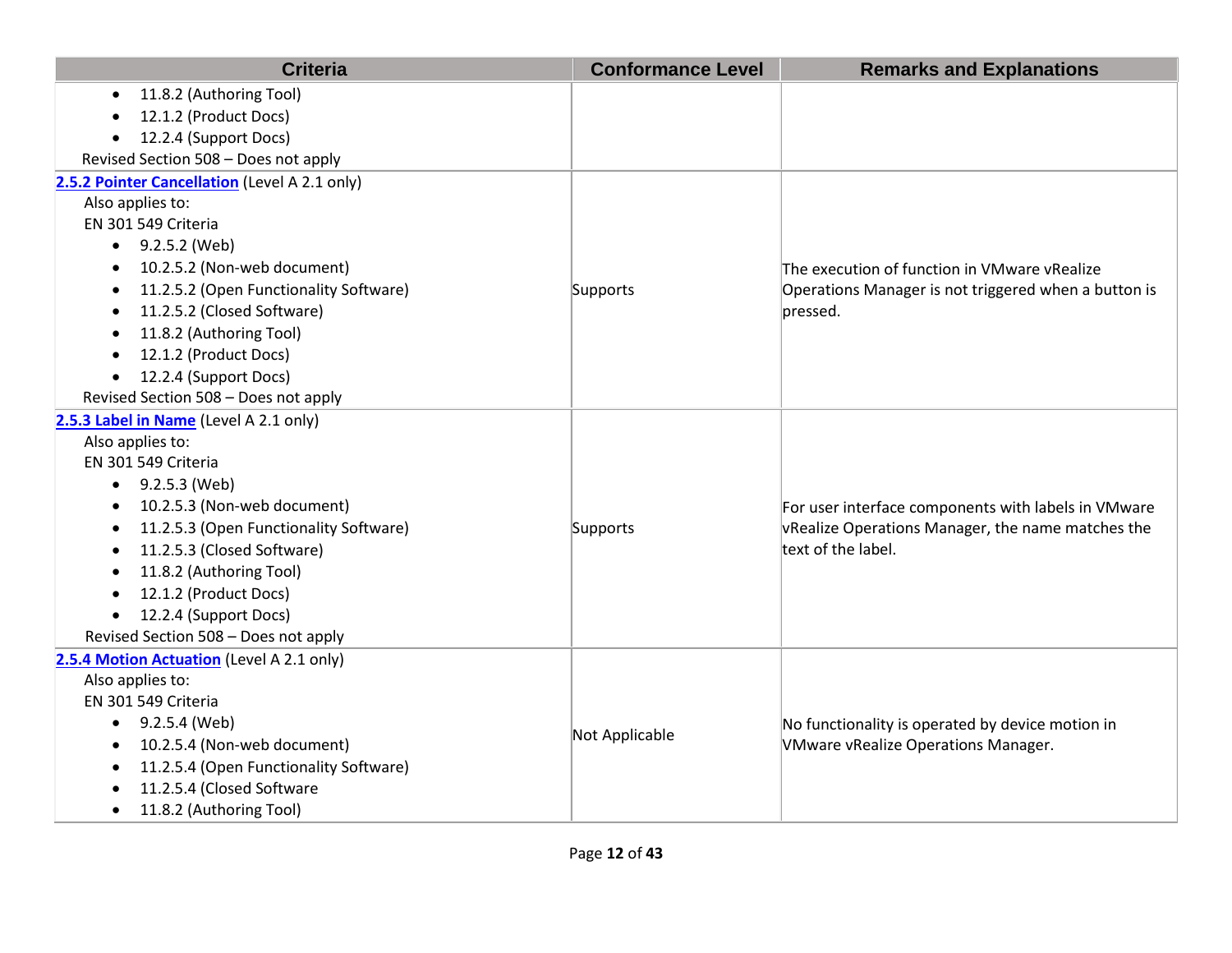| <b>Criteria</b>                                     | <b>Conformance Level</b> | <b>Remarks and Explanations</b>                                                                                       |
|-----------------------------------------------------|--------------------------|-----------------------------------------------------------------------------------------------------------------------|
| 12.1.2 (Product Docs)                               |                          |                                                                                                                       |
| 12.2.4 (Support Docs)                               |                          |                                                                                                                       |
| Revised Section 508 - Does not apply                |                          |                                                                                                                       |
| 3.1.1 Language of Page (Level A)                    |                          |                                                                                                                       |
| Also applies to:                                    |                          |                                                                                                                       |
| EN 301 549 Criteria                                 |                          |                                                                                                                       |
| 9.3.1.1 (Web)<br>$\bullet$                          |                          |                                                                                                                       |
| 10.3.1.1 (Non-web document)                         |                          | Screen reader cannot automatically determine the                                                                      |
| 11.3.1.1.1 (Open Functionality Software)            |                          |                                                                                                                       |
| 11.3.1.1.2 (Closed Software)                        | Does Not Support         |                                                                                                                       |
| 11.8.2 (Authoring Tool)                             |                          | language of the page.                                                                                                 |
| 12.1.2 (Product Docs)                               |                          |                                                                                                                       |
| 12.2.4 (Support Docs)                               |                          |                                                                                                                       |
| <b>Revised Section 508</b>                          |                          |                                                                                                                       |
| 501 (Web)(Software)<br>$\bullet$                    |                          |                                                                                                                       |
| 504.2 (Authoring Tool)<br>$\bullet$                 |                          |                                                                                                                       |
| 602.3 (Support Docs)                                |                          |                                                                                                                       |
| 3.2.1 On Focus (Level A)                            |                          |                                                                                                                       |
| Also applies to:                                    |                          |                                                                                                                       |
| EN 301 549 Criteria                                 |                          |                                                                                                                       |
| 9.3.2.1 (Web)<br>$\bullet$                          |                          |                                                                                                                       |
| 10.3.2.1 (Non-web document)                         |                          | The context does not change when user interface<br>component receives focus in VMware vRealize<br>Operations Manager. |
| 11.3.2.1 (Open Functionality Software)<br>$\bullet$ |                          |                                                                                                                       |
| 11.3.2.1 (Closed Software)                          | Supports                 |                                                                                                                       |
| 11.8.2 (Authoring Tool)                             |                          |                                                                                                                       |
| 12.1.2 (Product Docs)                               |                          |                                                                                                                       |
| 12.2.4 (Support Docs)                               |                          |                                                                                                                       |
| <b>Revised Section 508</b>                          |                          |                                                                                                                       |
| 501 (Web)(Software)<br>$\bullet$                    |                          |                                                                                                                       |
| 504.2 (Authoring Tool)                              |                          |                                                                                                                       |
| 602.3 (Support Docs)<br>$\bullet$                   |                          |                                                                                                                       |
| 3.2.2 On Input (Level A)                            |                          | The context does not change when user input in                                                                        |
| Also applies to:                                    | Supports                 | <b>VMware vRealize Operations Manager.</b>                                                                            |
| EN 301 549 Criteria                                 |                          |                                                                                                                       |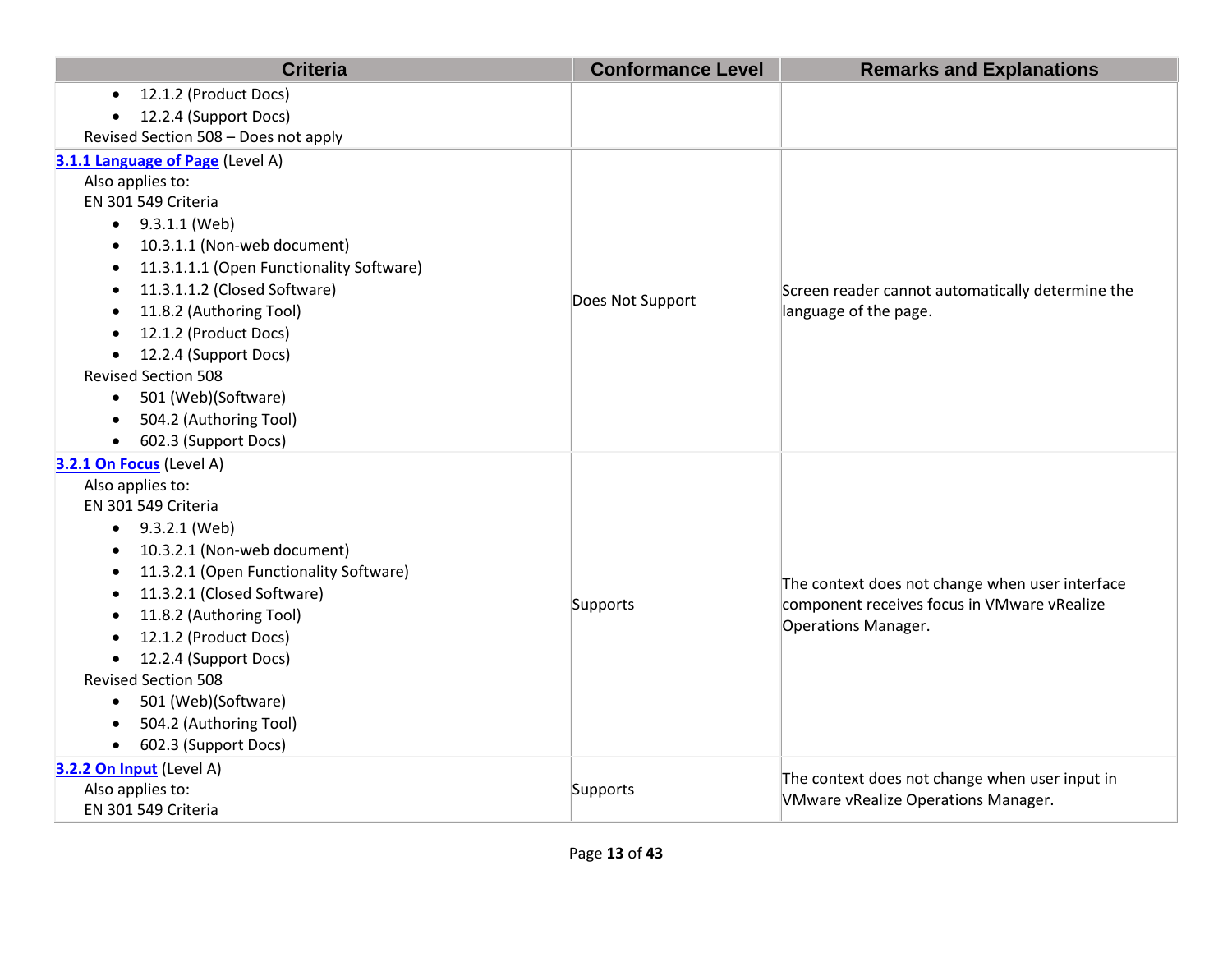| <b>Criteria</b>                          | <b>Conformance Level</b> | <b>Remarks and Explanations</b>                                                                                 |
|------------------------------------------|--------------------------|-----------------------------------------------------------------------------------------------------------------|
| 9.3.2.2 (Web)                            |                          |                                                                                                                 |
| 10.3.2.2 (Non-web document)              |                          |                                                                                                                 |
| 11.3.2.2 (Open Functionality Software)   |                          |                                                                                                                 |
| 11.3.2.2 (Closed Software)               |                          |                                                                                                                 |
| 11.8.2 (Authoring Tool)                  |                          |                                                                                                                 |
| 12.1.2 (Product Docs)                    |                          |                                                                                                                 |
| 12.2.4 (Support Docs)                    |                          |                                                                                                                 |
| <b>Revised Section 508</b>               |                          |                                                                                                                 |
| 501 (Web)(Software)<br>$\bullet$         |                          |                                                                                                                 |
| 504.2 (Authoring Tool)                   |                          |                                                                                                                 |
| 602.3 (Support Docs)                     |                          |                                                                                                                 |
| 3.3.1 Error Identification (Level A)     |                          |                                                                                                                 |
| Also applies to:                         |                          |                                                                                                                 |
| EN 301 549 Criteria                      |                          |                                                                                                                 |
| 9.3.3.1 (Web)<br>$\bullet$               |                          |                                                                                                                 |
| 10.3.3.1 (Non-web document)              |                          |                                                                                                                 |
| 11.3.3.1.1 (Open Functionality Software) |                          | In VMware vRealize Operations Manager, screen reader<br>can automatically identify some error messages.         |
| 11.3.3.1.2 (Closed Software)             | Partially Supports       | However, some error messages only display when the                                                              |
| 11.8.2 (Authoring Tool)                  |                          | pointer hovers, so they cannot be identified                                                                    |
| 12.1.2 (Product Docs)                    |                          | automatically by screen reader.                                                                                 |
| 12.2.4 (Support Docs)                    |                          |                                                                                                                 |
| <b>Revised Section 508</b>               |                          |                                                                                                                 |
| 501 (Web)(Software)<br>$\bullet$         |                          |                                                                                                                 |
| 504.2 (Authoring Tool)                   |                          |                                                                                                                 |
| 602.3 (Support Docs)                     |                          |                                                                                                                 |
| 3.3.2 Labels or Instructions (Level A)   |                          |                                                                                                                 |
| Also applies to:                         |                          |                                                                                                                 |
| EN 301 549 Criteria                      |                          | For most input field in VMware vRealize Operations<br>Manager, the label is correctly associated with the input |
| 9.3.3.2 (Web)                            |                          | area.                                                                                                           |
| 10.3.3.2 (Non-web document)              | Partially Supports       | However, for some combo box and spin button, such as                                                            |
| 11.3.3.2 (Open Functionality Software)   |                          | in the user preference window, the label is not                                                                 |
| 11.3.3.2 (Closed Software)               |                          | provided.                                                                                                       |
| 11.8.2 (Authoring Tool)                  |                          |                                                                                                                 |
| 12.1.2 (Product Docs)                    |                          |                                                                                                                 |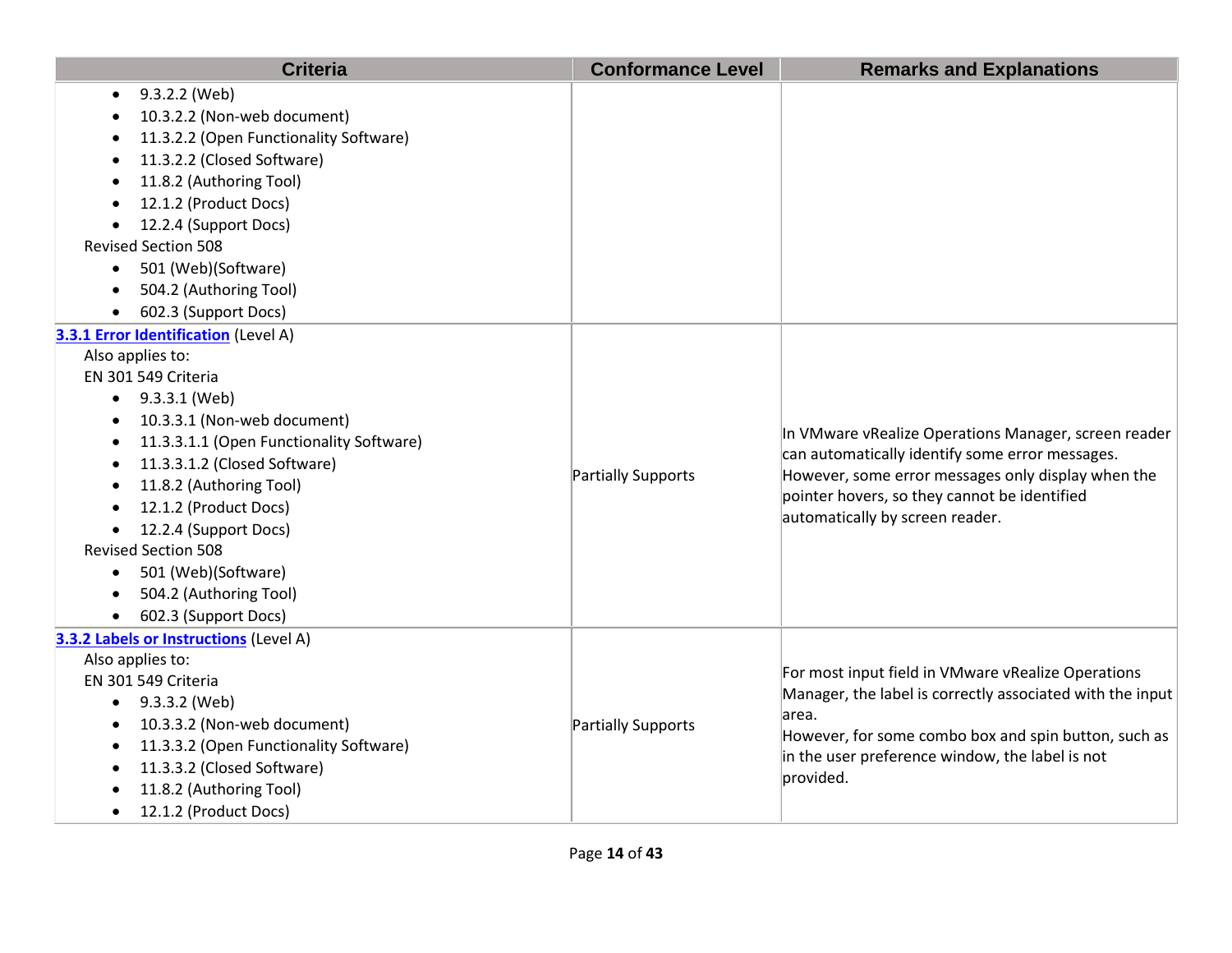| <b>Criteria</b>                           | <b>Conformance Level</b> | <b>Remarks and Explanations</b>                                                                                                                   |
|-------------------------------------------|--------------------------|---------------------------------------------------------------------------------------------------------------------------------------------------|
| • 12.2.4 (Support Docs)                   |                          |                                                                                                                                                   |
| <b>Revised Section 508</b>                |                          |                                                                                                                                                   |
| 501 (Web)(Software)<br>$\bullet$          |                          |                                                                                                                                                   |
| 504.2 (Authoring Tool)<br>$\bullet$       |                          |                                                                                                                                                   |
| 602.3 (Support Docs)                      |                          |                                                                                                                                                   |
| 4.1.1 Parsing (Level A)                   |                          |                                                                                                                                                   |
| Also applies to:                          |                          |                                                                                                                                                   |
| EN 301 549 Criteria                       |                          |                                                                                                                                                   |
| $\bullet$ 9.4.1.1 (Web)                   |                          |                                                                                                                                                   |
| 10.4.1.1 (Non-web document)<br>$\bullet$  |                          |                                                                                                                                                   |
| 11.4.1.1.1 (Open Functionality Software)  |                          |                                                                                                                                                   |
| 11.4.1.1.2 (Closed Software)              | Partially Supports       | Most elements of VMware vRealize Operations<br>Manager meet and comply with HTML standard, but for<br>some pages, the ID attribute is not unique. |
| 11.8.2 (Authoring Tool)                   |                          |                                                                                                                                                   |
| 12.1.2 (Product Docs)                     |                          |                                                                                                                                                   |
| 12.2.4 (Support Docs)<br>٠                |                          |                                                                                                                                                   |
| <b>Revised Section 508</b>                |                          |                                                                                                                                                   |
| 501 (Web)(Software)<br>$\bullet$          |                          |                                                                                                                                                   |
| 504.2 (Authoring Tool)                    |                          |                                                                                                                                                   |
| 602.3 (Support Docs)<br>$\bullet$         |                          |                                                                                                                                                   |
| 4.1.2 Name, Role, Value (Level A)         |                          |                                                                                                                                                   |
| Also applies to:                          |                          |                                                                                                                                                   |
| EN 301 549 Criteria                       |                          |                                                                                                                                                   |
| 9.4.1.2 (Web)<br>٠                        |                          | Screen reader can read most name and value for user                                                                                               |
| 10.4.1.2 (Non-web document)               |                          |                                                                                                                                                   |
| 11.4.1.2.1 (Open Functionality Software)  |                          | interface components in VMware vRealize Operations                                                                                                |
| 11.4.1.2.2 (Closed Software)<br>$\bullet$ | Partially Supports       | Manager.                                                                                                                                          |
| 11.8.2 (Authoring Tool)                   |                          | However, screen reader cannot identify the role of some                                                                                           |
| 12.1.2 (Product Docs)                     |                          | elements.                                                                                                                                         |
| 12.2.4 (Support Docs)                     |                          |                                                                                                                                                   |
| <b>Revised Section 508</b>                |                          |                                                                                                                                                   |
| 501 (Web)(Software)<br>$\bullet$          |                          |                                                                                                                                                   |
| 504.2 (Authoring Tool)                    |                          |                                                                                                                                                   |
| 602.3 (Support Docs)<br>$\bullet$         |                          |                                                                                                                                                   |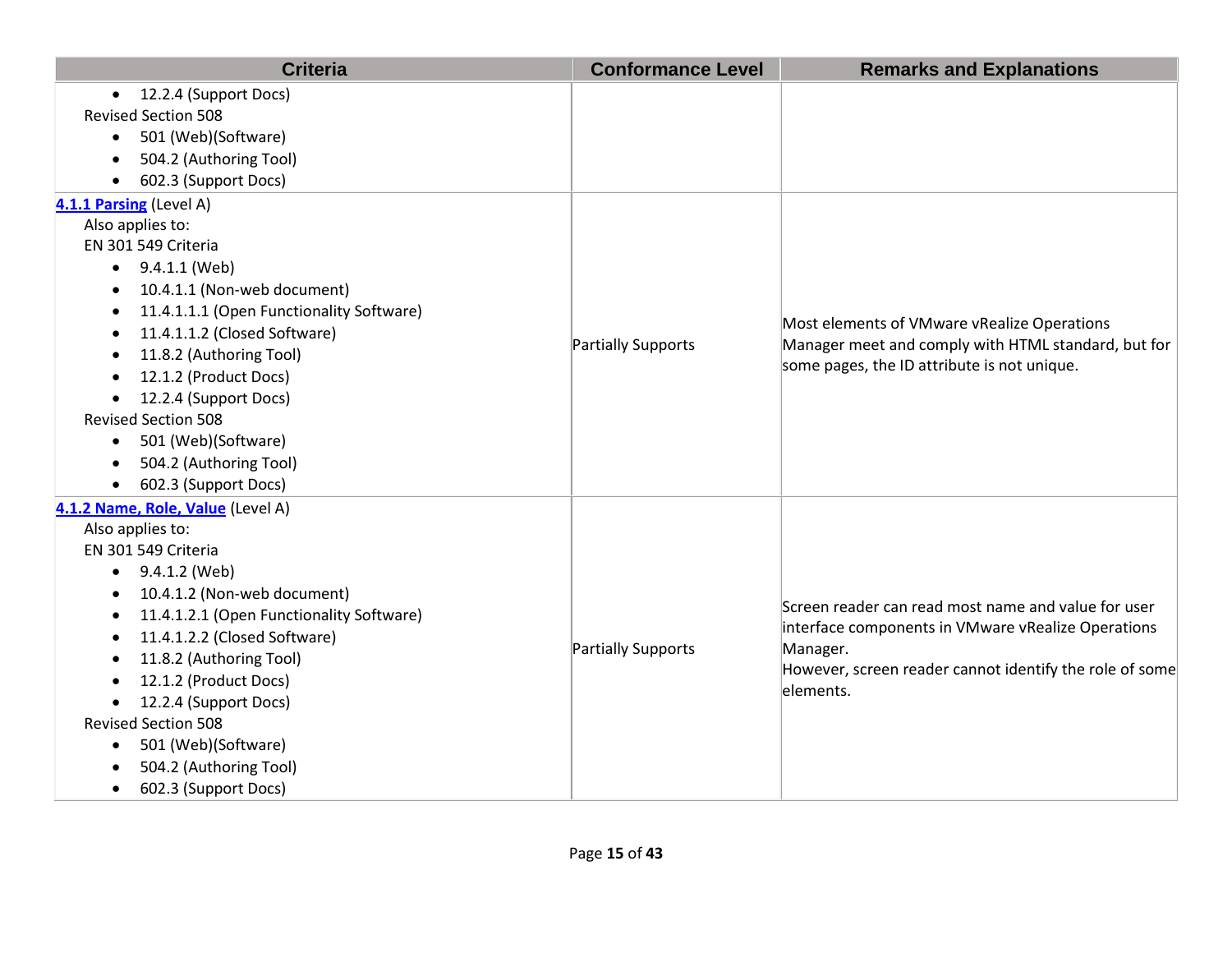### **Table 2: Success Criteria, Level AA**

| <b>Criteria</b>                                     | <b>Conformance Level</b> | <b>Remarks and Explanations</b>                                                                            |
|-----------------------------------------------------|--------------------------|------------------------------------------------------------------------------------------------------------|
| 1.2.4 Captions (Live) (Level AA)                    |                          |                                                                                                            |
| Also applies to:                                    |                          |                                                                                                            |
| EN 301 549 Criteria                                 |                          |                                                                                                            |
| 9.1.2.4 (Web)<br>$\bullet$                          |                          |                                                                                                            |
| 10.1.2.4 (Non-web document)<br>$\bullet$            |                          |                                                                                                            |
| 11.1.2.4 (Open Functionality Software)<br>$\bullet$ |                          |                                                                                                            |
| 11.1.2.4 (Closed Software)<br>$\bullet$             | Not Applicable           | VMware vRealize Operations Manager does not contain                                                        |
| 11.8.2 (Authoring Tool)<br>$\bullet$                |                          | live audio content.                                                                                        |
| 12.1.2 (Product Docs)                               |                          |                                                                                                            |
| 12.2.4 (Support Docs)<br>$\bullet$                  |                          |                                                                                                            |
| <b>Revised Section 508</b>                          |                          |                                                                                                            |
| 501 (Web)(Software)<br>$\bullet$                    |                          |                                                                                                            |
| 504.2 (Authoring Tool)<br>$\bullet$                 |                          |                                                                                                            |
| 602.3 (Support Docs)                                |                          |                                                                                                            |
| 1.2.5 Audio Description (Prerecorded) (Level AA)    |                          |                                                                                                            |
| Also applies to:                                    | Supports                 |                                                                                                            |
| EN 301 549 Criteria                                 |                          |                                                                                                            |
| 9.1.2.5 (Web)<br>$\bullet$                          |                          |                                                                                                            |
| 10.1.2.5 (Non-web document)<br>$\bullet$            |                          |                                                                                                            |
| 11.1.2.5 (Open Functionality Software)<br>$\bullet$ |                          | All of the video information is already provided in                                                        |
| 11.1.2.5 (Closed Software)<br>$\bullet$             |                          | existing audio in VMware vRealize Operations Manager,<br>so additional audio description is not necessary. |
| 11.8.2 (Authoring Tool)<br>$\bullet$                |                          |                                                                                                            |
| 12.1.2 (Product Docs)<br>$\bullet$                  |                          |                                                                                                            |
| 12.2.4 (Support Docs)                               |                          |                                                                                                            |
| <b>Revised Section 508</b>                          |                          |                                                                                                            |
| 501 (Web)(Software)<br>$\bullet$                    |                          |                                                                                                            |
| 504.2 (Authoring Tool)<br>$\bullet$                 |                          |                                                                                                            |
| 602.3 (Support Docs)<br>$\bullet$                   |                          |                                                                                                            |
| 1.3.4 Orientation (Level AA 2.1 only)               |                          |                                                                                                            |
| Also applies to:                                    |                          | The content of VMware vRealize Operations Manager                                                          |
| EN 301 549 Criteria                                 | Supports                 | does not restrict its view and operation to a single                                                       |
| 9.1.3.4 (Web)<br>$\bullet$                          |                          | display orientation.                                                                                       |
| 10.1.3.4 (Non-web document)<br>$\bullet$            |                          |                                                                                                            |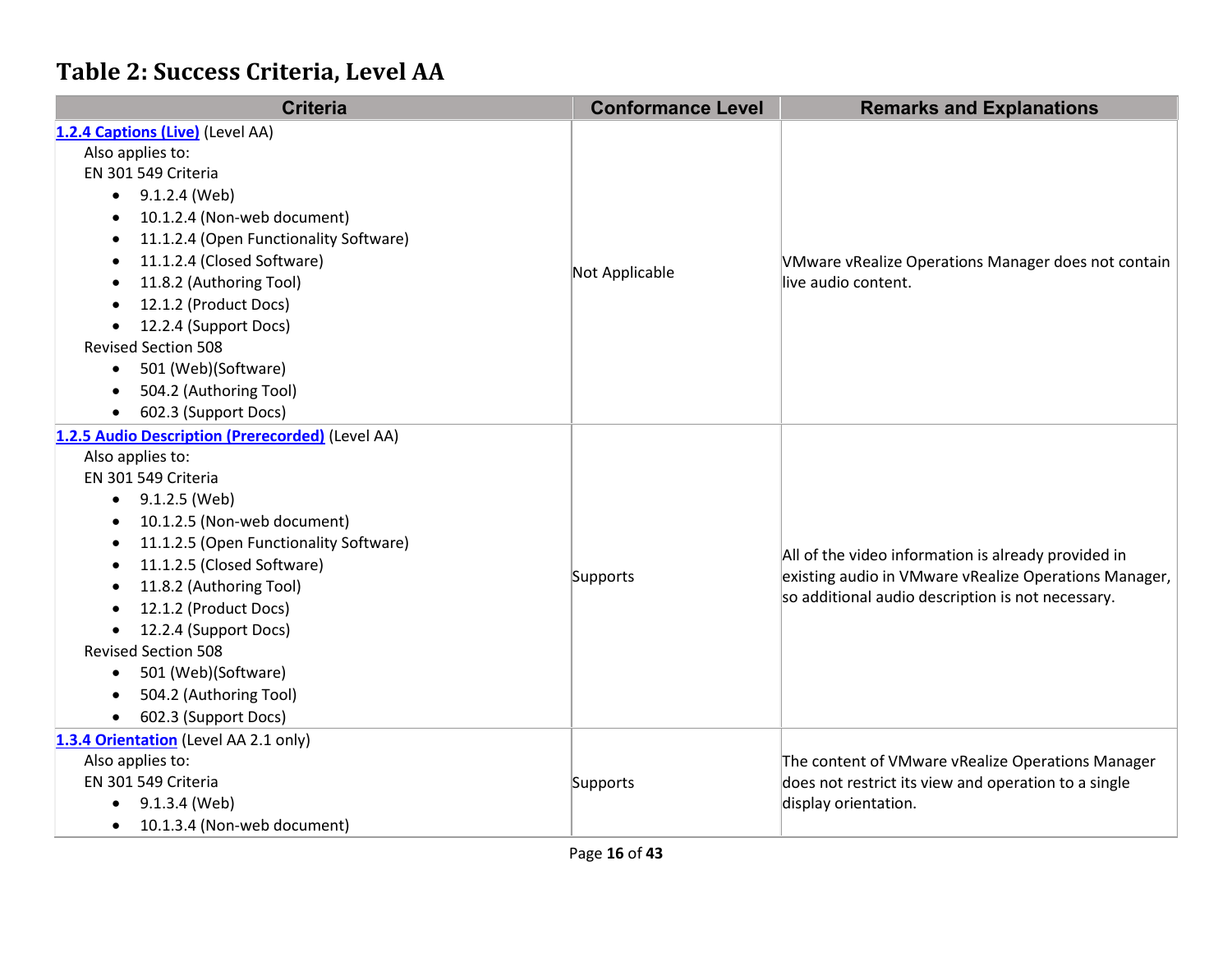| <b>Criteria</b>                                     | <b>Conformance Level</b> | <b>Remarks and Explanations</b>                          |
|-----------------------------------------------------|--------------------------|----------------------------------------------------------|
| 11.1.3.4 (Open Functionality Software)<br>$\bullet$ |                          |                                                          |
| 11.1.3.4 (Closed Software)                          |                          |                                                          |
| 11.8.2 (Authoring Tool)                             |                          |                                                          |
| 12.1.2 (Product Docs)                               |                          |                                                          |
| 12.2.4 (Support Docs)<br>$\bullet$                  |                          |                                                          |
| Revised Section 508 - Does not apply                |                          |                                                          |
| 1.3.5 Identify Input Purpose (Level AA 2.1 only)    |                          |                                                          |
| Also applies to:                                    |                          |                                                          |
| EN 301 549 Criteria                                 |                          |                                                          |
| 9.1.3.5 (Web)                                       |                          | The VMware vRealize Operations Manager, the input        |
| 10.1.3.4 (Non-web document)                         |                          | purpose for some input field that collects user          |
| 11.1.3.5 (Open Functionality Software)              | Does not support         | information, such as name, password, cannot be           |
| 11.1.3.5 (Closed Software)                          |                          | identified by screen reader.                             |
| 11.8.2 (Authoring Tool)                             |                          |                                                          |
| 12.1.2 (Product Docs)<br>$\bullet$                  |                          |                                                          |
| 12.2.4 (Support Docs)<br>$\bullet$                  |                          |                                                          |
| Revised Section 508 - Does not apply                |                          |                                                          |
| 1.4.3 Contrast (Minimum) (Level AA)                 |                          |                                                          |
| Also applies to:                                    |                          |                                                          |
| EN 301 549 Criteria                                 |                          |                                                          |
| 9.1.4.3 (Web)<br>٠                                  |                          |                                                          |
| 10.1.4.3 (Non-web document)                         |                          |                                                          |
| 11.1.4.3 (Open Functionality Software)<br>$\bullet$ |                          | Most of the text in VMware vRealize Operations           |
| 11.1.4.3 (Closed Software)<br>$\bullet$             | Partially Supports       | Manager has a contrast ratio of at least 4.5:1.          |
| 11.8.2 (Authoring Tool)                             |                          | However, the contrast ratio for page number do not       |
| 12.1.2 (Product Docs)                               |                          | meet the minimum requirement of WCAG 2.1.                |
| 12.2.4 (Support Docs)                               |                          |                                                          |
| <b>Revised Section 508</b>                          |                          |                                                          |
| 501 (Web)(Software)<br>$\bullet$                    |                          |                                                          |
| 504.2 (Authoring Tool)                              |                          |                                                          |
| 602.3 (Support Docs)<br>$\bullet$                   |                          |                                                          |
| 1.4.4 Resize text (Level AA)                        |                          | Most of the text in VMware vRealize Operations           |
| Also applies to:                                    | Partially Supports       | Manager can be resized without assistive technology up   |
| EN 301 549 Criteria                                 |                          | to 200 percent without loss of content or functionality. |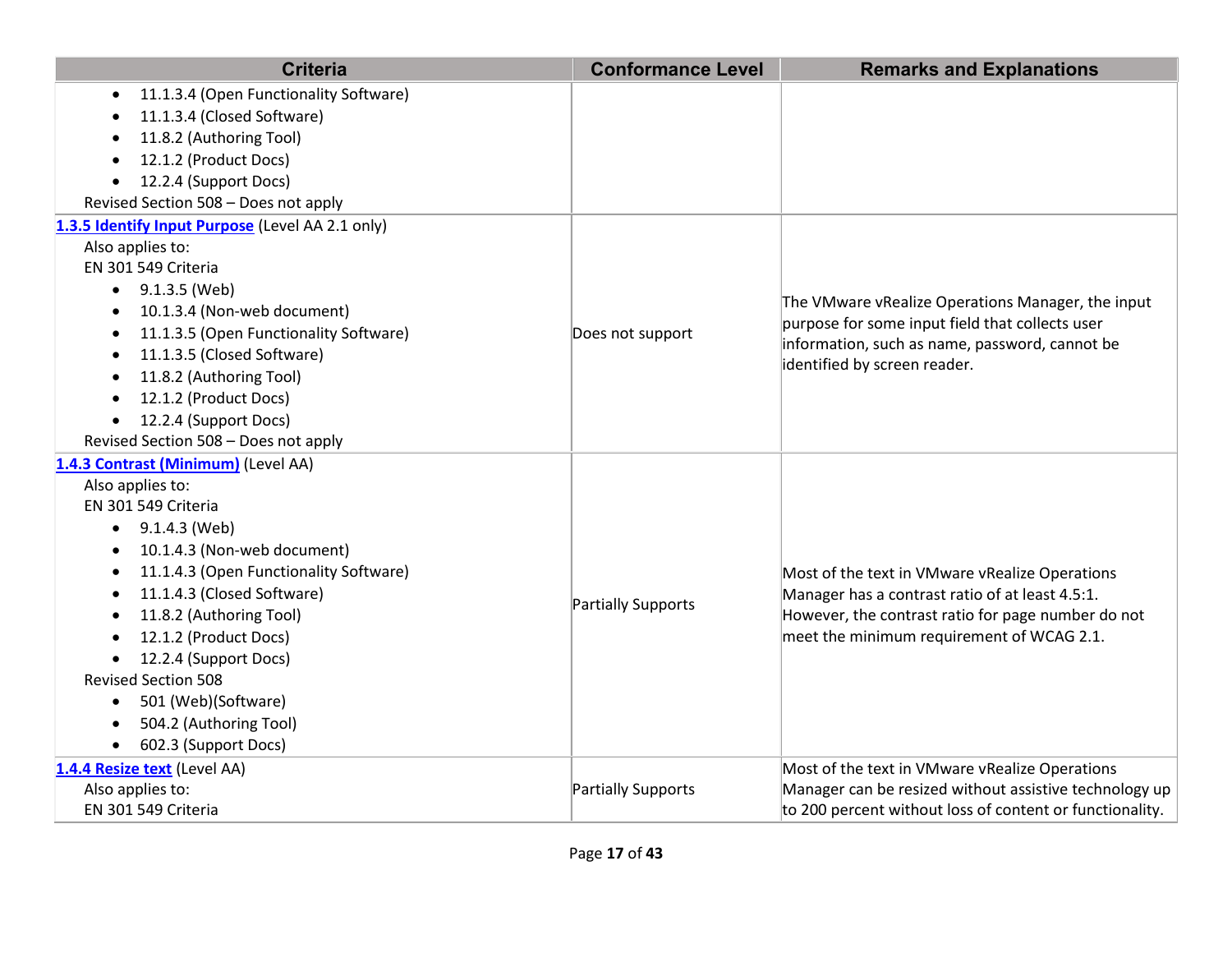| <b>Criteria</b>                                                                                                                                                                                                                                                                                                                                                                                                      | <b>Conformance Level</b> | <b>Remarks and Explanations</b>                                                                                                                                                                                                                                                      |
|----------------------------------------------------------------------------------------------------------------------------------------------------------------------------------------------------------------------------------------------------------------------------------------------------------------------------------------------------------------------------------------------------------------------|--------------------------|--------------------------------------------------------------------------------------------------------------------------------------------------------------------------------------------------------------------------------------------------------------------------------------|
| 9.1.4.4 (Web)<br>10.1.4.4 (Non-web document)<br>11.1.4.4.1 (Open Functionality Software)<br>11.1.4.4.2 (Closed Software)                                                                                                                                                                                                                                                                                             |                          | However, some pages such as Workload Optimization<br>page, cannot display completely after resize web page<br>to 200%.                                                                                                                                                               |
| 11.8.2 (Authoring Tool)<br>12.1.2 (Product Docs)<br>12.2.4 (Support Docs)<br><b>Revised Section 508</b><br>501 (Web)(Software)<br>$\bullet$<br>504.2 (Authoring Tool)<br>602.3 (Support Docs)                                                                                                                                                                                                                        |                          |                                                                                                                                                                                                                                                                                      |
| 1.4.5 Images of Text (Level AA)<br>Also applies to:<br>EN 301 549 Criteria<br>9.1.4.5 (Web)<br>$\bullet$<br>10.1.4.5 (Non-web document)<br>11.1.4.5.1 (Open Functionality Software)<br>11.1.4.5.2 (Closed Software)<br>11.8.2 (Authoring Tool)<br>12.1.2 (Product Docs)<br>12.2.4 (Support Docs)<br><b>Revised Section 508</b><br>501 (Web)(Software)<br>$\bullet$<br>504.2 (Authoring Tool)<br>602.3 (Support Docs) | Supports                 | There is no Image of text in VMware vRealize<br>Operations Manager.                                                                                                                                                                                                                  |
| 1.4.10 Reflow (Level AA 2.1 only)<br>Also applies to:<br>EN 301 549 Criteria<br>9.1.4.10 (Web)<br>10.1.4.10 (Non-web document)<br>11.1.4.10.1 (Open Functionality Software)<br>11.1.4.10.2 (Closed Software)<br>11.8.2 (Authoring Tool)<br>12.1.2 (Product Docs)                                                                                                                                                     | Partially Supports       | In VMware vRealize Operations Manager, most content<br>can reflow to avoid scrolling in tow dimensions after set<br>the width equivalent to 320 CSS pixels in some pages.<br>However, such as the quick start page, the page requires<br>scrolling in tow dimensions after resizing. |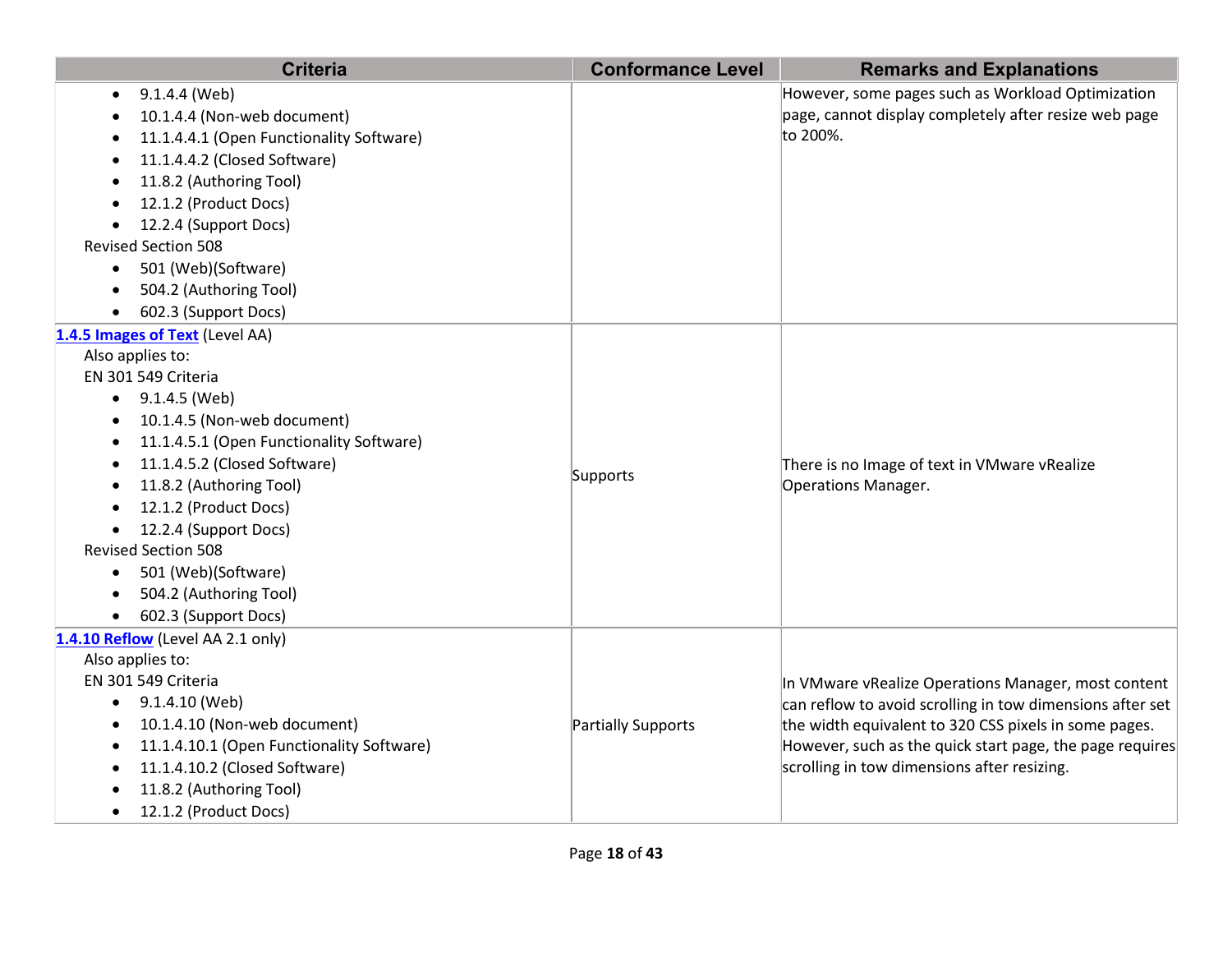| <b>Criteria</b>                                      | <b>Conformance Level</b> | <b>Remarks and Explanations</b>                                                                                                       |
|------------------------------------------------------|--------------------------|---------------------------------------------------------------------------------------------------------------------------------------|
| 12.2.4 (Support Docs)<br>$\bullet$                   |                          |                                                                                                                                       |
| Revised Section 508 - Does not apply                 |                          |                                                                                                                                       |
| 1.4.11 Non-text Contrast (Level AA 2.1 only)         |                          |                                                                                                                                       |
| Also applies to:                                     |                          |                                                                                                                                       |
| EN 301 549 Criteria                                  |                          |                                                                                                                                       |
| 9.1.4.11 (Web)<br>$\bullet$                          |                          | For most user interface components and graphical                                                                                      |
| 10.1.4.11 (Non-web document)<br>$\bullet$            |                          | objects in vRealize Operations Manager, the color                                                                                     |
| 11.1.4.11 (Open Functionality Software)<br>$\bullet$ | Partially Supports       | contrast ratio is greater than 3:1.                                                                                                   |
| 11.1.4.11 (Closed Software)<br>$\bullet$             |                          | However, for some button, such as the "Help" button,                                                                                  |
| 11.8.2 (Authoring Tool)                              |                          | the contrast ratio is less than 3:1.                                                                                                  |
| 12.1.2 (Product Docs)<br>$\bullet$                   |                          |                                                                                                                                       |
| 12.2.4 (Support Docs)<br>$\bullet$                   |                          |                                                                                                                                       |
| Revised Section 508 - Does not apply                 |                          |                                                                                                                                       |
| 1.4.12 Text Spacing (Level AA 2.1 only)              |                          | The text in vRealize Operations Manager is capable of<br>change following style property without loss of content<br>or functionality. |
| Also applies to:                                     |                          |                                                                                                                                       |
| EN 301 549 Criteria                                  |                          |                                                                                                                                       |
| $\bullet$ 9.1.4.12 (Web)                             |                          | - Line height (line spacing) to at least 1.5 times the font                                                                           |
| 10.1.4.12 (Non-web document)<br>$\bullet$            |                          | size;                                                                                                                                 |
| 11.1.4.12 (Open Functionality Software)<br>$\bullet$ | Supports                 | Spacing following paragraphs to at least 2 times the                                                                                  |
| 11.1.4.12 (Closed Software)<br>$\bullet$             |                          | font size;                                                                                                                            |
| 11.8.2 (Authoring Tool)<br>$\bullet$                 |                          | - Letter spacing (tracking) to at least 0.12 times the font                                                                           |
| 12.1.2 (Product Docs)<br>$\bullet$                   |                          | size;                                                                                                                                 |
| 12.2.4 (Support Docs)<br>$\bullet$                   |                          | Word spacing to at least 0.16 times the font size.                                                                                    |
| Revised Section 508 - Does not apply                 |                          |                                                                                                                                       |
| 1.4.13 Content on Hover or Focus (Level AA 2.1 only) |                          |                                                                                                                                       |
| Also applies to:                                     |                          |                                                                                                                                       |
| EN 301 549 Criteria                                  |                          | User cannot dismiss the tooltips for the buttons, some                                                                                |
| 9.1.4.13 (Web)<br>$\bullet$                          | Does not support         | links and texts in vRealize Operations Manager without                                                                                |
| 10.1.4.13 (Non-web document)<br>$\bullet$            |                          | moving the pointer hover. User is not able to move the                                                                                |
| 11.1.4.13 (Open Functionality Software)<br>$\bullet$ |                          | pointer on the tooltip area and the tooltip disappears                                                                                |
| 11.1.4.13 (Closed Software)<br>$\bullet$             |                          | automatically after 5 seconds with the pointer still on                                                                               |
| 11.8.2 (Authoring Tool)<br>$\bullet$                 |                          | the element.                                                                                                                          |
| 12.1.2 (Product Docs)                                |                          |                                                                                                                                       |
| 12.2.4 (Support Docs)<br>$\bullet$                   |                          |                                                                                                                                       |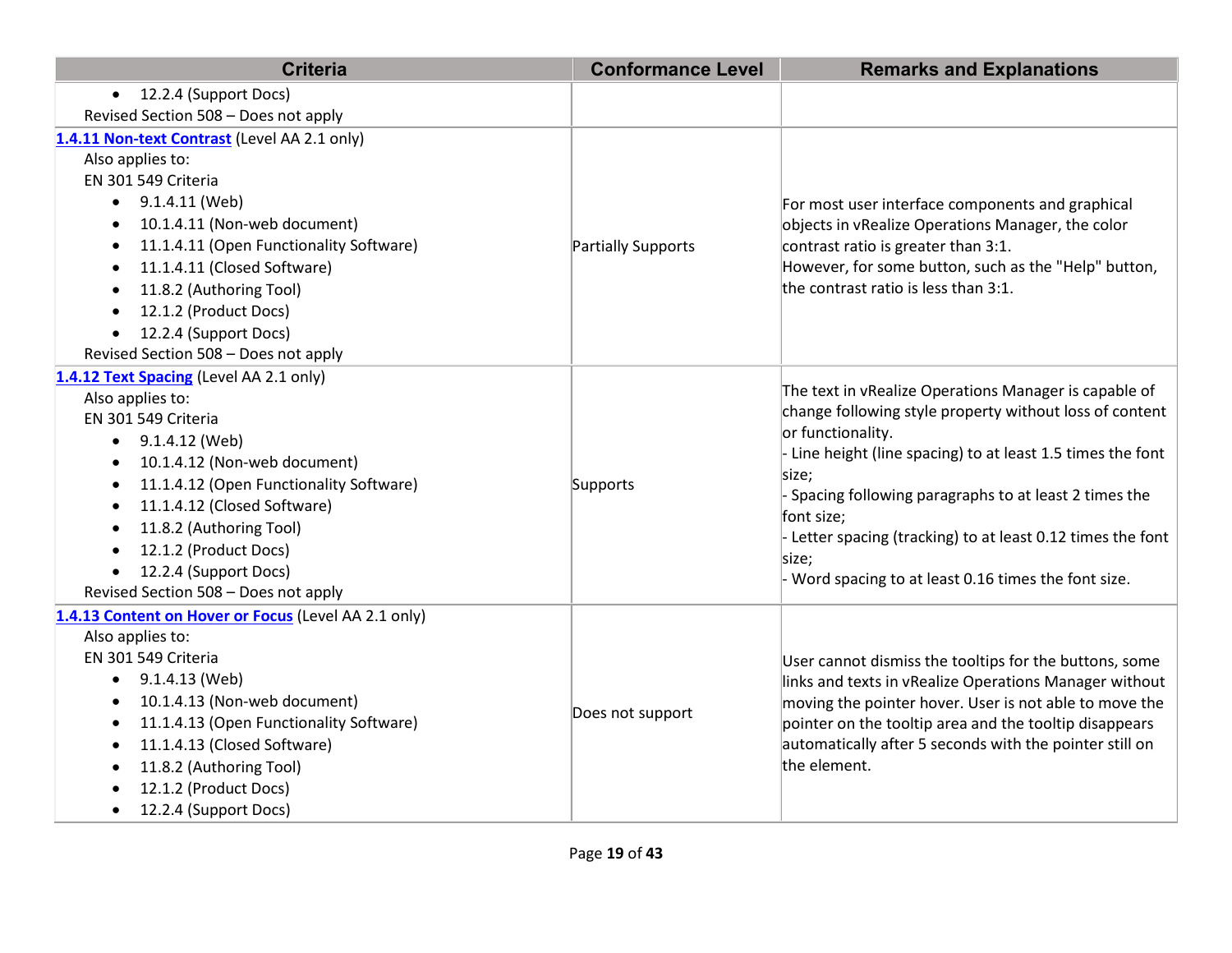| <b>Criteria</b>                                                                                                                                                                                                                                                                                                                                                                                                                                                                                                                                  | <b>Conformance Level</b> | <b>Remarks and Explanations</b>                                                                                                                                                                          |
|--------------------------------------------------------------------------------------------------------------------------------------------------------------------------------------------------------------------------------------------------------------------------------------------------------------------------------------------------------------------------------------------------------------------------------------------------------------------------------------------------------------------------------------------------|--------------------------|----------------------------------------------------------------------------------------------------------------------------------------------------------------------------------------------------------|
| Revised Section 508 - Does not apply                                                                                                                                                                                                                                                                                                                                                                                                                                                                                                             |                          |                                                                                                                                                                                                          |
| 2.4.5 Multiple Ways (Level AA)<br>Also applies to:<br>EN 301 549 Criteria<br>$-9.2.4.5$ (Web)<br>10.2.4.5 (Non-web document) - Does not apply<br>11.2.4.5 (Open Functionality Software) - Does not apply<br>٠<br>11.2.4.5 (Closed Software) - Does not apply<br>11.8.2 (Authoring Tool)<br>12.1.2 (Product Docs)<br>12.2.4 (Support Docs)<br><b>Revised Section 508</b><br>501 (Web)(Software) - Does not apply to non-web software<br>$\bullet$<br>504.2 (Authoring Tool)<br>$\bullet$<br>602.3 (Support Docs) - Does not apply to non-web docs | Supports                 | User can use the navigation bar and the search function<br>to navigate between different components in VMware<br><b>VRealize Operations Manager.</b>                                                     |
| 2.4.6 Headings and Labels (Level AA)<br>Also applies to:<br>EN 301 549 Criteria<br>9.2.4.6 (Web)<br>$\bullet$<br>10.2.4.6 (Non-web document)<br>11.2.4.6 (Open Functionality Software)<br>11.2.4.6 (Closed Software)<br>$\bullet$<br>11.8.2 (Authoring Tool)<br>12.1.2 (Product Docs)<br>12.2.4 (Support Docs)<br>$\bullet$<br><b>Revised Section 508</b><br>501 (Web)(Software)<br>504.2 (Authoring Tool)<br>602.3 (Support Docs)                                                                                                               | Does not support         | No headings or labels is provided to describe topic or<br>purpose in VMware vRealize Operations Manager.                                                                                                 |
| 2.4.7 Focus Visible (Level AA)<br>Also applies to:<br>EN 301 549 Criteria<br>$\bullet$ 9.2.4.7 (Web)<br>10.2.4.7 (Non-web document)<br>$\bullet$                                                                                                                                                                                                                                                                                                                                                                                                 | Partially Supports       | For the input box and combo box in vRealize Operations<br>Manager, the focus is visible to user.<br>However, for the links and some buttons in vRealize<br>Operations Manager, the focus is not visible. |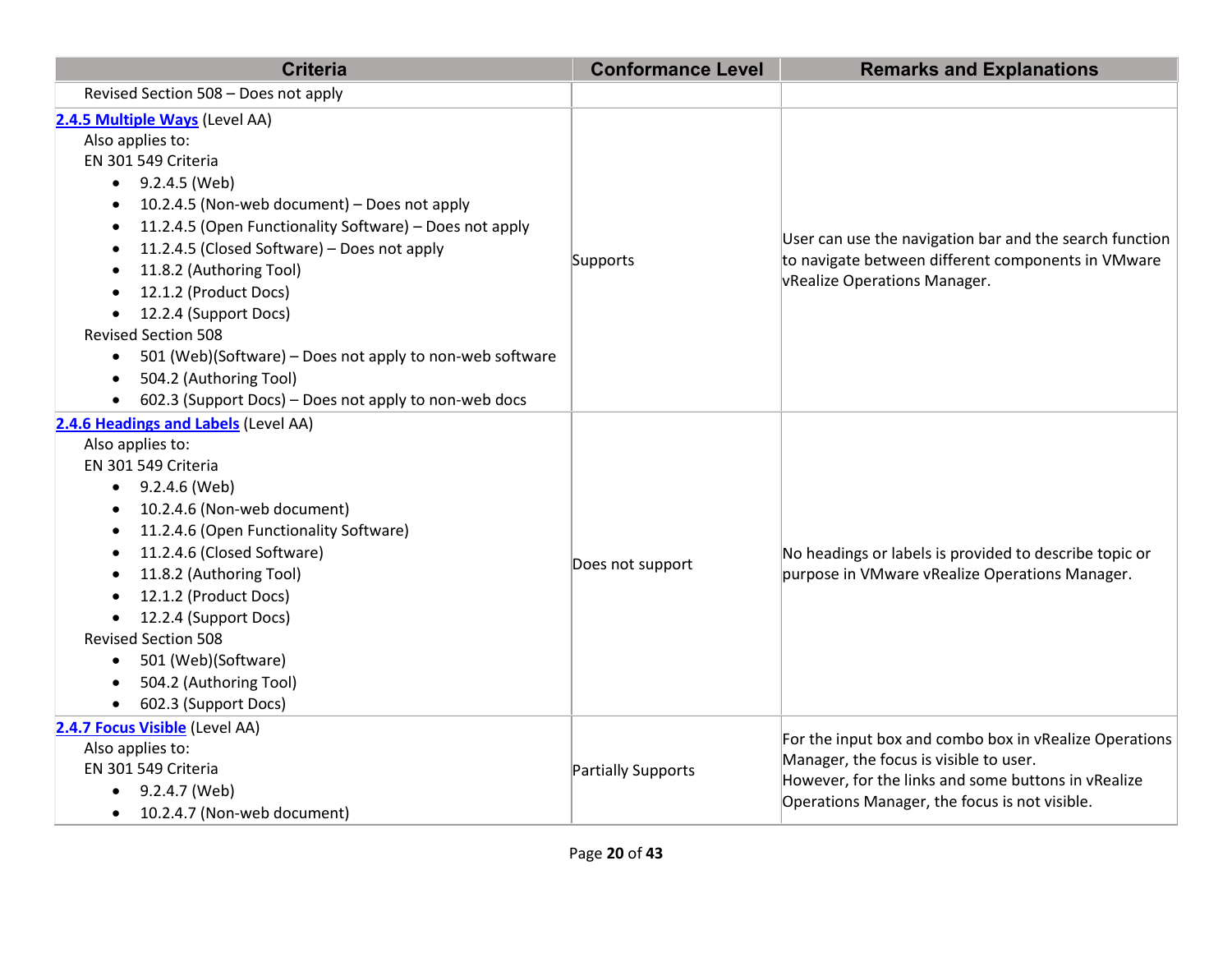| <b>Criteria</b>                                                      | <b>Conformance Level</b> | <b>Remarks and Explanations</b>                                          |
|----------------------------------------------------------------------|--------------------------|--------------------------------------------------------------------------|
| 11.2.4.7 (Open Functionality Software)<br>$\bullet$                  |                          |                                                                          |
| 11.2.4.7 (Closed Software)                                           |                          |                                                                          |
| 11.8.2 (Authoring Tool)                                              |                          |                                                                          |
| 12.1.2 (Product Docs)                                                |                          |                                                                          |
| 12.2.4 (Support Docs)                                                |                          |                                                                          |
| <b>Revised Section 508</b>                                           |                          |                                                                          |
| 501 (Web)(Software)<br>$\bullet$                                     |                          |                                                                          |
| 504.2 (Authoring Tool)                                               |                          |                                                                          |
| 602.3 (Support Docs)<br>$\bullet$                                    |                          |                                                                          |
| 3.1.2 Language of Parts (Level AA)                                   |                          |                                                                          |
| Also applies to:                                                     |                          |                                                                          |
| EN 301 549 Criteria                                                  |                          |                                                                          |
| $\bullet$ 9.3.1.2 (Web)                                              |                          |                                                                          |
| 10.3.1.2 (Non-web document)<br>$\bullet$                             |                          | The web page in VMware vRealize Operations Manager<br>is all in English. |
| 11.3.1.2 (Open Functionality Software) - Does not apply<br>$\bullet$ |                          |                                                                          |
| 11.3.1.2 (Closed Software) - Does not apply<br>$\bullet$             | Not Applicable           |                                                                          |
| 11.8.2 (Authoring Tool)                                              |                          |                                                                          |
| 12.1.2 (Product Docs)                                                |                          |                                                                          |
| 12.2.4 (Support Docs)                                                |                          |                                                                          |
| <b>Revised Section 508</b>                                           |                          |                                                                          |
| 501 (Web)(Software)<br>$\bullet$                                     |                          |                                                                          |
| 504.2 (Authoring Tool)<br>$\bullet$                                  |                          |                                                                          |
| 602.3 (Support Docs)<br>$\bullet$                                    |                          |                                                                          |
| 3.2.3 Consistent Navigation (Level AA)                               |                          |                                                                          |
| Also applies to:                                                     |                          |                                                                          |
| EN 301 549 Criteria                                                  |                          |                                                                          |
| 9.3.2.3 (Web)<br>$\bullet$                                           |                          |                                                                          |
| 10.3.2.3 (Non-web document) - Does not apply                         |                          | In VMware vRealize Operations Manager, the repeated                      |
| 11.3.2.3 (Open Functionality Software) - Does not apply<br>$\bullet$ | Supports                 | components occur within a set of web page occurs in<br>same order.       |
| 11.3.2.3 (Closed Software) - Does not apply                          |                          |                                                                          |
| 11.8.2 (Authoring Tool)                                              |                          |                                                                          |
| 12.1.2 (Product Docs)<br>12.2.4 (Support Docs)                       |                          |                                                                          |
| <b>Revised Section 508</b>                                           |                          |                                                                          |
|                                                                      |                          |                                                                          |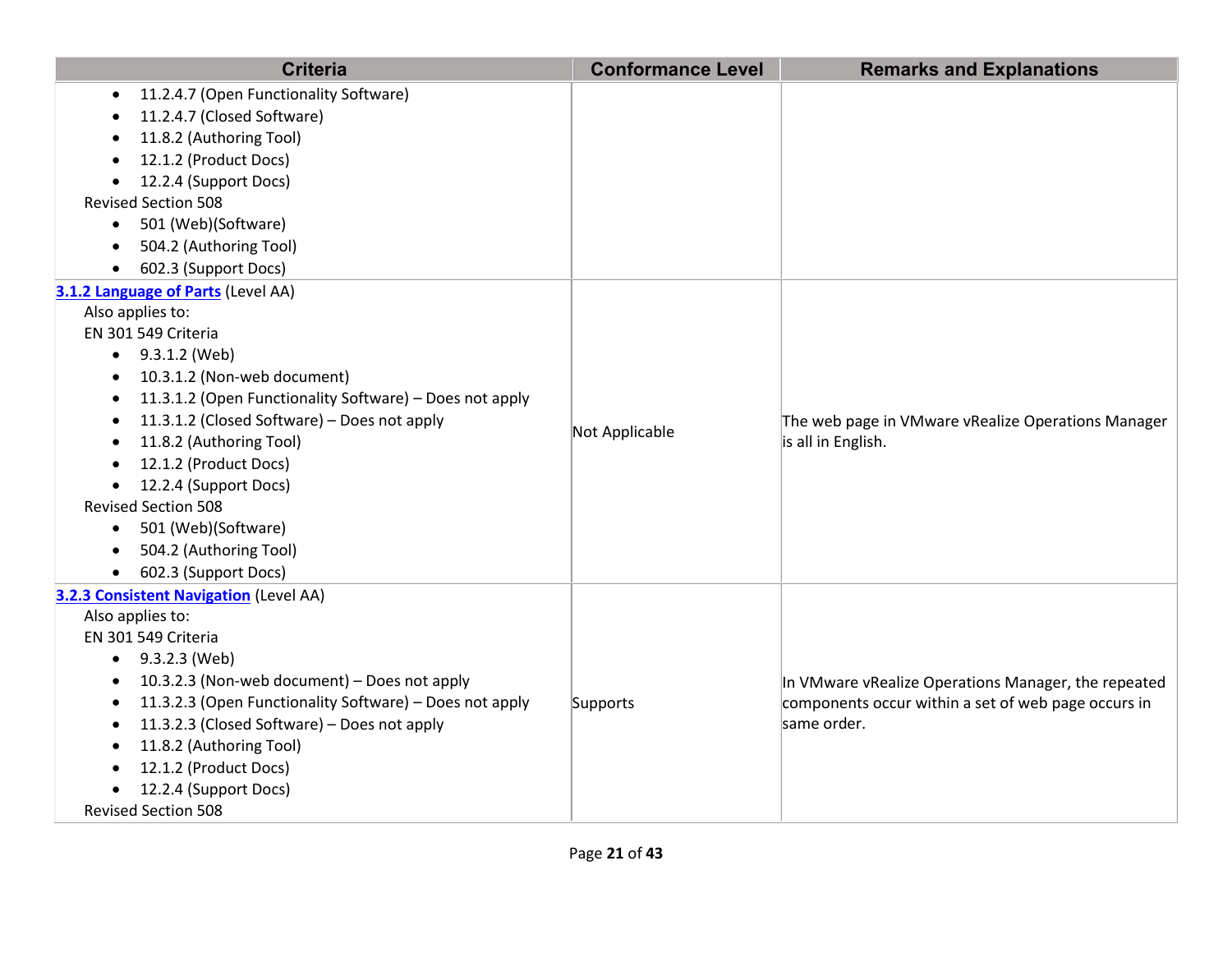| <b>Criteria</b>                                                       | <b>Conformance Level</b> | <b>Remarks and Explanations</b>                                                                          |
|-----------------------------------------------------------------------|--------------------------|----------------------------------------------------------------------------------------------------------|
| 501 (Web)(Software) - Does not apply to non-web software              |                          |                                                                                                          |
| 504.2 (Authoring Tool)                                                |                          |                                                                                                          |
| 602.3 (Support Docs) - Does not apply to non-web docs                 |                          |                                                                                                          |
| 3.2.4 Consistent Identification (Level AA)                            |                          |                                                                                                          |
| Also applies to:                                                      |                          |                                                                                                          |
| EN 301 549 Criteria                                                   |                          |                                                                                                          |
| $\bullet$ 9.3.2.4 (Web)                                               |                          |                                                                                                          |
| 10.3.2.4 (Non-web document) - Does not apply                          |                          |                                                                                                          |
| 11.3.2.4 (Open Functionality Software) - Does not apply               |                          | The functional components have same functionality                                                        |
| 11.3.2.4 (Closed Software) - Does not apply                           | Supports                 | within a set of web pages are identified consistently in                                                 |
| 11.8.2 (Authoring Tool)                                               |                          | <b>VMware vRealize Operations Manager.</b>                                                               |
| 12.1.2 (Product Docs)                                                 |                          |                                                                                                          |
| 12.2.4 (Support Docs)<br>$\bullet$                                    |                          |                                                                                                          |
| <b>Revised Section 508</b>                                            |                          |                                                                                                          |
| 501 (Web)(Software) - Does not apply to non-web software<br>$\bullet$ |                          |                                                                                                          |
| 504.2 (Authoring Tool)<br>$\bullet$                                   |                          |                                                                                                          |
| 602.3 (Support Docs) - Does not apply to non-web docs                 |                          |                                                                                                          |
| 3.3.3 Error Suggestion (Level AA)                                     |                          |                                                                                                          |
| Also applies to:<br>EN 301 549 Criteria                               |                          |                                                                                                          |
| 9.3.3.3 (Web)                                                         |                          | For most input field in VMware vRealize Operations<br>Manager, the error suggestion is provided to user. |
| $\bullet$<br>10.3.3.3 (Non-web document)                              |                          |                                                                                                          |
| 11.3.3.3 (Open Functionality Software)                                |                          |                                                                                                          |
| 11.3.3.3 (Closed Software)<br>$\bullet$                               |                          |                                                                                                          |
| 11.8.2 (Authoring Tool)                                               | Partially Supports       | However, some error suggestion only occurs when                                                          |
| 12.1.2 (Product Docs)                                                 |                          | pointer hovers and is not available to screen reader.                                                    |
| 12.2.4 (Support Docs)<br>$\bullet$                                    |                          |                                                                                                          |
| <b>Revised Section 508</b>                                            |                          |                                                                                                          |
| 501 (Web)(Software)<br>$\bullet$                                      |                          |                                                                                                          |
| 504.2 (Authoring Tool)                                                |                          |                                                                                                          |
| 602.3 (Support Docs)                                                  |                          |                                                                                                          |
| 3.3.4 Error Prevention (Legal, Financial, Data) (Level AA)            |                          | VMware vRealize Operations Manager does not contain                                                      |
| Also applies to:                                                      | Not Applicable           | any data for legal commitments or financial                                                              |
| EN 301 549 Criteria                                                   |                          | transactions.                                                                                            |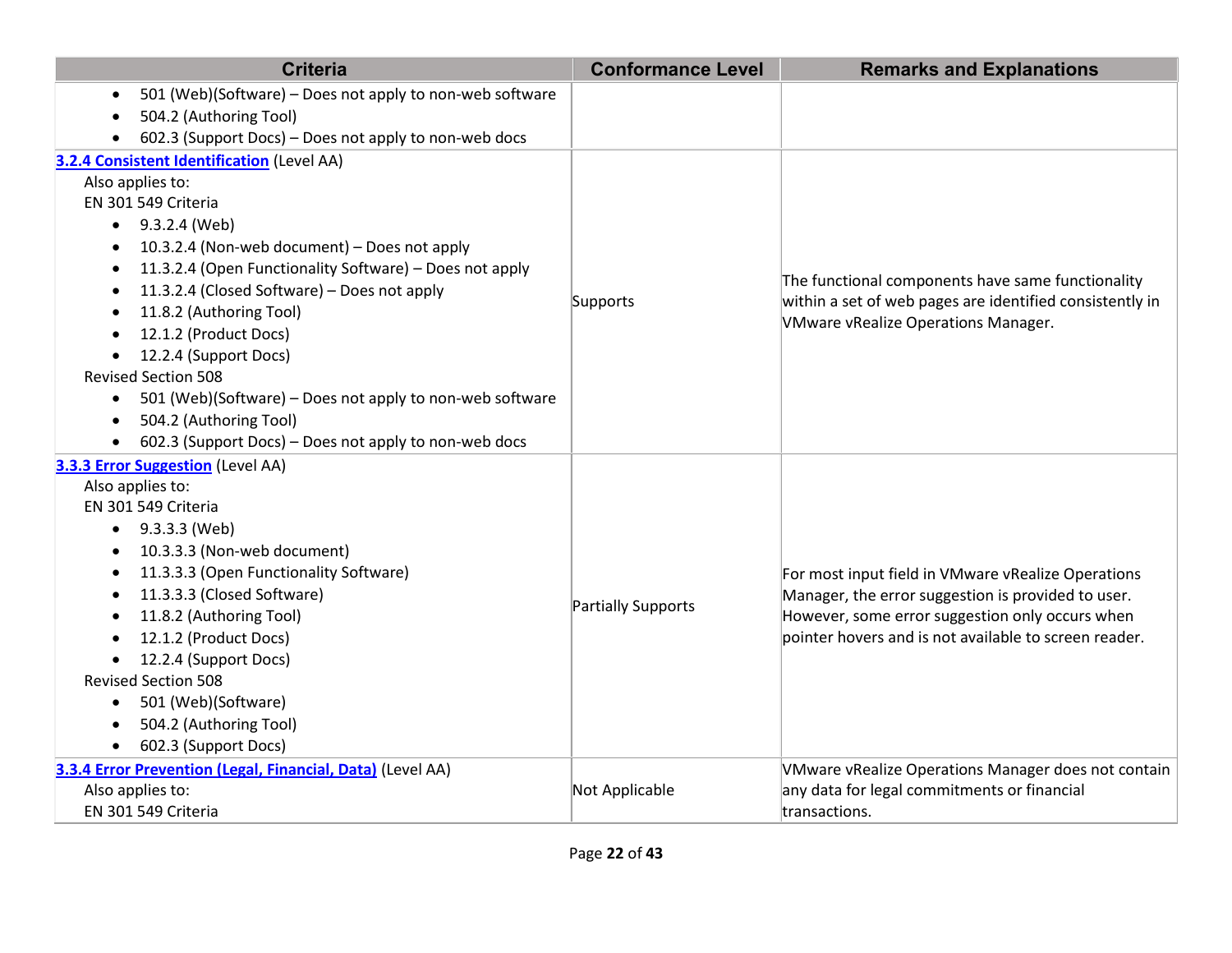| <b>Criteria</b>                                         | <b>Conformance Level</b> | <b>Remarks and Explanations</b>                          |
|---------------------------------------------------------|--------------------------|----------------------------------------------------------|
| 9.3.3.4 (Web)                                           |                          |                                                          |
| 10.3.3.4 (Non-web document)                             |                          |                                                          |
| 11.3.3.4 (Open Functionality Software)                  |                          |                                                          |
| 11.3.3.4 (Closed Software)                              |                          |                                                          |
| 11.8.2 (Authoring Tool)                                 |                          |                                                          |
| 12.1.2 (Product Docs)                                   |                          |                                                          |
| 12.2.4 (Support Docs)                                   |                          |                                                          |
| <b>Revised Section 508</b>                              |                          |                                                          |
| 501 (Web)(Software)<br>$\bullet$                        |                          |                                                          |
| 504.2 (Authoring Tool)                                  |                          |                                                          |
| 602.3 (Support Docs)                                    |                          |                                                          |
| 4.1.3 Status Messages (Level AA 2.1 only)               |                          |                                                          |
| Also applies to:                                        |                          |                                                          |
| EN 301 549 Criteria                                     |                          |                                                          |
| 9.4.1.3 (Web)<br>$\bullet$                              |                          |                                                          |
| 10.4.1.3 (Non-web document) - Does not apply            |                          | In VMware vRealize Operations Manager, the status        |
| 11.4.1.3 (Open Functionality Software) - Does not apply | Does not support         | message is not identified by screen reader automatically |
| 11.4.1.3 (Closed Software) - Does not apply             |                          | without moving the pointer or focus to it.               |
| 11.8.2 (Authoring Tool)                                 |                          |                                                          |
| 12.1.2 (Product Docs)                                   |                          |                                                          |
| 12.2.4 (Support Docs)                                   |                          |                                                          |
| Revised Section 508 - Does not apply                    |                          |                                                          |

# **Table 3: Success Criteria, Level AAA**

| <b>Criteria</b>                                                                                                                                                | <b>Conformance Level</b> | <b>Remarks and Explanations</b>                                                                                                                               |
|----------------------------------------------------------------------------------------------------------------------------------------------------------------|--------------------------|---------------------------------------------------------------------------------------------------------------------------------------------------------------|
| 1.2.6 Sign Language (Prerecorded) (Level AAA)<br>Also applies to:<br>EN 301 549 Criteria - Does not apply<br>Revised Section 508 - Does not apply              | Does Not Support         | The video in VMware vRealize Operations Manager does<br>not contain sign language.                                                                            |
| 1.2.7 Extended Audio Description (Prerecorded) (Level AAA)<br>Also applies to:<br>EN 301 549 Criteria - Does not apply<br>Revised Section 508 - Does not apply | Not Applicable           | The pauses in foreground audio are sufficient to allow<br>audio description to convey the sense of the video in<br><b>VMware vRealize Operations Manager.</b> |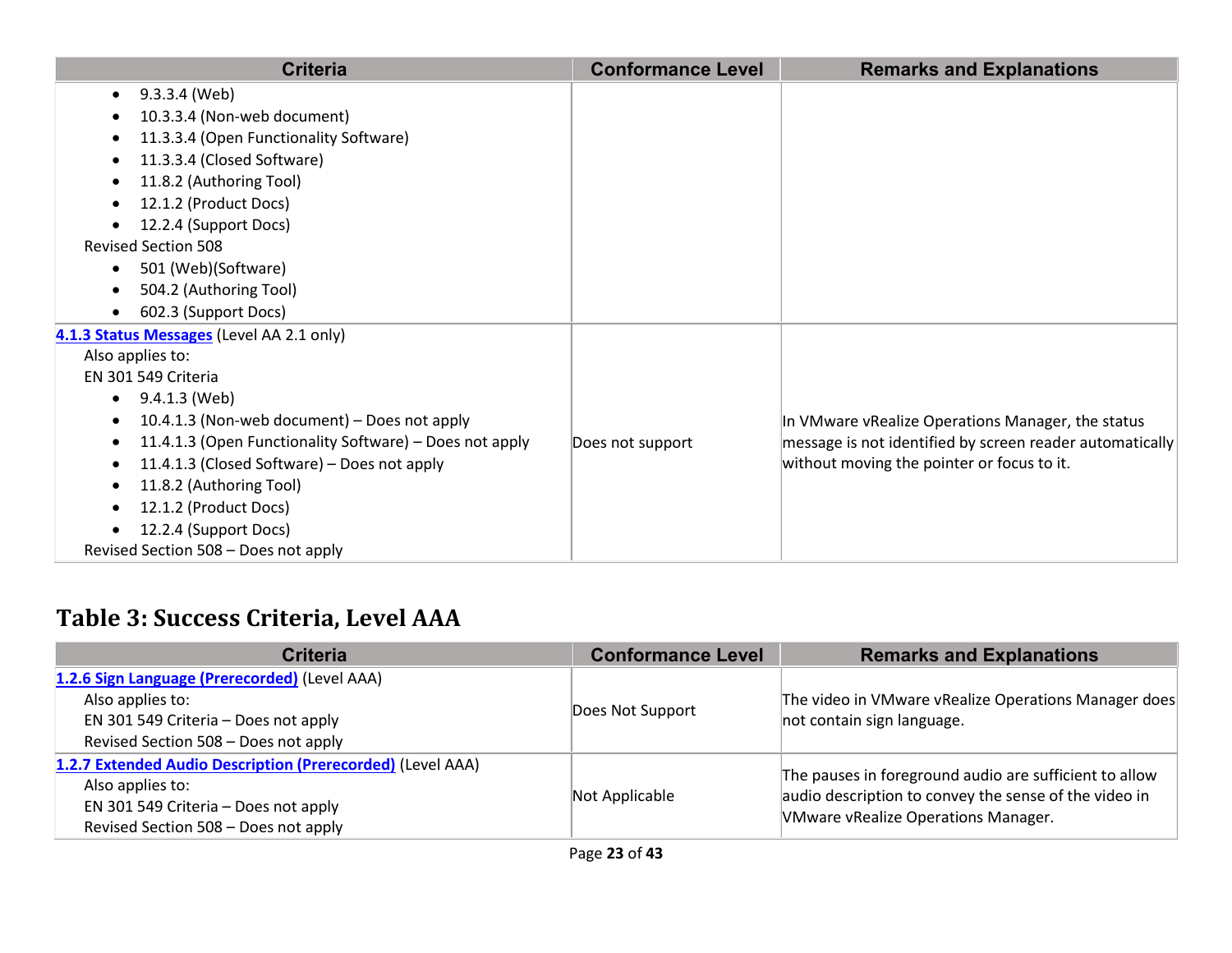| <b>Criteria</b>                                                                                                                                       | <b>Conformance Level</b> | <b>Remarks and Explanations</b>                                                                                                                                                                                                                                                                                                                                                                                                                                                                                                                                                             |
|-------------------------------------------------------------------------------------------------------------------------------------------------------|--------------------------|---------------------------------------------------------------------------------------------------------------------------------------------------------------------------------------------------------------------------------------------------------------------------------------------------------------------------------------------------------------------------------------------------------------------------------------------------------------------------------------------------------------------------------------------------------------------------------------------|
| 1.2.8 Media Alternative (Prerecorded) (Level AAA)<br>Also applies to:<br>EN 301 549 Criteria - Does not apply<br>Revised Section 508 - Does not apply | Does Not Support         | The video instruction in VMware vRealize Operations<br>Manager does not have alternative in text.                                                                                                                                                                                                                                                                                                                                                                                                                                                                                           |
| 1.2.9 Audio-only (Live) (Level AAA)<br>Also applies to:<br>EN 301 549 Criteria- Does not apply<br>Revised Section 508 - Does not apply                | Not Applicable           | VMware vRealize Operations Manager does not contain<br>Audio-Only content.                                                                                                                                                                                                                                                                                                                                                                                                                                                                                                                  |
| 1.3.6 Identify Purpose (Level AAA 2.1 only)<br>Also applies to:<br>EN 301 549 Criteria-Does not apply<br>Revised Section 508 - Does not apply         | Does Not Support         | The VMware vRealize Operations Manager, the input<br>purpose for some input field that collects user<br>information, such as name, password, cannot be<br>identified by screen reader.                                                                                                                                                                                                                                                                                                                                                                                                      |
| 1.4.6 Contrast Enhanced (Level AAA)<br>Also applies to:<br>EN 301 549 Criteria - Does not apply<br>Revised Section 508 - Does not apply               | Partially Supports       | Most contents in VMware vRealize Operations Manager<br>have a contrast ratio greater than 7:1.<br>However, some user interface component, such as the<br>'EDIT" button in Password Policy page, does not meet<br>the color contrast requirement.                                                                                                                                                                                                                                                                                                                                            |
| 1.4.7 Low or No Background Audio (Level AAA)<br>Also applies to:<br>EN 301 549 Criteria - Does not apply<br>Revised Section 508 - Does not apply      | Not Applicable           | VMware vRealize Operations Manager does not contain<br>background audio.                                                                                                                                                                                                                                                                                                                                                                                                                                                                                                                    |
| 1.4.8 Visual Presentation (Level AAA)<br>Also applies to:<br>EN 301 549 Criteria - Does not apply<br>Revised Section 508 - Does not apply             | Partially Supports       | For most content in VMware vRealize Operations<br>Manager, the content meets the following requirement:<br>Foreground and background colors can be selected by<br>the user.<br>Width is no more than 80 characters or glyphs.<br>Text is not justified.<br>Text can be resized without assistive technology up to<br>200 percent in a way that does not require the user to<br>scroll horizontally to read a line of text on a full-screen<br>window.<br>However, the width of some text block exceeds 80<br>characters and some page requires scroll horizontally<br>after resize to 200%. |
| 1.4.9 Images of Text (No Exception) Control (Level AAA)                                                                                               | Supports                 | Image of text is not used in VMware vRealize Operations                                                                                                                                                                                                                                                                                                                                                                                                                                                                                                                                     |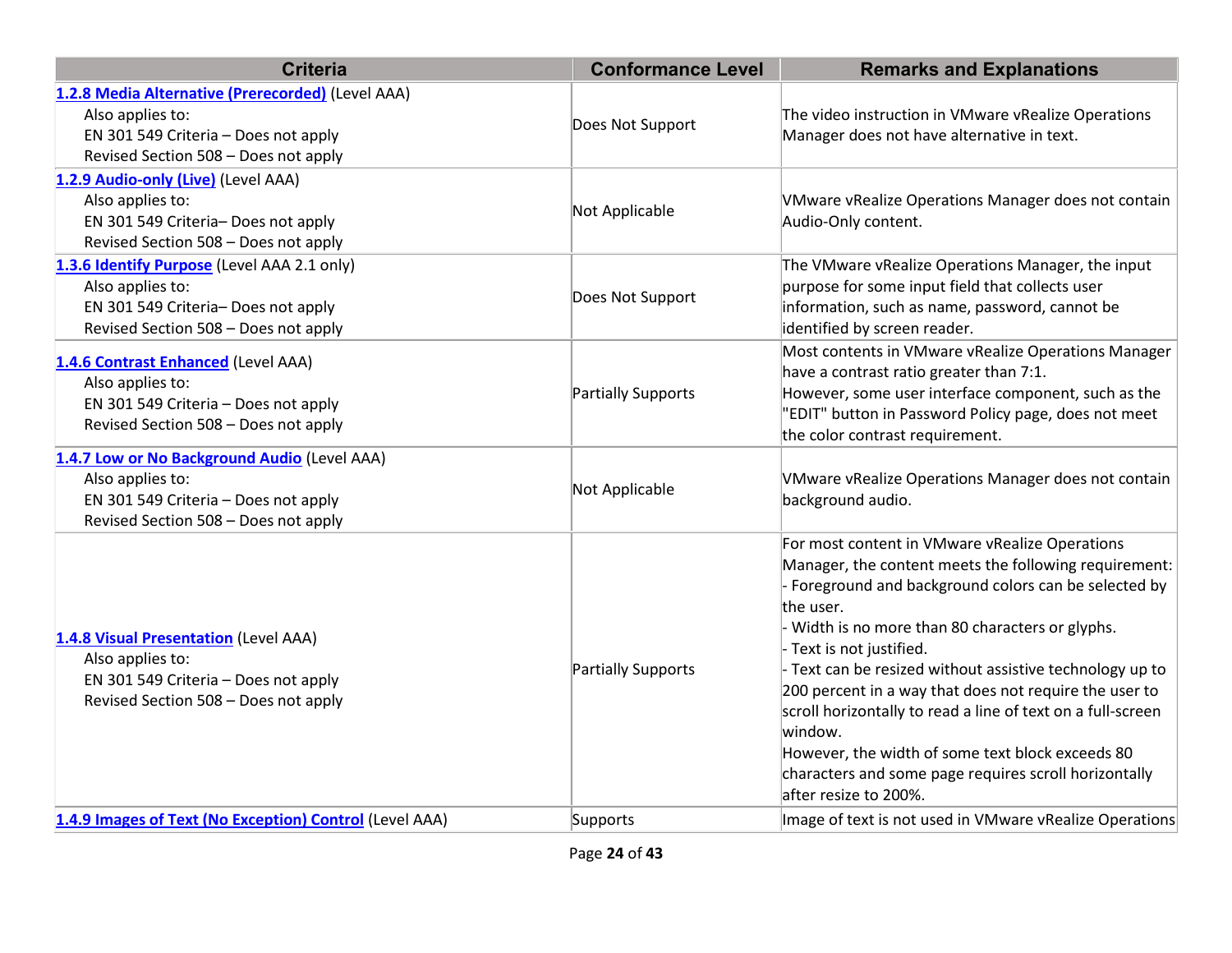| <b>Criteria</b>                                                                                                                                            | <b>Conformance Level</b> | <b>Remarks and Explanations</b>                                                                                                                                                                                                              |
|------------------------------------------------------------------------------------------------------------------------------------------------------------|--------------------------|----------------------------------------------------------------------------------------------------------------------------------------------------------------------------------------------------------------------------------------------|
| Also applies to:<br>EN 301 549 Criteria - Does not apply<br>Revised Section 508 - Does not apply                                                           |                          | Manager                                                                                                                                                                                                                                      |
| 2.1.3 Keyboard (No Exception) (Level AAA)<br>Also applies to:<br>EN 301 549 Criteria - Does not apply<br>Revised Section 508 - Does not apply              | Partially Supports       | For most components in VMware vRealize Operations<br>Manager, user is able to use keyboard to interact with<br>them.<br>However, some functions, such as the functions under<br>user icon, are not operable through a keyboard<br>interface. |
| 2.2.3 No Timing (Level AAA)<br>Also applies to:<br>EN 301 549 Criteria - Does not apply<br>Revised Section 508 - Does not apply                            | Does Not Support         | The session timeout in VMware vRealize Operations<br>Manager is 34560min at most.                                                                                                                                                            |
| 2.2.4 Interruptions (Level AAA)<br>Also applies to:<br>EN 301 549 Criteria - Does not apply<br>Revised Section 508 - Does not apply                        | Supports                 | User can suppress the interruptions that are not<br>emergency.                                                                                                                                                                               |
| 2.2.5 Re-authenticating (Level AAA)<br>Also applies to:<br>EN 301 549 Criteria - Does not apply<br>Revised Section 508 - Does not apply                    | Partially Supports       | User is able to go back to previous page after re-<br>authentication in VMware vRealize Operations<br>Manager.<br>However, the data user input before re-authentication is<br>lost.                                                          |
| 2.2.6 Timeouts (Level AAA 2.1 only)<br>Also applies to:<br>EN 301 549 Criteria - Does not apply<br>Revised Section 508 - Does not apply                    | Supports                 | The user session can be set to more than 20 hours in<br><b>VMware vRealize Operations Manager.</b>                                                                                                                                           |
| 2.3.2 Three Flashes (Level AAA)<br>Also applies to:<br>EN 301 549 Criteria - Does not apply<br>Revised Section 508 - Does not apply                        | Supports                 | VMware vRealize Operations Manager does not contain<br>any element that flashes more than 3 times in a second.                                                                                                                               |
| 2.3.3 Animation from Interactions (Level AAA 2.1 only)<br>Also applies to:<br>EN 301 549 Criteria - Does not apply<br>Revised Section 508 - Does not apply | Does Not Support         | The VMware vRealize Operations Manager does not<br>contain much animation.<br>However, some non-essential animation, such as the<br>transition animation on the navigation bar cannot be<br>disabled.                                        |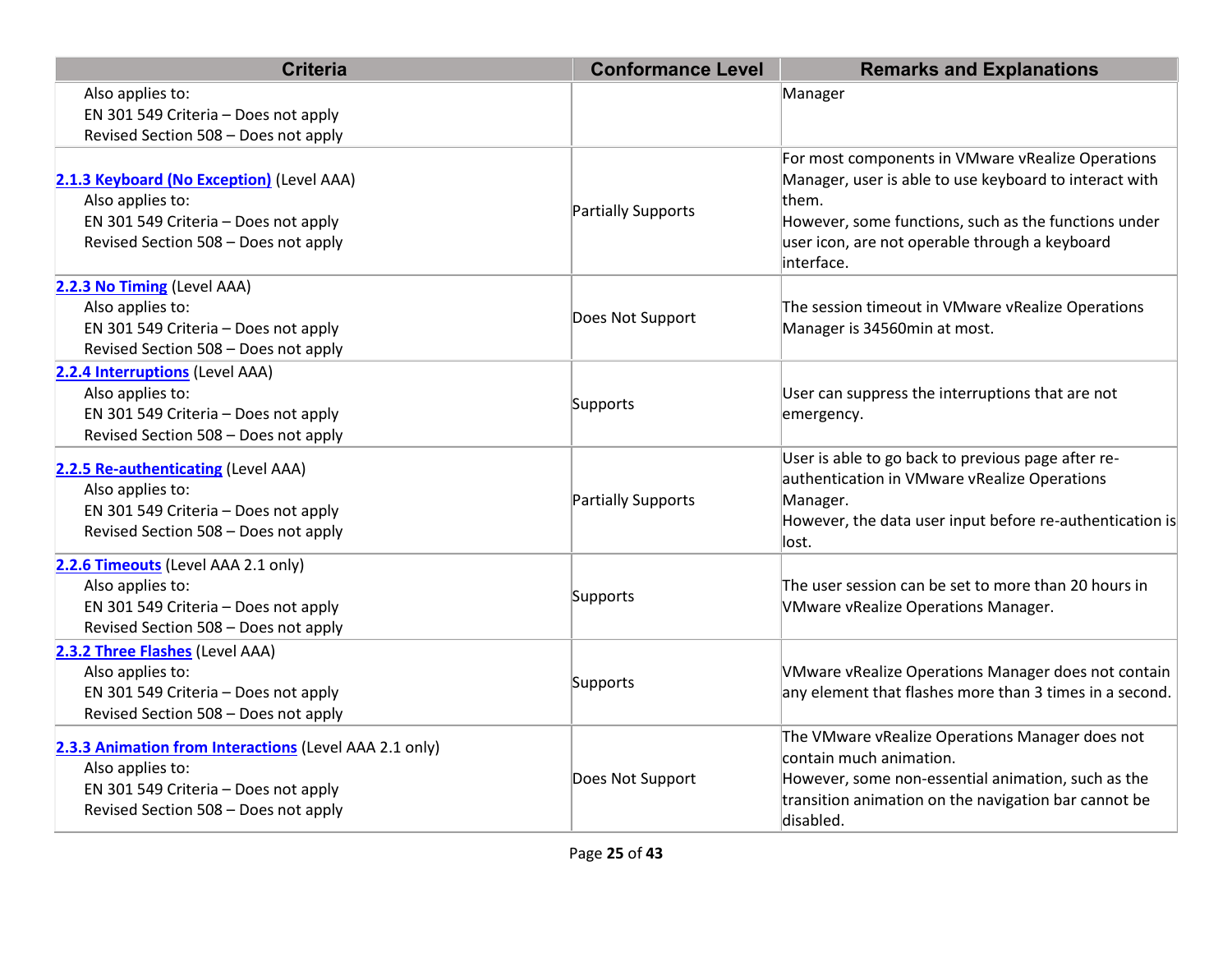| <b>Criteria</b>                                                                                                                                            | <b>Conformance Level</b> | <b>Remarks and Explanations</b>                                                                                                                                                                                                                                       |
|------------------------------------------------------------------------------------------------------------------------------------------------------------|--------------------------|-----------------------------------------------------------------------------------------------------------------------------------------------------------------------------------------------------------------------------------------------------------------------|
| 2.4.8 Location (Level AAA)<br>Also applies to:<br>EN 301 549 Criteria - Does not apply<br>Revised Section 508 - Does not apply                             | Supports                 | VMware vRealize Operations Manager have a navigation<br>bar to indicate the location of the web page with in the<br>product.                                                                                                                                          |
| 2.4.9 Link Purpose (Link Only) (Level AAA)<br>Also applies to:<br>EN 301 549 Criteria - Does not apply<br>Revised Section 508 - Does not apply             | Partially Supports       | For most links in VMware vRealize Operations Manager,<br>the link purpose can be identified by link text.<br>However, for some links, such as the "DOWNLOAD<br>HERE" link in cost reference database page, the link<br>purpose cannot be identified by the link text. |
| 2.4.10 Section Headings (Level AAA)<br>Also applies to:<br>EN 301 549 Criteria - Does not apply<br>Revised Section 508 - Does not apply                    | Does Not Support         | Section heading is not provided in VMware vRealize<br>Operations Manager.                                                                                                                                                                                             |
| 2.5.5 Target Size (Level AAA 2.1 only)<br>Also applies to:<br>EN 301 549 Criteria - Does not apply<br>Revised Section 508 - Does not apply                 | Partially Supports       | For most target for pointer inputs in VMware vRealize<br>Operations Manager, the size is greater than 44 by 44<br>CSS pixels.<br>However, some buttons, such as the add button in<br>solutions page, the size is smaller than 44 by 44 CSS<br>pixels.                 |
| 2.5.6 Concurrent Input Mechanisms (Level AAA 2.1 only)<br>Also applies to:<br>EN 301 549 Criteria - Does not apply<br>Revised Section 508 - Does not apply | Supports                 | <b>VMware vRealize Operations Manager does not restrict</b><br>use of input modalities available on a platform                                                                                                                                                        |
| 3.1.3 Unusual Words (Level AAA)<br>Also applies to:<br>EN 301 549 Criteria - Does not apply<br>Revised Section 508 - Does not apply                        | Not Applicable           | VMware vRealize Operations Manager does not contain<br>words or phrases used in an unusual or restricted way.                                                                                                                                                         |
| <b>3.1.4 Abbreviations (Level AAA)</b><br>Also applies to:<br>EN 301 549 Criteria - Does not apply<br>Revised Section 508 - Does not apply                 | Partially Supports       | For some abbreviations in VMware vRealize Operations<br>Manager, the expanded form can be found in the web<br>page.<br>However, some abbreviations, such as "DRS" in<br>workload optimization page, does not have expanded<br>form displayed.                         |
| 3.1.5 Reading Level (Level AAA)<br>Also applies to:                                                                                                        | Not Applicable           | No text in VMware vRealize Operations Manager<br>requires reading ability more advanced than the lower                                                                                                                                                                |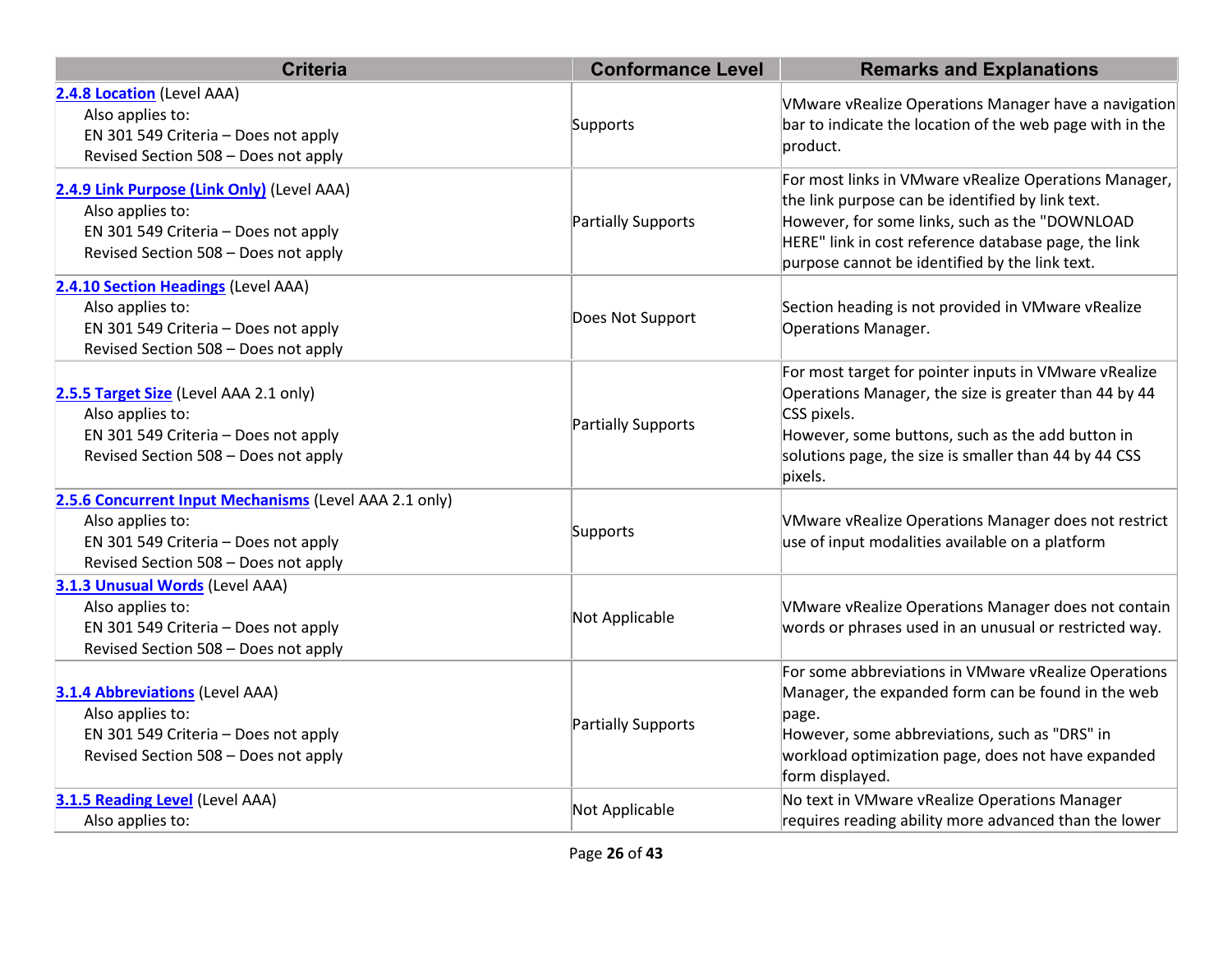| <b>Criteria</b>                                                                                                                                     | <b>Conformance Level</b> | <b>Remarks and Explanations</b>                                                                                                                             |
|-----------------------------------------------------------------------------------------------------------------------------------------------------|--------------------------|-------------------------------------------------------------------------------------------------------------------------------------------------------------|
| EN 301 549 Criteria - Does not apply                                                                                                                |                          | secondary education level after removal of proper                                                                                                           |
| Revised Section 508 - Does not apply                                                                                                                |                          | names and titles.                                                                                                                                           |
| <b>3.1.6 Pronunciation (Level AAA)</b><br>Also applies to:<br>EN 301 549 Criteria - Does not apply<br>Revised Section 508 - Does not apply          | Not Applicable           | In VMware vRealize Operations Manager, no words<br>cause ambiguous meaning without knowing the<br>pronunciation.                                            |
| 3.2.5 Change on Request (Level AAA)<br>Also applies to:<br>EN 301 549 Criteria - Does not apply<br>Revised Section 508 - Does not apply             | Supports                 | Change of context are initiated only by user request in<br><b>VMware vRealize Operations Manager.</b>                                                       |
| 3.3.5 Help (Level AAA)<br>Also applies to:<br>EN 301 549 Criteria - Does not apply<br>Revised Section 508 - Does not apply                          | Supports                 | VMware vRealize Operations Manager provides help<br>link on different pages redirects to corresponding help.                                                |
| <b>3.3.6 Error Prevention (All) (Level AAA)</b><br>Also applies to:<br>EN 301 549 Criteria - Does not apply<br>Revised Section 508 - Does not apply | Supports                 | In VMware vRealize Operations Manager, the data<br>entered by user is checked for input errors and user is<br>able to correct them when submit information. |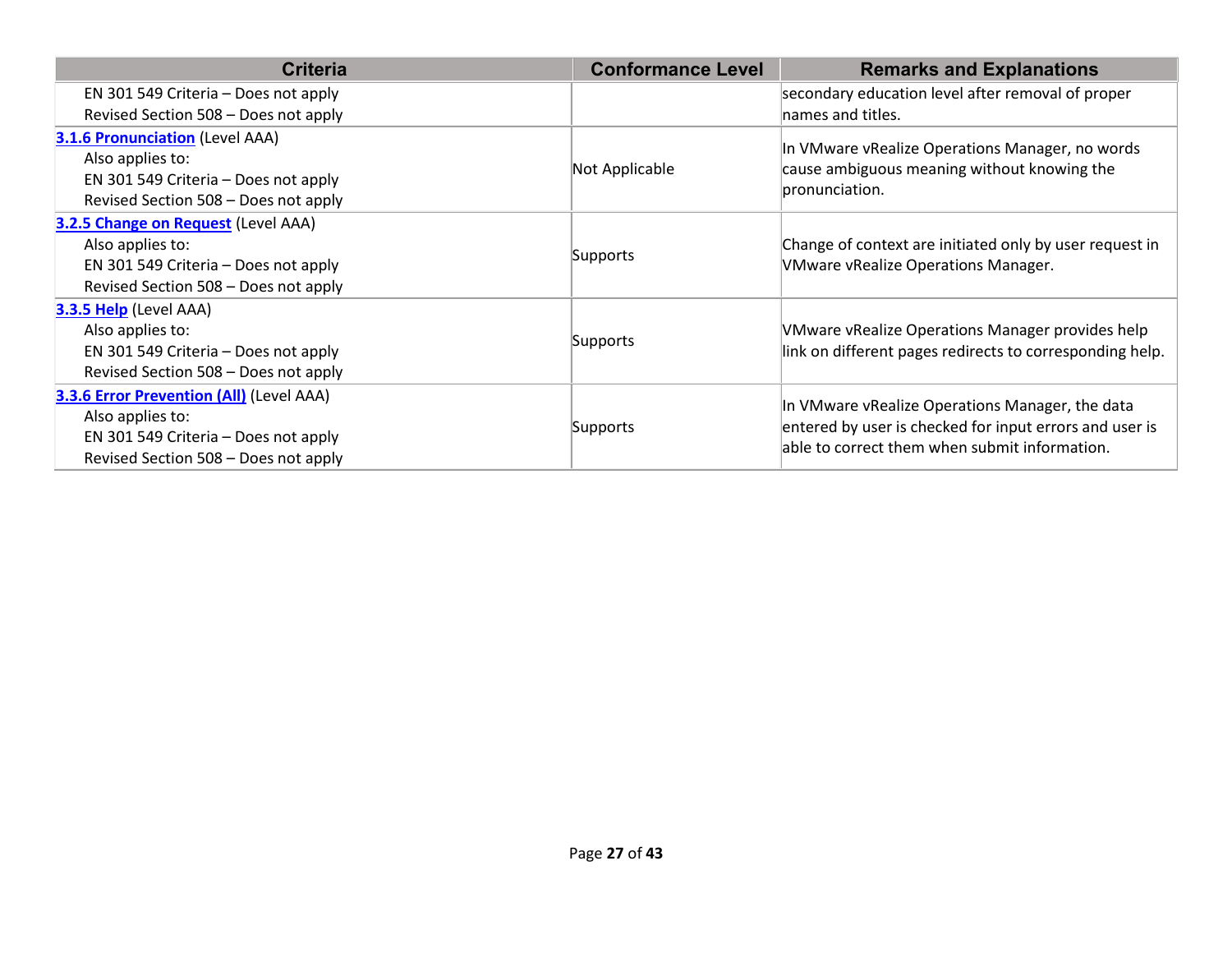# **Revised Section 508 Report**

#### **Chapter 3: Functional Performance Criteria (FPC)**

| <b>Criteria</b>                                                | <b>Conformance Level</b> | <b>Remarks and Explanations</b>                                                                                                                                                                                                                                                                                                    |
|----------------------------------------------------------------|--------------------------|------------------------------------------------------------------------------------------------------------------------------------------------------------------------------------------------------------------------------------------------------------------------------------------------------------------------------------|
| 302.1 Without Vision                                           | Partially Supports       | Most features in VMware vRealize Operations Manager<br>allow vision-impaired users to use screen readers to<br>interact with user interface elements.<br>However, some features have accessibility issues, such<br>as screen reader cannot identify the role and state for<br>some components, which affect vision-impaired users. |
| 302.2 With Limited Vision                                      | Partially Supports       | Most features allow low vision users to use tools such<br>as screen readers or magnifier to interact with user<br>interface elements.<br>However, some user interface does not have enough<br>color contrast ratio to allow low-vision user to<br>distinguish.                                                                     |
| 302.3 Without Perception of Color                              | Partially Supports       | Most elements in VMware vRealize Operations<br>Manager does not use color as the only method to<br>convey information.<br>However, in alerts page, the criticality is only<br>distinguished by the color of the icon.                                                                                                              |
| 302.4 Without Hearing                                          | Supports                 | VMware vRealize Operations Manager has no operation<br>that requires user to hear.                                                                                                                                                                                                                                                 |
| 302.5 With Limited Hearing                                     | Supports                 | VMware vRealize Operations Manager has no operation<br>that requires user to hear.                                                                                                                                                                                                                                                 |
| 302.6 Without Speech                                           | Supports                 | VMware vRealize Operations Manager does not require<br>speech input control or operation.                                                                                                                                                                                                                                          |
| 302.7 With Limited Manipulation                                | Supports                 | VMware vRealize Operations Manager does not require<br>simultaneous manual operations or fine motor control.                                                                                                                                                                                                                       |
| 302.8 With Limited Reach and Strength                          | Supports                 | People with limited reach and limited strength can<br>operate VMware vRealize Operations Manager. There is<br>ho operation requires user with reach and strength.                                                                                                                                                                  |
| 302.9 With Limited Language, Cognitive, and Learning Abilities | Partially Supports       | Most features in VMware vRealize Operations Manager<br>provides instruction when requires user input.                                                                                                                                                                                                                              |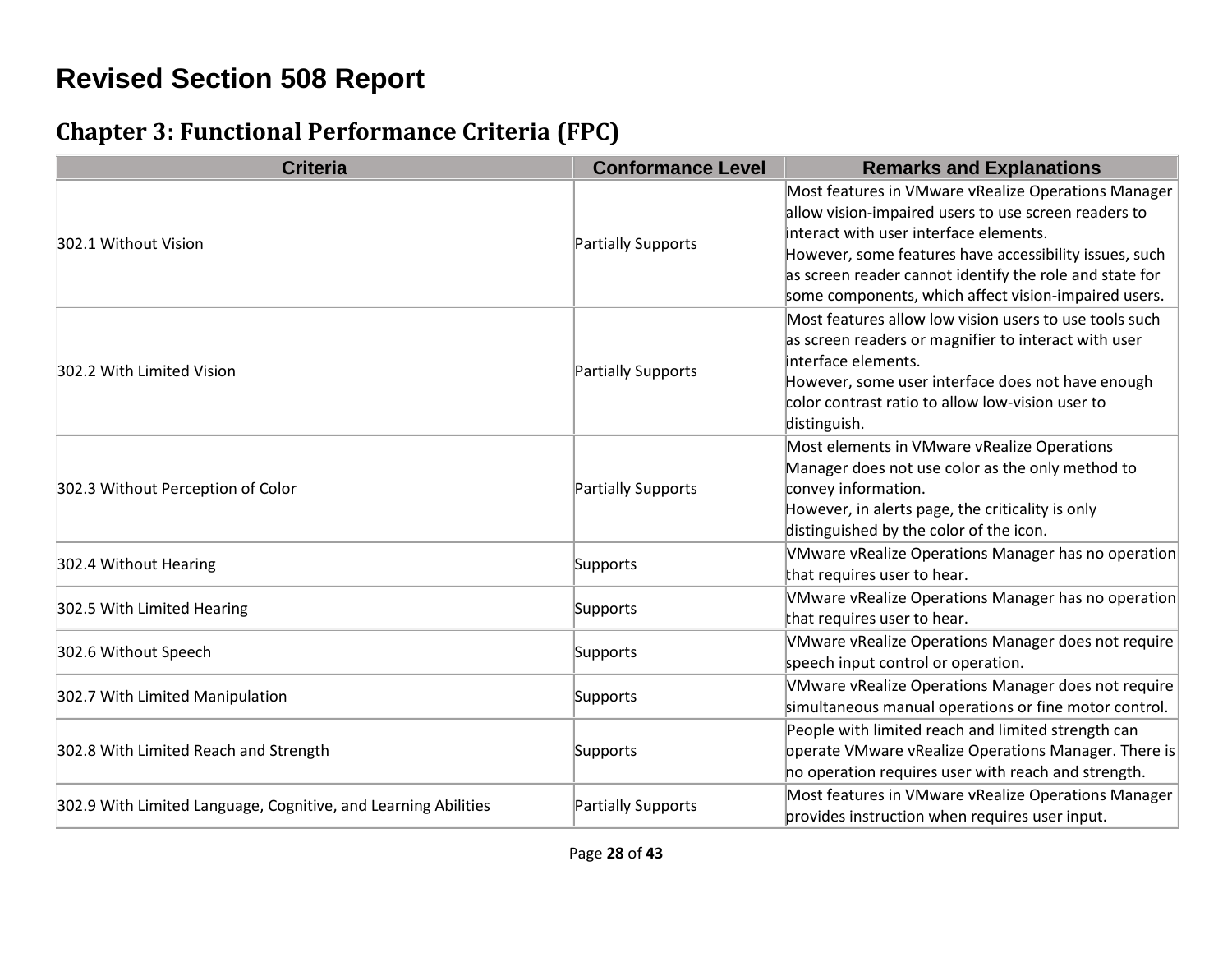| <b>Criteria</b> | <b>Conformance Level</b> | <b>Remarks and Explanations</b>                        |
|-----------------|--------------------------|--------------------------------------------------------|
|                 |                          | However, some issues, such as the line space issue and |
|                 |                          | resize issue, may affect user with limited cognitive.  |

#### **Chapter 4: Hardware**

All criteria of chapter 4 are Not Applicable for VMware vRealize Operations Manager.

#### **Chapter 5: Software**

| <b>Criteria</b>                                 | <b>Conformance Level</b>            | <b>Remarks and Explanations</b>                                                                                                                                                                                                                                                                                              |
|-------------------------------------------------|-------------------------------------|------------------------------------------------------------------------------------------------------------------------------------------------------------------------------------------------------------------------------------------------------------------------------------------------------------------------------|
| 501.1 Scope - Incorporation of WCAG 2.0 AA      | See WCAG 2.x section                | See information in WCAG section                                                                                                                                                                                                                                                                                              |
| 502 Interoperability with Assistive Technology  | Heading cell - no response required | Heading cell - no response required                                                                                                                                                                                                                                                                                          |
| 502.2.1 User Control of Accessibility Features  | Not Applicable                      | <b>VMware vRealize Operations Manager is</b><br>not a Platform software.                                                                                                                                                                                                                                                     |
| 502.2.2 No Disruption of Accessibility Features | Supports                            | <b>VMware vRealize Operations Manager</b><br>does not disrupt platform accessibility<br>features.                                                                                                                                                                                                                            |
| <b>502.3 Accessibility Services</b>             | Heading cell - no response required | Heading cell - no response required                                                                                                                                                                                                                                                                                          |
| 502.3.1 Object Information                      | <b>Partially Supports</b>           | For most components in VMware vRealize<br>Operations Manager, the role, screen<br>reader can determine state, properties,<br>boundary, name and description<br>automatically.<br>However, screen reader cannot determine<br>the role of some element, such as the role<br>of the back button on navigation bar.              |
| 502.3.2 Modification of Object Information      | <b>Partially Supports</b>           | For most user interface components in<br>VMware vRealize Operations Manager, the<br>states and properties that can be set by<br>user also can be set with keyboard and<br>screen reader.<br>However, for some elements, such as the<br>check box under all dashboards dropdown<br>list in Dashboards page, the states cannot |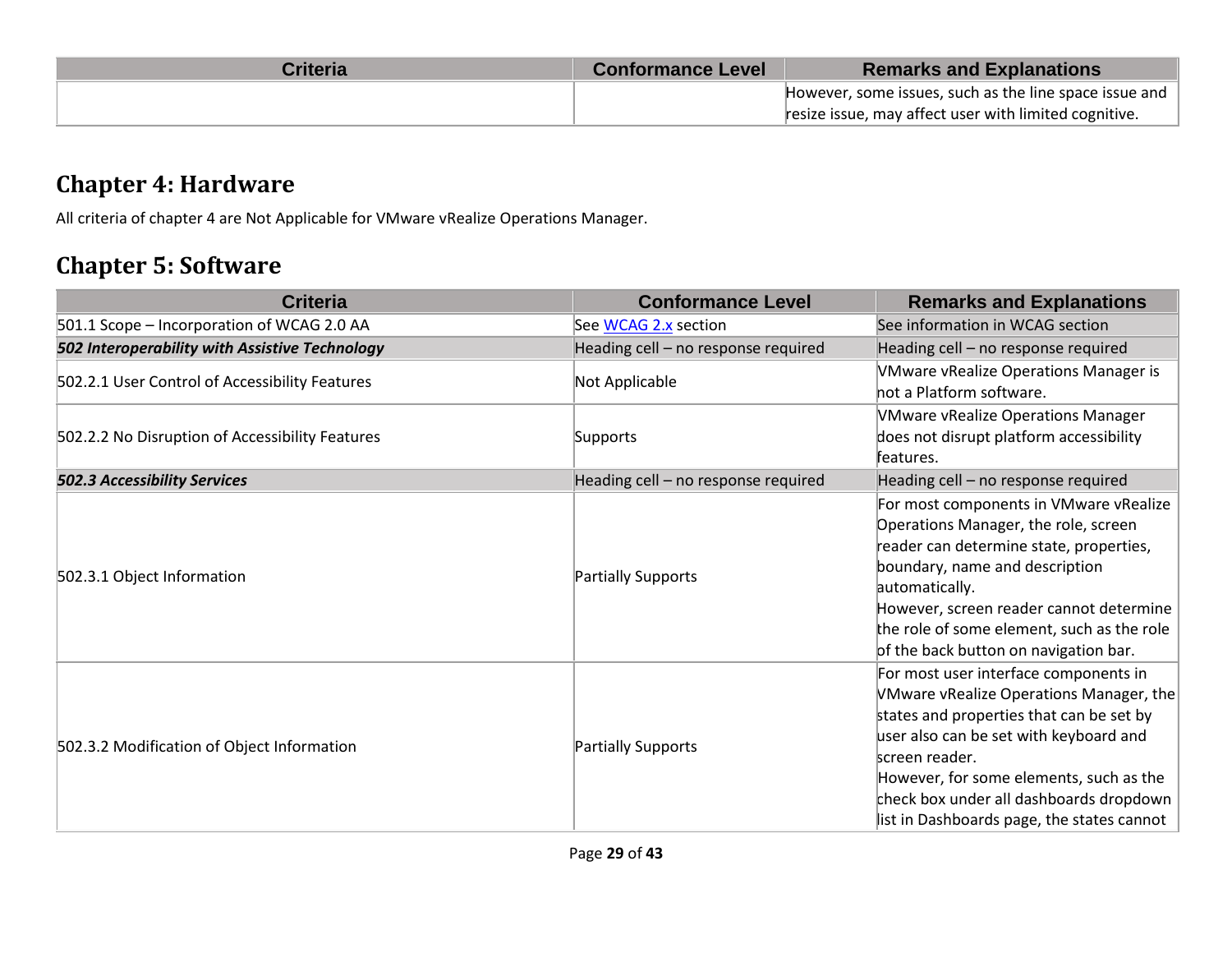| <b>Criteria</b>                    | <b>Conformance Level</b> | <b>Remarks and Explanations</b>                                                                                                                                                                                                                                                     |
|------------------------------------|--------------------------|-------------------------------------------------------------------------------------------------------------------------------------------------------------------------------------------------------------------------------------------------------------------------------------|
|                                    |                          | be changed via keyboard.                                                                                                                                                                                                                                                            |
| 502.3.3 Row, Column, and Headers   | Partially Supports       | Screen reader can identify the table<br>structure in VMware vRealize Operations<br>Manager.<br>However, screen reader cannot identify<br>the table header of the data table.                                                                                                        |
| 502.3.4 Values                     | Partially Supports       | Screen reader can determine most values<br>and set of allowable values of an object in<br>VMware vRealize Operations Manager.<br>However, screen reader cannot read the<br>value of some combo box.                                                                                 |
| 502.3.5 Modification of Values     | Partially Supports       | For most elements in VMware vRealize<br>Operations Manager, the values can be set<br>through assistive technology.<br>However, some dropdown list cannot be<br>navigated via keyboard.                                                                                              |
| 502.3.6 Label Relationships        | Partially Supports       | Screen reader can identify the label<br>relationship of most components in<br>VMware vRealize Operations Manager.<br>However, for some element in preference<br>dialog, screen reader cannot identify the<br>label relationship.                                                    |
| 502.3.7 Hierarchical Relationships | Partially Supports       | Screen reader can identify most of the<br>hierarchical relationship between<br>components in VMware vRealize<br><b>Operations Manager.</b><br>However, in admin UI logs page, screen<br>reader cannot identify the hierarchical<br>relationship between log folder and log<br>file. |
| 502.3.8 Text                       | Supports                 | For text objects in vRealize Operation<br>Manager, its attributes and boundary of<br>text can be programmatically<br>determinable.                                                                                                                                                  |
| 502.3.9 Modification of Text       | Supports                 | Text that can be set by the user is capable                                                                                                                                                                                                                                         |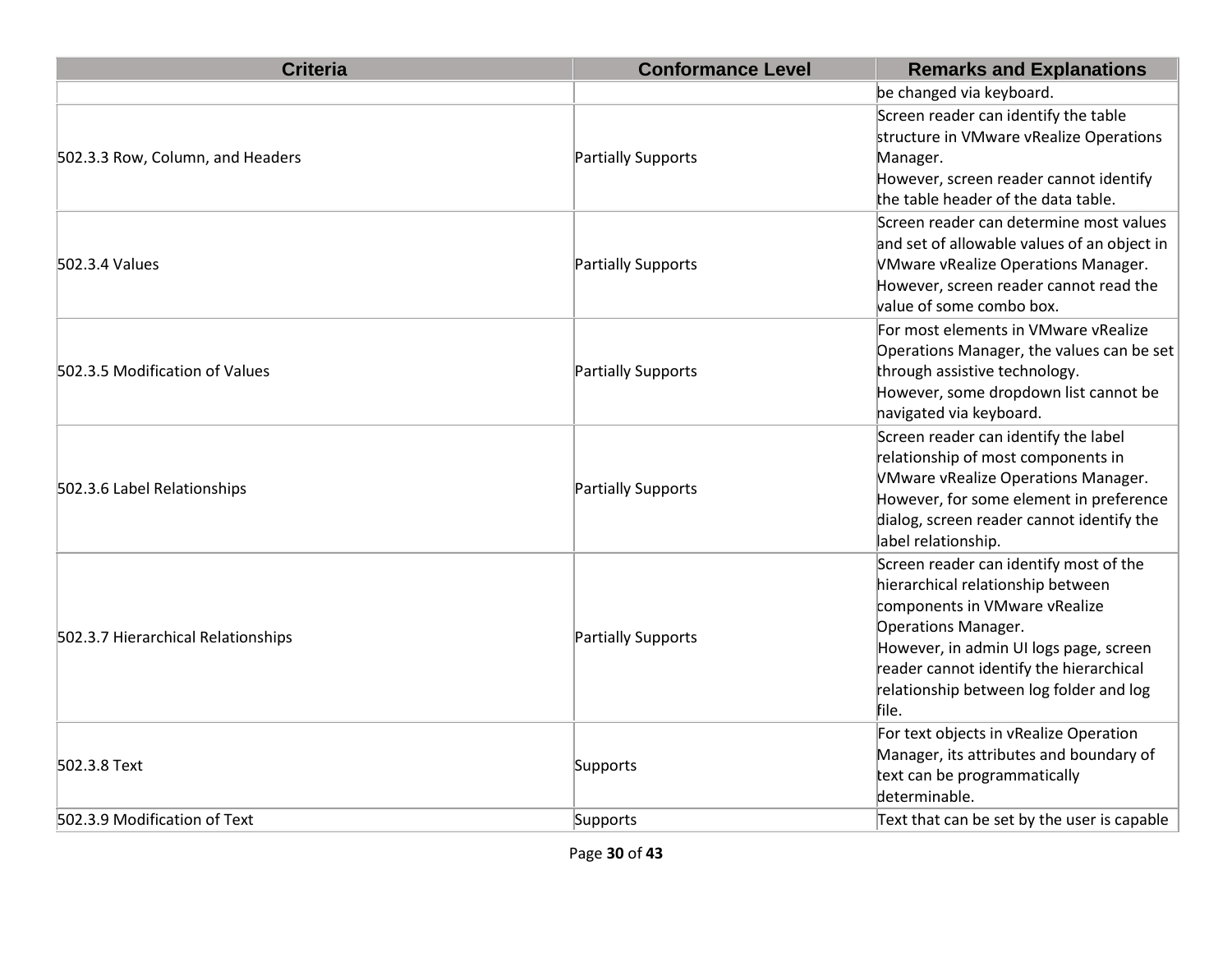| <b>Criteria</b>                                        | <b>Conformance Level</b>            | <b>Remarks and Explanations</b>              |
|--------------------------------------------------------|-------------------------------------|----------------------------------------------|
|                                                        |                                     | of being set programmatically.               |
|                                                        |                                     | <b>VMware vRealize Operations Manager</b>    |
|                                                        |                                     | allows assistive technology to execute       |
| 502.3.10 List of Actions                               | Partially Supports                  | actions on objects.                          |
|                                                        |                                     | However, some clickable components           |
|                                                        |                                     | cannot be operated through keyboard.         |
|                                                        |                                     | <b>VMware vRealize Operations Manager</b>    |
|                                                        |                                     | allows assistive technology to execute       |
| 502.3.11 Actions on Objects                            | Partially Supports                  | actions on objects.                          |
|                                                        |                                     | However, some clickable components           |
|                                                        |                                     | cannot be operated through keyboard.         |
|                                                        |                                     | VMware vRealize Operations Manager           |
|                                                        |                                     | shows text insertion point when requires     |
| 502.3.12 Focus Cursor                                  | Partially Supports                  | user input and have visible focus.           |
|                                                        |                                     | However, the focus for some element is       |
|                                                        |                                     | hot visible to user.                         |
|                                                        |                                     | The focus cursor can be tracked and          |
| 502.3.13 Modification of Focus Cursor                  | Supports                            | moved among interactive interface            |
|                                                        |                                     | elements as the input focus changes.         |
|                                                        |                                     | Most notification of events is available to  |
| 502.3.14 Event Notification                            | Partially Supports                  | assistive technology.                        |
|                                                        |                                     | However, some warning message of edit        |
|                                                        |                                     | box is not available to screen reader.       |
| 502.4 Platform Accessibility Features                  | Not Applicable                      | <b>VMware vRealize Operations Manager is</b> |
|                                                        |                                     | hot a Platform software.                     |
| <b>503 Applications</b>                                | Heading cell - no response required | Heading cell - no response required          |
|                                                        |                                     | <b>VMware vRealize Operations Manager</b>    |
| 503.2 User Preferences                                 | Supports                            | permits user preferences from platform       |
|                                                        |                                     | settings.                                    |
|                                                        |                                     | <b>VMware vRealize Operations Manager</b>    |
| 503.3 Alternative User Interfaces                      | Not Applicable                      | does not provide any alternative user        |
|                                                        |                                     | interface that functions as assistive        |
|                                                        |                                     | technology.                                  |
| 503.4 User Controls for Captions and Audio Description | Heading cell - no response required | Heading cell - no response required          |
| 503.4.1 Caption Controls                               | Not Applicable                      | Volume adjustment is not provided in user    |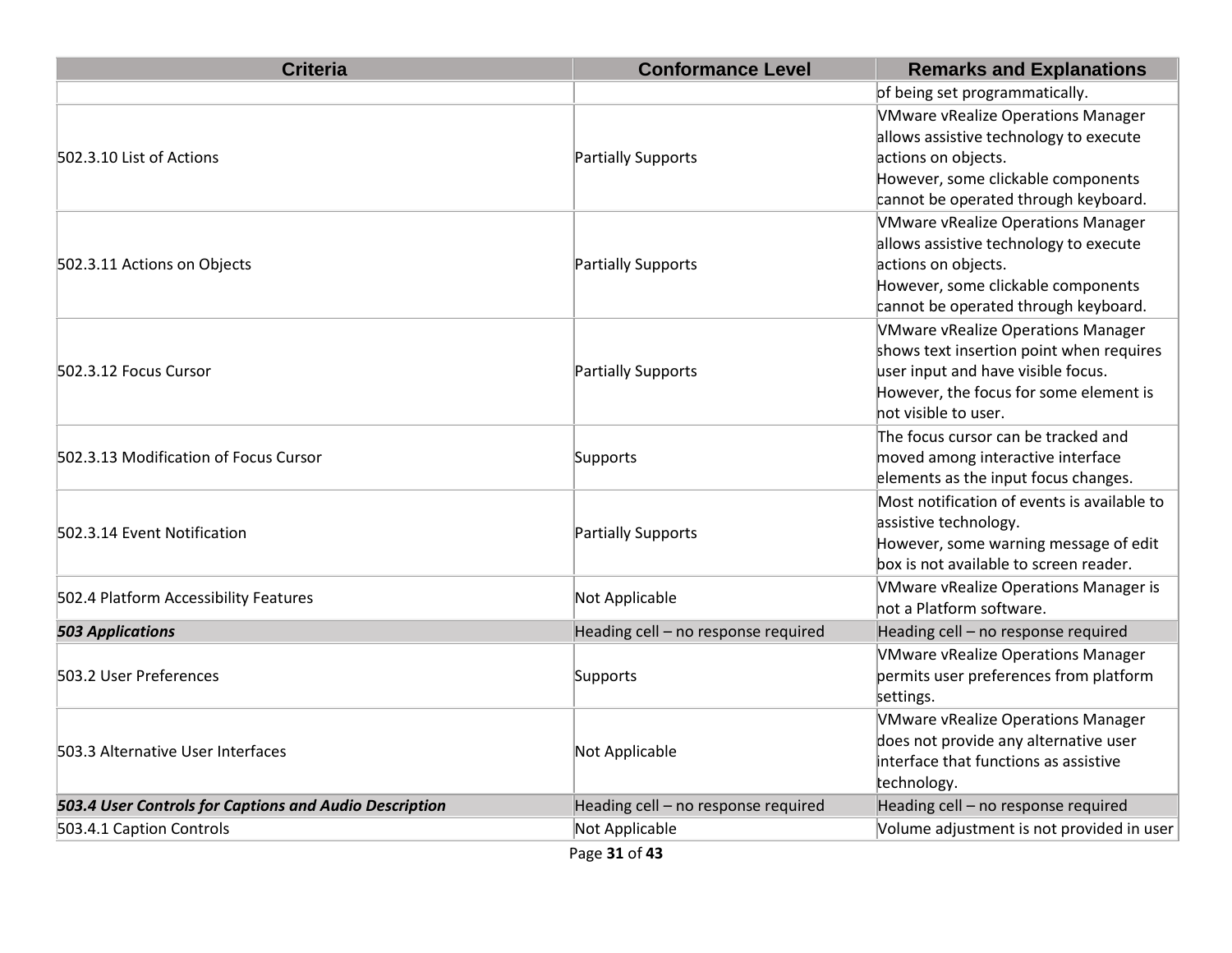| <b>Criteria</b>                                                                        | <b>Conformance Level</b>            | <b>Remarks and Explanations</b>                                        |
|----------------------------------------------------------------------------------------|-------------------------------------|------------------------------------------------------------------------|
|                                                                                        |                                     | controls.                                                              |
| 503.4.2 Audio Description Controls                                                     | Not Applicable                      | Program selection is not provided in user<br>controls.                 |
| <b>504 Authoring Tools</b>                                                             | Heading cell - no response required | Heading cell - no response required                                    |
| 504.2 Content Creation or Editing (if not authoring tool, enter "not<br>applicable")   | Not Applicable                      | <b>VMware vRealize Operations Manager is</b><br>hot an authoring tool. |
| 504.2.1 Preservation of Information Provided for Accessibility in Format<br>Conversion | Not Applicable                      | <b>VMware vRealize Operations Manager is</b><br>hot an authoring tool. |
| 504.2.2 PDF Export                                                                     | Not Applicable                      | <b>VMware vRealize Operations Manager is</b><br>hot an authoring tool. |
| 504.3 Prompts                                                                          | Not Applicable                      | <b>VMware vRealize Operations Manager is</b><br>hot an authoring tool. |
| 504.4 Templates                                                                        | Not Applicable                      | <b>VMware vRealize Operations Manager is</b><br>hot an authoring tool. |

# **Chapter 6: Support Documentation and Services**

| <b>Criteria</b>                                                  | <b>Conformance Level</b>            | <b>Remarks and Explanations</b>                                                                                                       |
|------------------------------------------------------------------|-------------------------------------|---------------------------------------------------------------------------------------------------------------------------------------|
| 601.1 Scope                                                      | Heading cell - no response required | Heading cell - no response required                                                                                                   |
| <b>602 Support Documentation</b>                                 | Heading cell - no response required | Heading cell - no response required                                                                                                   |
| 602.2 Accessibility and Compatibility Features                   | Not Applicable                      | VMware vRealize Operations Manager has<br>ho accessibility and compatibility features,<br>so no documentation is required.            |
| 602.3 Electronic Support Documentation                           | See WCAG 2.x section                | See information in WCAG section                                                                                                       |
| 602.4 Alternate Formats for Non-Electronic Support Documentation | Not Applicable                      | The VMware vRealize Operations Manager<br>provides electronic support<br>documentation including built-in help and<br>pnline support. |
| <b>603 Support Services</b>                                      | Heading cell - no response required | Heading cell - no response required                                                                                                   |
| 603.2 Information on Accessibility and Compatibility Features    | Not Applicable                      | VMware vRealize Operations Manager has<br>ho build-in accessibility features, so no<br>corresponding support services is required.    |
| 603.3 Accommodation of Communication Needs                       | Supports                            | <b>VMware vRealize Operations Manager</b>                                                                                             |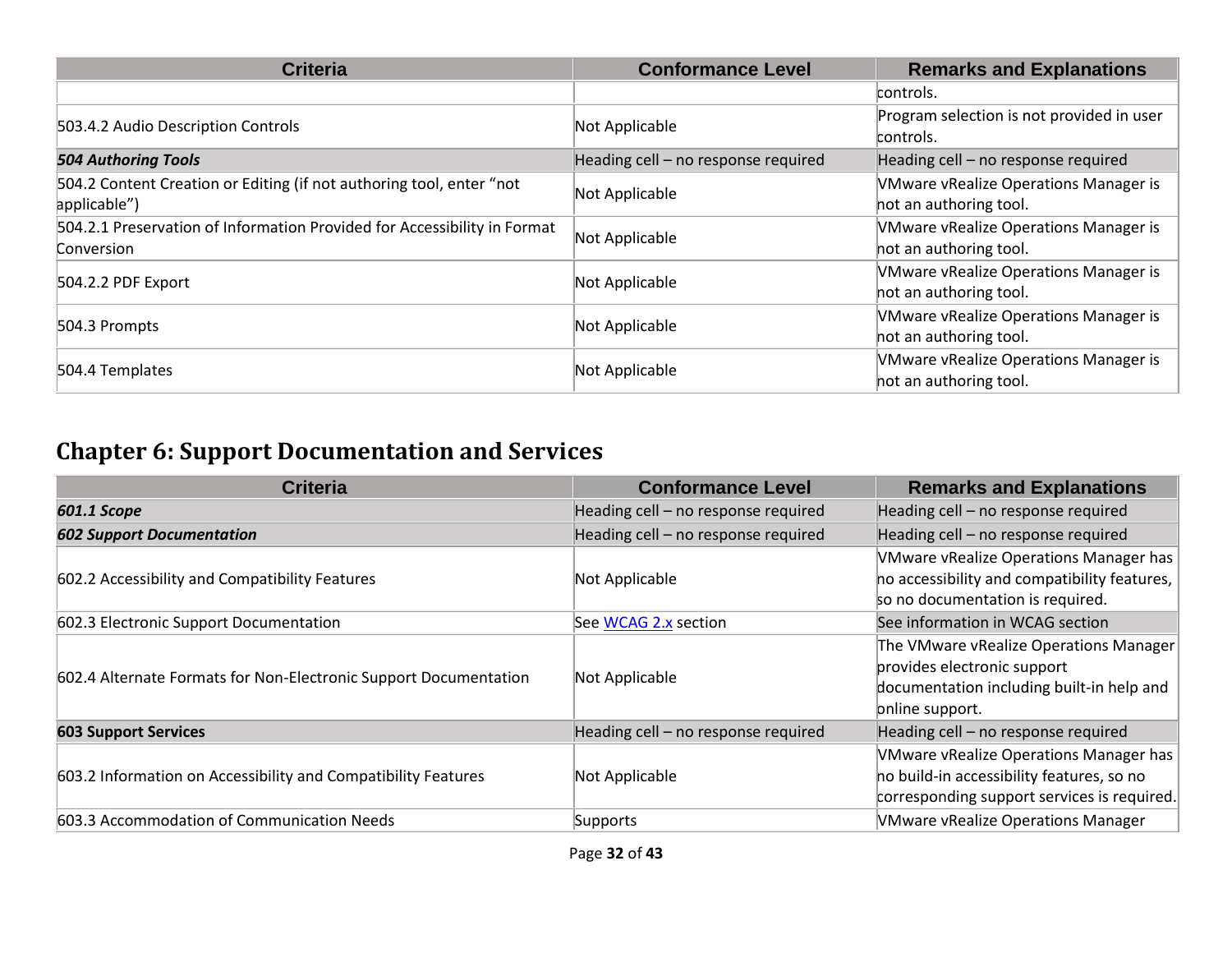| <b>Criteria</b> | <b>Conformance Level</b> | <b>Remarks and Explanations</b>            |
|-----------------|--------------------------|--------------------------------------------|
|                 |                          | provides build-in and online help          |
|                 |                          | document as well as online support         |
|                 |                          | services. User can contact support service |
|                 |                          | via telephone or through the VMware        |
|                 |                          | official website.                          |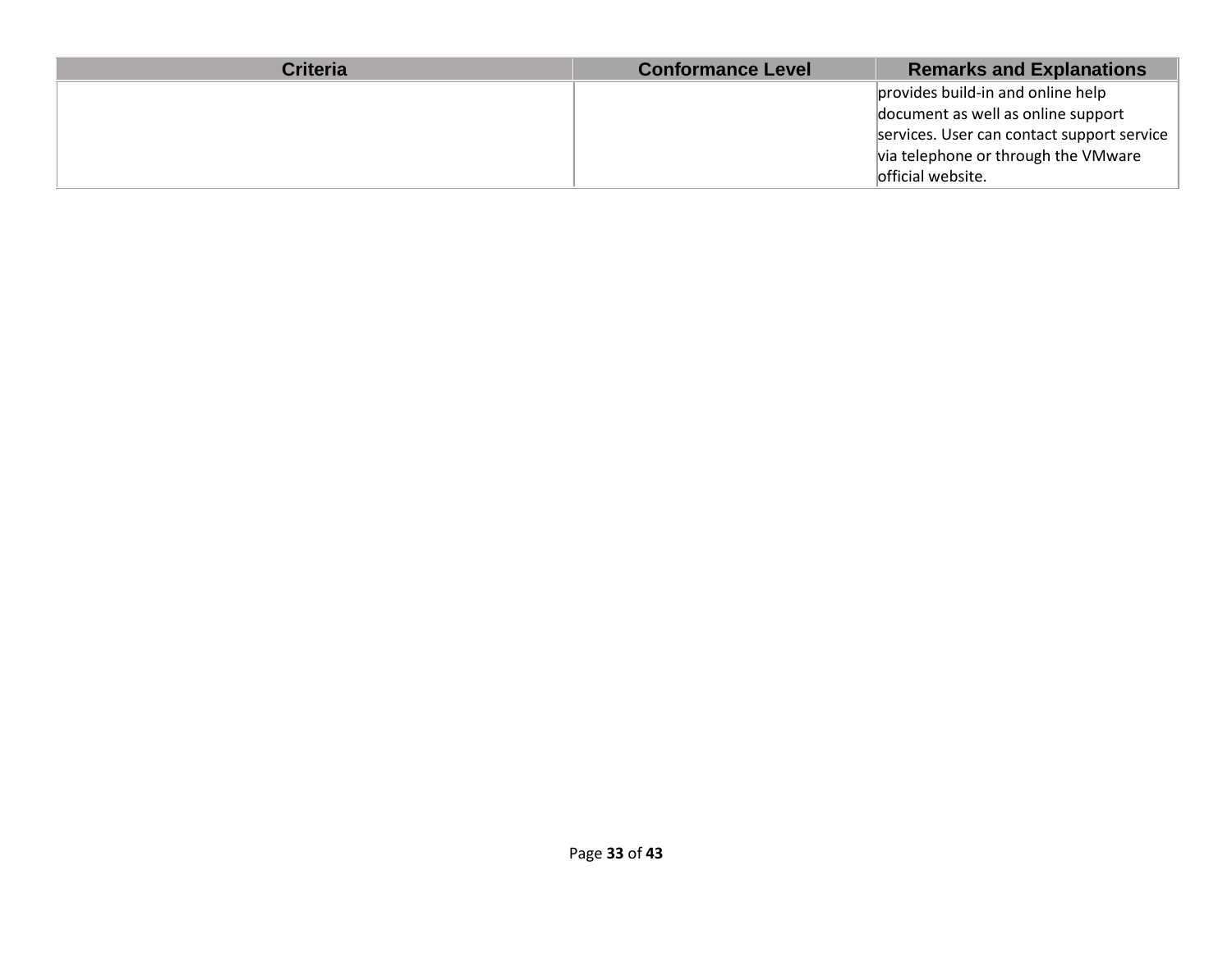# **EN 301 549 Report**

### **Chapter 4: [4.2 Functional Performance Statements](http://www.etsi.org/deliver/etsi_en/301500_301599/301549/01.01.02_60/en_301549v010102p.pdf#page=22) (FPS)**

| <b>Criteria</b>                                   | <b>Conformance Level</b> | <b>Remarks and Explanations</b>                                                          |
|---------------------------------------------------|--------------------------|------------------------------------------------------------------------------------------|
|                                                   |                          | Most features in VMware vRealize                                                         |
|                                                   |                          | Operations Manager allow vision-impaired<br>users to use screen readers to interact with |
|                                                   |                          | user interface elements.                                                                 |
| 4.2.1 Usage without vision                        | Partially Supports       | However, some features have accessibility                                                |
|                                                   |                          | issues, such as screen reader cannot                                                     |
|                                                   |                          | identify the roles and states for some                                                   |
|                                                   |                          | components, which affect vision-impaired                                                 |
|                                                   |                          | users.                                                                                   |
|                                                   |                          | Most features allow low vision users to use                                              |
|                                                   |                          | tools such as screen readers or magnifier                                                |
|                                                   |                          | to interact with user interface elements.                                                |
| 4.2.2 Usage with limited vision                   | Partially Supports       | However, some user interface does not                                                    |
|                                                   |                          | have enough color contrast ratio to allow                                                |
|                                                   |                          | low-vision user to distinguish.                                                          |
|                                                   |                          | Most elements in VMware vRealize                                                         |
|                                                   |                          | Operations Manager does not use color as                                                 |
| 4.2.3 Usage without perception of colour          | Partially Supports       | the only method to convey information.                                                   |
|                                                   |                          | However, in alerts page, the criticality is                                              |
|                                                   |                          | only distinguished by the color of the icon.                                             |
|                                                   |                          | One mode of operation that does not                                                      |
| 4.2.4 Usage without hearing                       | Supports                 | require user hearing is available.                                                       |
|                                                   |                          | One mode of operation that does not                                                      |
| 4.2.5 Usage with limited hearing                  | Supports                 | require user hearing is available.                                                       |
| 4.2.6 Usage without vocal capability              |                          | <b>VMware vRealize Operations Manager</b>                                                |
|                                                   | Supports                 | does not require speech input control or                                                 |
|                                                   |                          | operation.                                                                               |
| 4.2.7 Usage with limited manipulation or strength |                          | <b>VMware vRealize Operations Manager</b>                                                |
|                                                   | Supports                 | does not require simultaneous manual                                                     |
|                                                   |                          | operations or fine motor control.                                                        |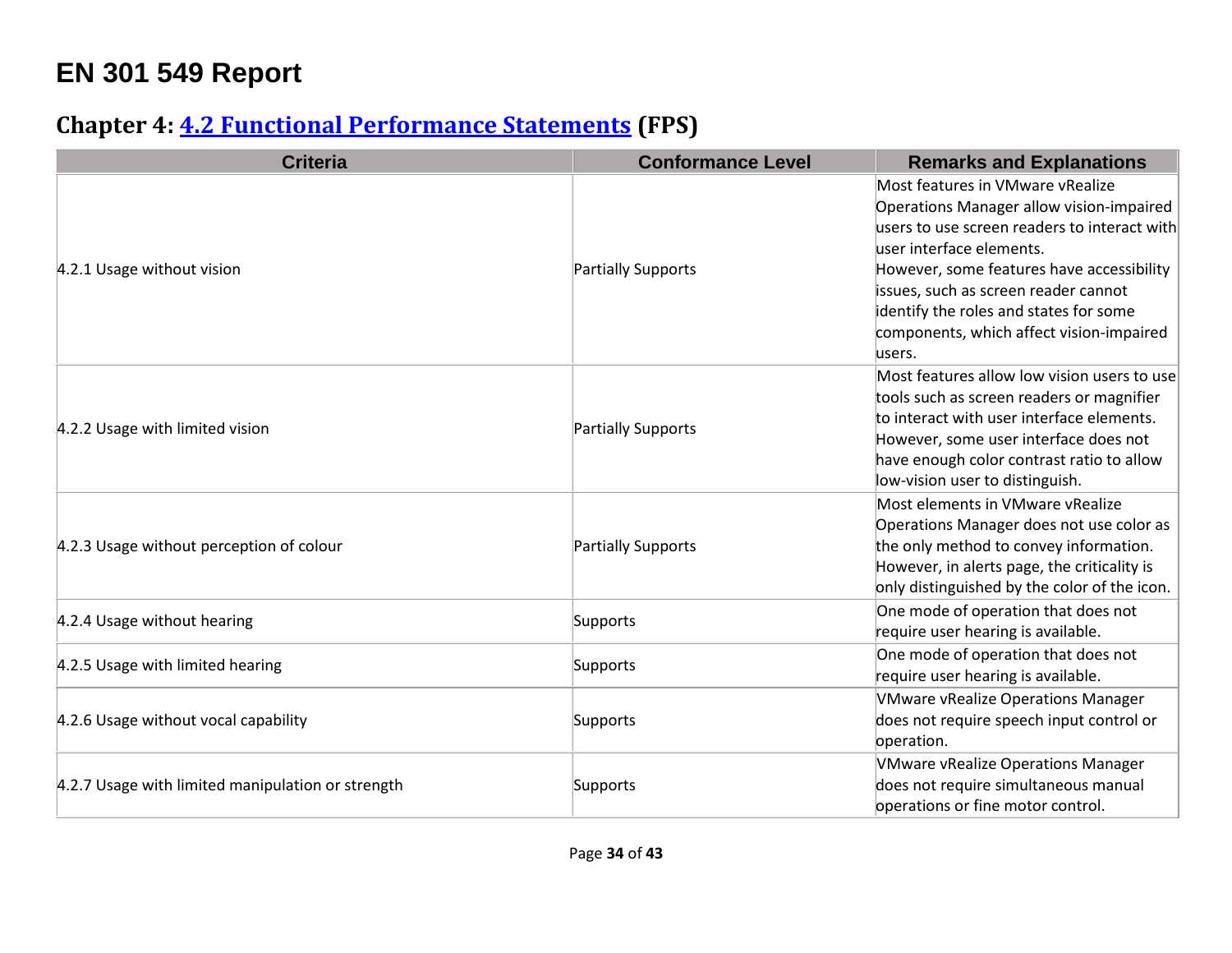| <b>Criteria</b>                                | <b>Conformance Level</b> | <b>Remarks and Explanations</b>                                                                                                                                                             |
|------------------------------------------------|--------------------------|---------------------------------------------------------------------------------------------------------------------------------------------------------------------------------------------|
| 4.2.8 Usage with limited reach                 | Supports                 | <b>VMware vRealize Operations Manager can</b><br>be operated by people with limited reach<br>and limited strength. There is no operation<br>requires user with reach and strength.          |
| 4.2.9 Minimize photosensitive seizure triggers | Supports                 | In VMware vRealize Operations Manager,<br>no content flashes more than 3 times per<br>lsecond.                                                                                              |
| 4.2.10 Usage with limited cognition            | Partially Supports       | Most features in VMware vRealize<br><b>Operations Manager provides instruction</b><br>when requires user input.<br>However, the line space issue may affect<br>user with limited cognitive. |
| $4.2.11$ Privacy                               | Not Applicable           | There is no privacy related feature<br>provided for accessibility in VMware<br><b>VRealize Operations Manager.</b>                                                                          |

# **Chapter [5: Generic Requirements](http://www.etsi.org/deliver/etsi_en/301500_301599/301549/01.01.02_60/en_301549v010102p.pdf#page=23)**

| <b>Criteria</b>                                   | <b>Conformance Level</b>            | <b>Remarks and Explanations</b>                                                                                                                                                                                        |
|---------------------------------------------------|-------------------------------------|------------------------------------------------------------------------------------------------------------------------------------------------------------------------------------------------------------------------|
| <b>5.1 Closed functionality</b>                   | Heading cell - no response required | Heading cell - no response required                                                                                                                                                                                    |
| 5.1.2 General                                     | Heading cell - no response required | Heading cell - no response required                                                                                                                                                                                    |
| 5.1.2.1 Closed functionality                      | See 5.2 through 13                  | See information in 5.2 through 13                                                                                                                                                                                      |
| 5.1.2.2 Assistive technology                      | See 5.1.3 through 5.1.6             | See information in 5.1.3 through 5.1.6                                                                                                                                                                                 |
| 5.1.3 Non-visual access                           | Heading cell - no response required | Heading cell - no response required                                                                                                                                                                                    |
| 5.1.3.1 General                                   | Partially Supports                  | Most contents in VMware vRealize<br>Operations Manager are available to<br>assistive technology for screen reading,<br>but some content is closed to screen<br>reader and does not provide non-visual<br>access to it. |
| 5.1.3.2 Auditory output delivery including speech | Not Applicable                      | <b>VMware vRealize Operations Manager</b><br>does not contain auditory output provide<br>as non-visual access method.                                                                                                  |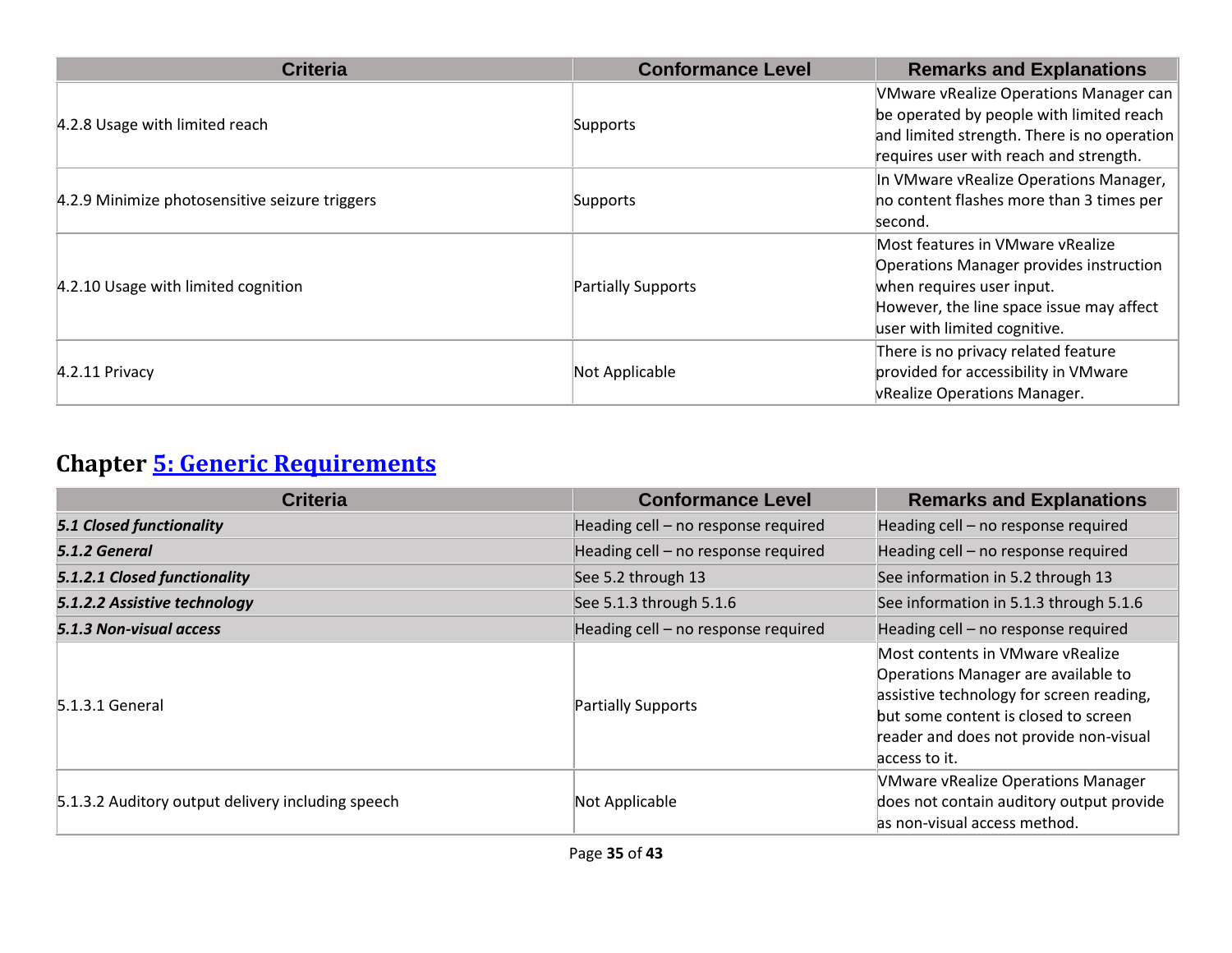| <b>Criteria</b>                              | <b>Conformance Level</b>  | <b>Remarks and Explanations</b>            |
|----------------------------------------------|---------------------------|--------------------------------------------|
|                                              |                           | <b>VMware vRealize Operations Manager</b>  |
| 5.1.3.3 Auditory output correlation          | Not Applicable            | does not contain audio output provide as   |
|                                              |                           | non-visual access method.                  |
|                                              |                           | <b>VMware vRealize Operations Manager</b>  |
| 5.1.3.4 Speech output user control           | Not Applicable            | does not contain speech output provide as  |
|                                              |                           | non-visual access method.                  |
|                                              |                           | <b>VMware vRealize Operations Manager</b>  |
| 5.1.3.5 Speech output automatic interruption | Not Applicable            | does not contain speech output provide as  |
|                                              |                           | hon-visual access method.                  |
|                                              |                           | Some non-text content in VMware            |
|                                              |                           | vRealize Operations Manager have           |
| 5.1.3.6 Speech output for non-text content   | <b>Partially Supports</b> | descriptions, but some component such as   |
|                                              |                           | the search/User button do not have text    |
|                                              |                           | description.                               |
|                                              |                           | <b>VMware vRealize Operations Manager</b>  |
| 5.1.3.7 Speech output for video information  | Not Applicable            | does not contain pre-recorded video that   |
|                                              |                           | enable the use of closed functions of ICT. |
|                                              |                           | <b>VMware vRealize Operations Manager</b>  |
| 5.1.3.8 Masked entry                         | Not Applicable            | does not contain auditory output provide   |
|                                              |                           | as non-visual access method.               |
|                                              |                           | <b>VMware vRealize Operations Manager</b>  |
| 5.1.3.9 Private access to personal data      | Not Applicable            | does not contain auditory output provide   |
|                                              |                           | as non-visual access method.               |
|                                              |                           | <b>VMware vRealize Operations Manager</b>  |
| 5.1.3.10 Non-interfering audio output        | Not Applicable            | does not contain auditory output provide   |
|                                              |                           | as non-visual access method.               |
|                                              |                           | <b>VMware vRealize Operations Manager</b>  |
| 5.1.3.11 Private listening                   | Not Applicable            | does not contain auditory output provide   |
|                                              |                           | as non-visual access method.               |
|                                              |                           | <b>VMware vRealize Operations Manager</b>  |
| 5.1.3.12 Speaker volume                      | Not Applicable            | does not contain auditory output provide   |
|                                              |                           | as non-visual access method.               |
|                                              |                           | <b>VMware vRealize Operations Manager</b>  |
| 5.1.3.13 Volume reset                        | Not Applicable            | does not contain auditory output provide   |
|                                              |                           | as non-visual access method.               |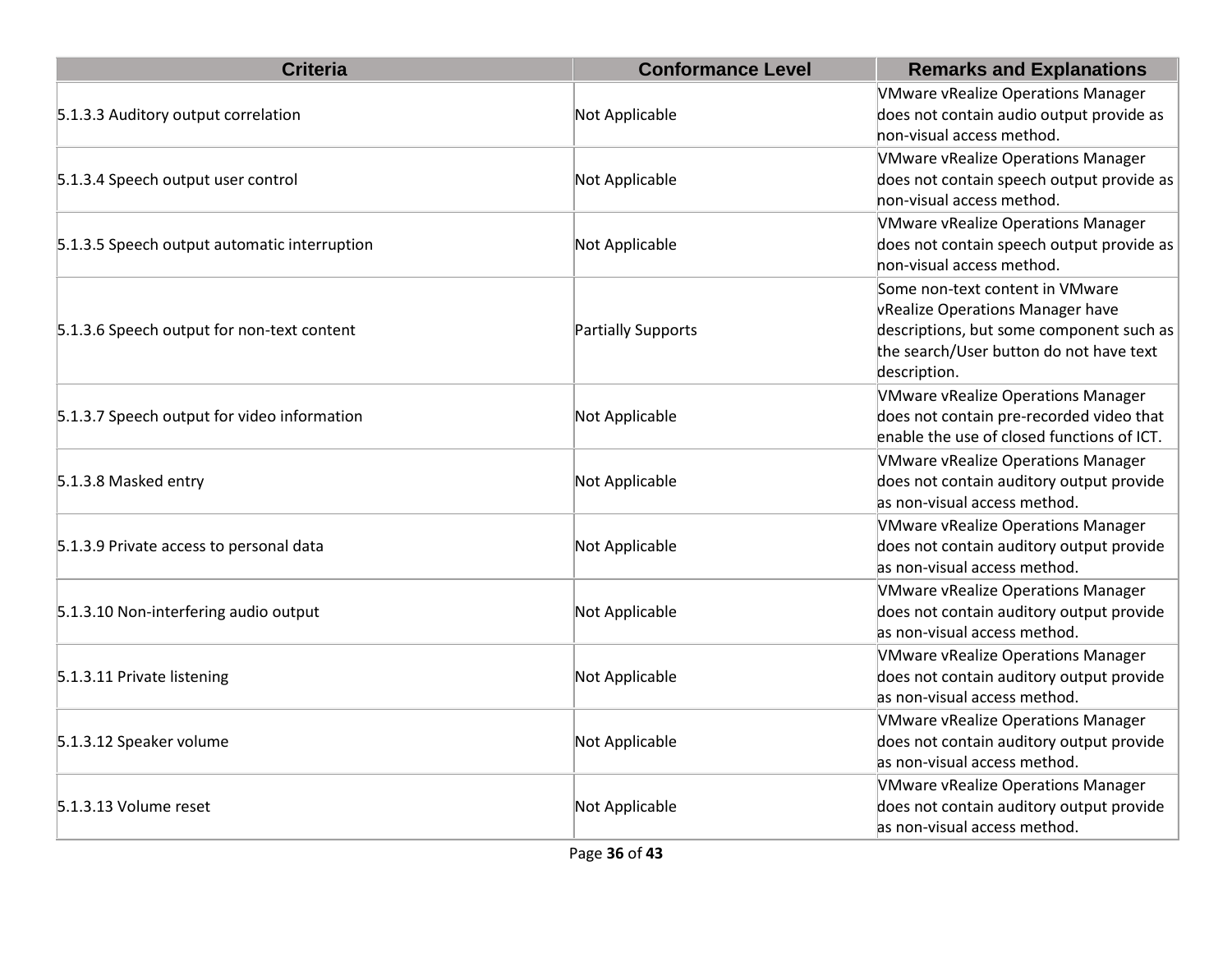| <b>Criteria</b>                                                 | <b>Conformance Level</b>            | <b>Remarks and Explanations</b>                                                                                                                       |
|-----------------------------------------------------------------|-------------------------------------|-------------------------------------------------------------------------------------------------------------------------------------------------------|
| 5.1.3.14 Spoken languages                                       | Not Applicable                      | <b>VMware vRealize Operations Manager</b><br>does not contain speech output provide as<br>non-visual access method.                                   |
| 5.1.3.15 Non-visual error identification                        | Not Applicable                      | <b>VMware vRealize Operations Manager</b><br>does not contain speech output provide as<br>non-visual access method.                                   |
| 5.1.3.16 Receipts, tickets, and transactional outputs           | Not Applicable                      | <b>VMware vRealize Operations Manager</b><br>does not provide self-services transaction.                                                              |
| 5.1.4 Functionality closed to text enlargement                  | Not Applicable                      | No function in VMware vRealize<br>Operations Manager is closed to text<br>enlargement feature of platform or<br>assistive technology.                 |
| 5.1.5 Visual output for auditory information                    | Not Applicable                      | No function in VMware vRealize<br>Operations Manager needs pre-recorded<br>auditory information to use.                                               |
| 5.1.6 Operation without keyboard interface                      | Heading cell - no response required | Heading cell - no response required                                                                                                                   |
| 5.1.6.1 Closed functionality                                    | See 5.1.3.1 through 5.1.3.16        | See 5.1.3.1 through 5.1.3.16                                                                                                                          |
| 5.1.6.2 Input focus                                             | Not Applicable                      | <b>VMware vRealize Operations Manager</b><br>does not support closed to keyboards or<br>keyboard interfaces.                                          |
| 5.2 Activation of accessibility features                        | Not Applicable                      | <b>VMware vRealize Operations Manager</b><br>does not support closed to keyboards or<br>keyboard interfaces.                                          |
| 5.3 Biometrics                                                  | Not Applicable                      | <b>VMware vRealize Operations Manager</b><br>does not use biological characteristics.                                                                 |
| 5.4 Preservation of accessibility information during conversion | Not Applicable                      | <b>VMware vRealize Operations Manager</b><br>does not convert information or<br>communication.                                                        |
| 5.5 Operable parts                                              | Heading cell - no response required | Heading cell - no response required                                                                                                                   |
| 5.5.1 Means of operation                                        | Not Applicable                      | <b>VMware vRealize Operations Manager</b><br>does not have operable parts that require<br>grasping, pinching, or twisting of the wrist<br>to operate. |
| 5.5.2 Operable parts discernibility                             | Not Applicable                      | <b>VMware vRealize Operations Manager</b>                                                                                                             |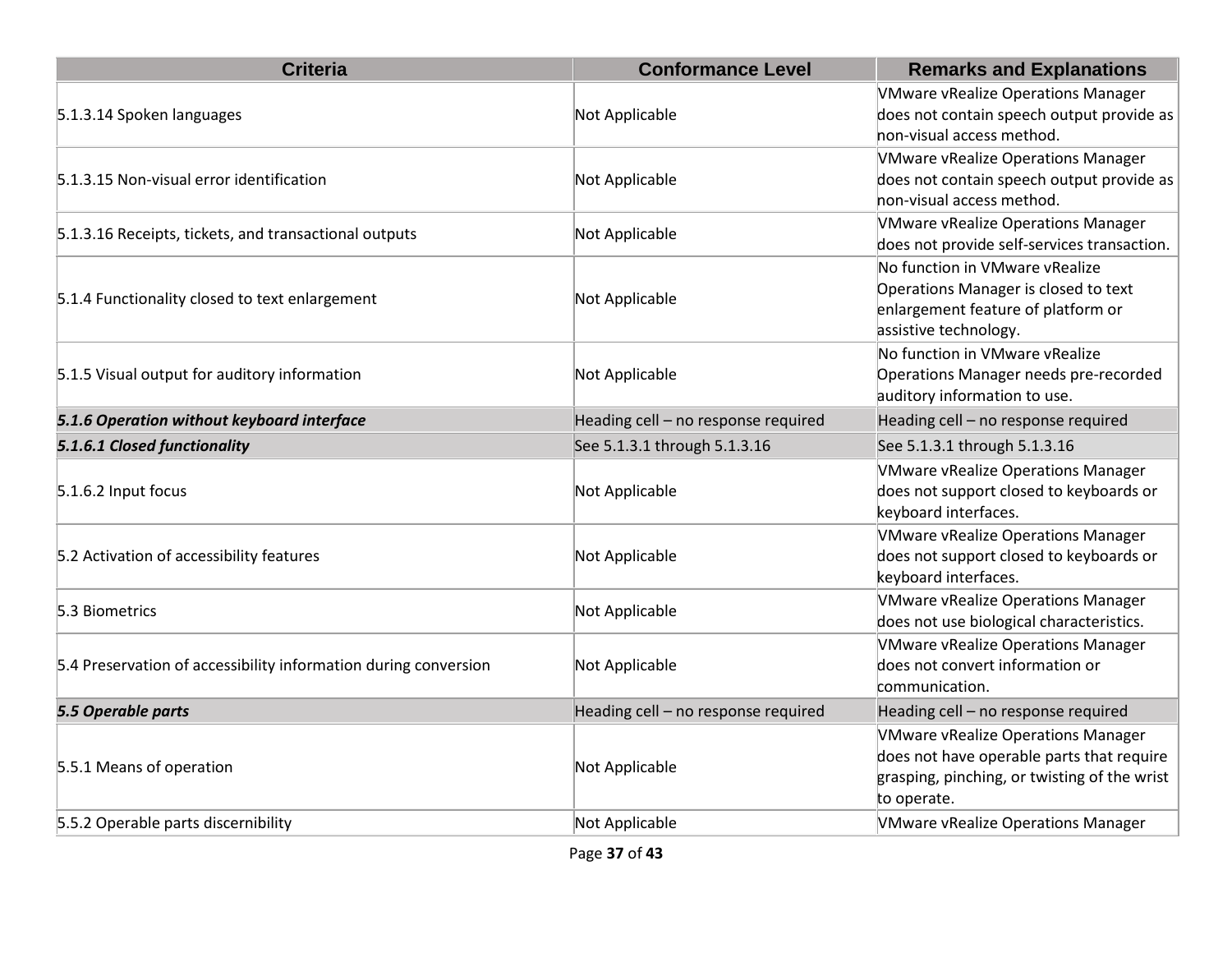| <b>Criteria</b>                  | <b>Conformance Level</b>            | <b>Remarks and Explanations</b>           |
|----------------------------------|-------------------------------------|-------------------------------------------|
|                                  |                                     | does not have operable parts.             |
| 5.6 Locking or toggle controls   | Heading cell - no response required | Heading cell - no response required       |
| 5.6.1 Tactile or auditory status | Not Applicable                      | <b>VMware vRealize Operations Manager</b> |
|                                  |                                     | does not have locking or toggle control.  |
| 5.6.2 Visual status              | Not Applicable                      | <b>VMware vRealize Operations Manager</b> |
|                                  |                                     | does not have locking or toggle control.  |
| 5.7 Key repeat                   | Not Applicable                      | <b>VMware vRealize Operations Manager</b> |
|                                  |                                     | does not have key repeat function.        |
| 5.8 Double-strike key acceptance | Not Applicable                      | <b>VMware vRealize Operations Manager</b> |
|                                  |                                     | does not have key repeat function.        |
| 5.9 Simultaneous user actions    |                                     | <b>VMware vRealize Operations Manager</b> |
|                                  | Supports                            | does not need simultaneous user actions   |
|                                  |                                     | for its operation.                        |

#### **Chapter [6: ICT with Two-Way Voice Communication](http://www.etsi.org/deliver/etsi_en/301500_301599/301549/01.01.02_60/en_301549v010102p.pdf#page=28)**

All criteria of chapter 6 are Not Applicable for VMware vRealize Operations Manager.

#### **Chapter [7: ICT with Video Capabilities](http://www.etsi.org/deliver/etsi_en/301500_301599/301549/01.01.02_60/en_301549v010102p.pdf#page=31)**

All criteria of chapter 7 are Not Applicable for VMware vRealize Operations Manager.

#### **Chapter [8: Hardware](http://www.etsi.org/deliver/etsi_en/301500_301599/301549/01.01.02_60/en_301549v010102p.pdf#page=32)**

All criteria of chapter 8 are Not Applicable for VMware vRealize Operations Manager.

#### **Chapter [9: Web](http://www.etsi.org/deliver/etsi_en/301500_301599/301549/01.01.02_60/en_301549v010102p.pdf#page=39)** *(see WCAG 2.x section)*

Notes: See WCAG 2.1 section

#### **Chapter [10: Non-web Documents](http://www.etsi.org/deliver/etsi_en/301500_301599/301549/01.01.02_60/en_301549v010102p.pdf#page=43)**

| Criteria     | <b>Conformance Level</b>            | <b>Remarks and Explanations</b>     |
|--------------|-------------------------------------|-------------------------------------|
| 10.0 General | Heading cell – no response required | Heading cell - no response required |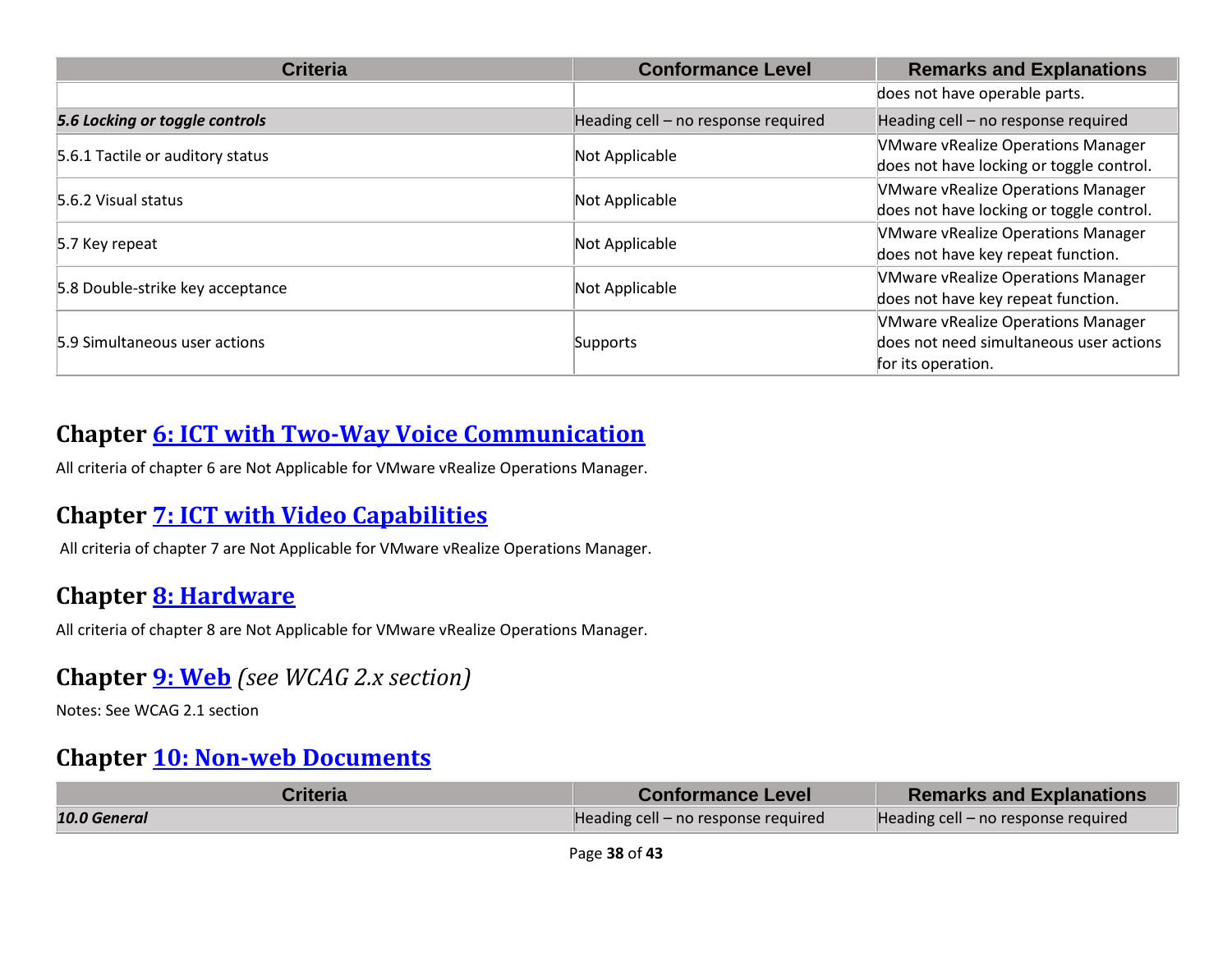| <b>Criteria</b>               | <b>Conformance Level</b> | <b>Remarks and Explanations</b>                                                                           |
|-------------------------------|--------------------------|-----------------------------------------------------------------------------------------------------------|
| 10.1.1.1 through 10.4.1.3     | See WCAG 2.x section     | See information in WCAG section                                                                           |
| 10.5 Caption positioning      | Not Applicable           | <b>VMware vRealize Operations Manager</b><br>does not contain synchronized media in<br>non-web Documents. |
| 10.6 Audio description timing | Not Applicable           | <b>VMware vRealize Operations Manager</b><br>does not contain synchronized media in<br>non-web Documents. |

# **Chapter [11: Software](http://www.etsi.org/deliver/etsi_en/301500_301599/301549/01.01.02_60/en_301549v010102p.pdf#page=53)**

| <b>Criteria</b>                                                                                | <b>Conformance Level</b>            | <b>Remarks and Explanations</b>                                                                                                                                                                                                                                                                                        |
|------------------------------------------------------------------------------------------------|-------------------------------------|------------------------------------------------------------------------------------------------------------------------------------------------------------------------------------------------------------------------------------------------------------------------------------------------------------------------|
| 11.0 General                                                                                   | Heading cell - no response required | Heading cell - no response required                                                                                                                                                                                                                                                                                    |
| 11.1.1.1 through 11.4.1.3                                                                      | See WCAG 2.x section                | See information in WCAG section                                                                                                                                                                                                                                                                                        |
| 11.5 Interoperability with assistive technology                                                | Heading cell - no response required | Heading cell - no response required                                                                                                                                                                                                                                                                                    |
| 11.5.1 Closed functionality (informative)                                                      | Heading cell - no response required | Heading cell - no response required                                                                                                                                                                                                                                                                                    |
| 11.5.2 Accessibility services                                                                  | Heading cell - no response required | Heading cell - no response required                                                                                                                                                                                                                                                                                    |
| 11.5.2.1 Platform accessibility service support for software that provides<br>a user interface | See 11.3.2.5 through 11.3.2.17      | See information in 11.3.2.5 through<br>11.3.2.17                                                                                                                                                                                                                                                                       |
| 11.5.2.2 Platform accessibility service support for assistive technologies                     | See 11.3.2.5 through 11.3.2.17      | See information in 11.3.2.5 through<br>11.3.2.17                                                                                                                                                                                                                                                                       |
| 11.5.2.3 Use of accessibility services                                                         | Not Applicable                      | <b>VMware vRealize Operations Manager</b><br>does not disrupt platform accessibility<br>features.                                                                                                                                                                                                                      |
| 11.5.2.4 Assistive technology                                                                  | Not Applicable                      | <b>VMware vRealize Operations Manager is</b><br>not assistive technology.                                                                                                                                                                                                                                              |
| 11.5.2.5 Object information                                                                    | Partially Supports                  | For most components in VMware vRealize<br>Operations Manager, the screen reader<br>can automatically determine their role,<br>state, properties, boundary, name and<br>description.<br>However, screen reader cannot determine<br>the role of some elements, such as the<br>role of the back button on navigation bar. |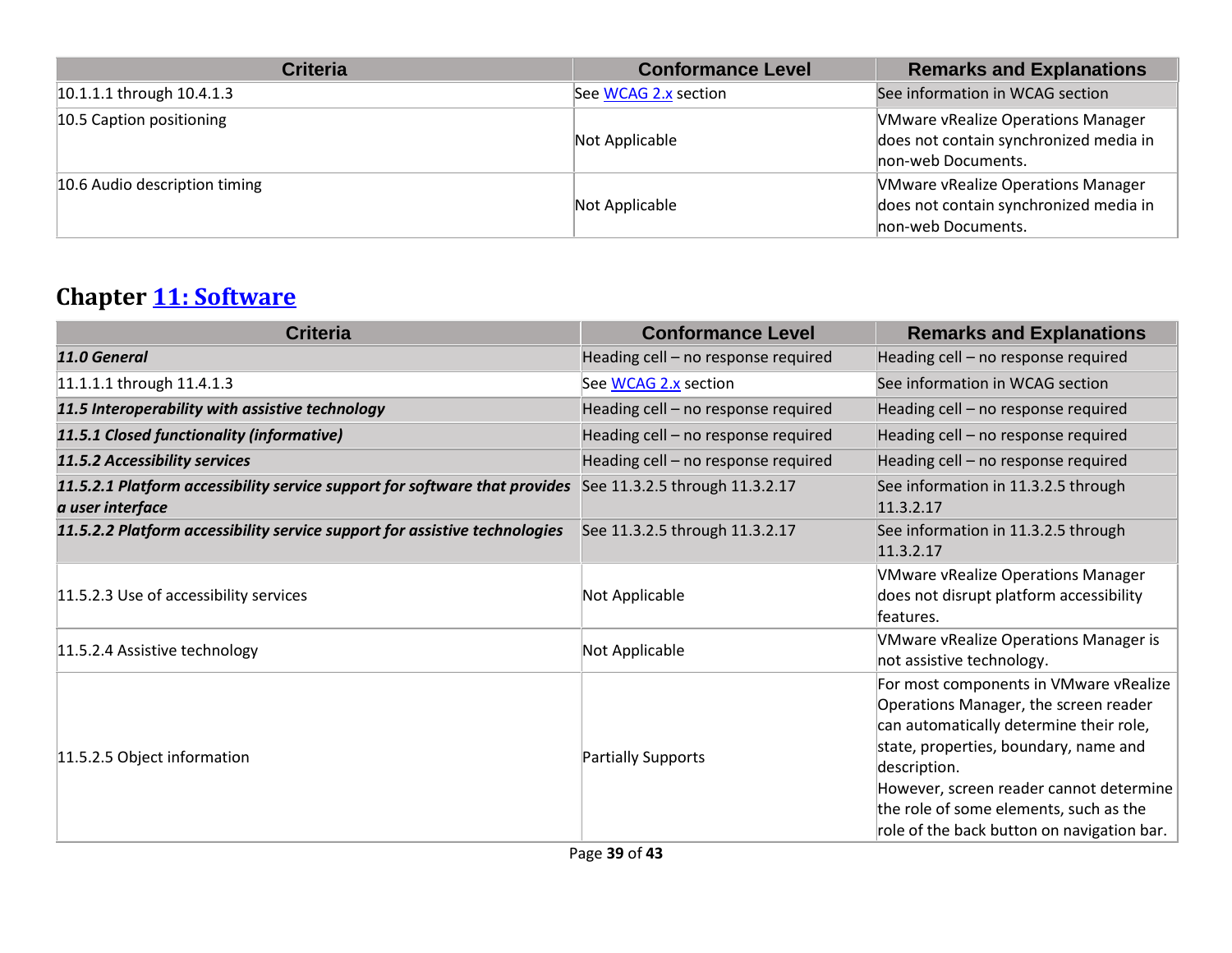| <b>Criteria</b>                          | <b>Conformance Level</b> | <b>Remarks and Explanations</b>                                                                                                                                                                                                                                                      |
|------------------------------------------|--------------------------|--------------------------------------------------------------------------------------------------------------------------------------------------------------------------------------------------------------------------------------------------------------------------------------|
| 11.5.2.6 Row, column, and headers        | Partially Supports       | Screen reader can identify table structure<br>in VMware vRealize Operations Manager.<br>However, screen reader cannot identify<br>the table header in the data table.                                                                                                                |
| 11.5.2.7 Values                          | Partially Supports       | Screen reader can identify most value and<br>set of allowable values of an input field in<br>VMware vRealize Operations Manager.<br>However, screen reader cannot read the<br>values for some combo box.                                                                             |
| 11.5.2.8 Label relationships             | Partially Supports       | Screen reader can identify the label<br>relationship of most components in<br>VMware vRealize Operations Manager.<br>However, for the input field in preference<br>dialog, screen reader cannot identify the<br>label relationship.                                                  |
| 11.5.2.9 Parent-child relationships      | Partially Supports       | Screen reader can identify most of the<br>hierarchical relationship between<br>components in VMware vRealize<br>Operations Manager.<br>However, in admin UI logs page, the<br>hierarchical relationship between log<br>folder and log file cannot be identified by<br>screen reader. |
| 11.5.2.10 Text                           | Supports                 | For text objects in vRealize Operation<br>Manager, its attributes and boundary of<br>text can be programmatically<br>determinable.                                                                                                                                                   |
| 11.5.2.11 List of available actions      | Partially Supports       | <b>VMware vRealize Operations Manager</b><br>allows assistive technology to determine<br>available actions on objects.<br>However, some clickable components<br>cannot be operated through keyboard.                                                                                 |
| 11.5.2.12 Execution of available actions | Partially Supports       | <b>VMware vRealize Operations Manager</b><br>allows assistive technology to execute<br>actions on objects.                                                                                                                                                                           |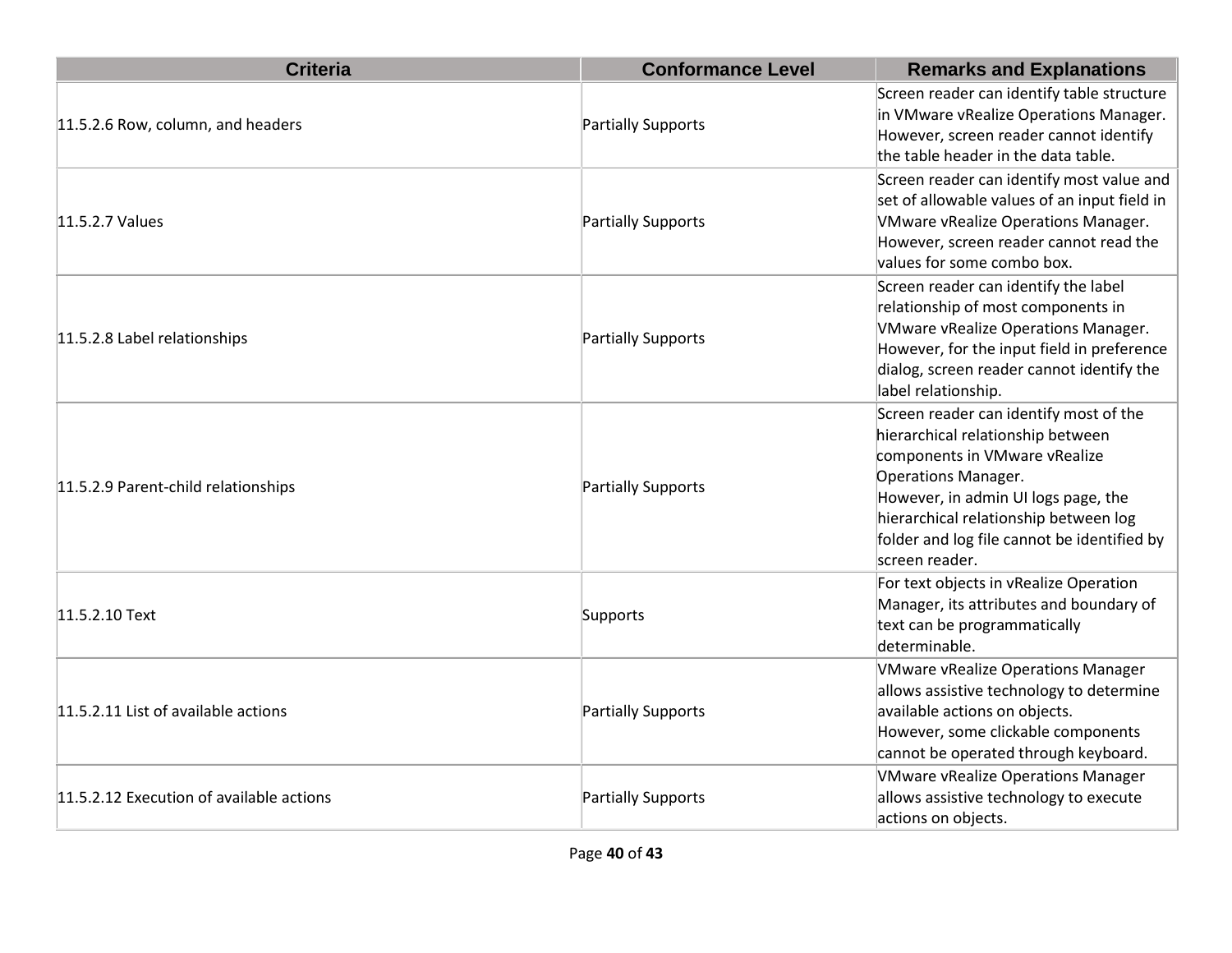| <b>Criteria</b>                                          | <b>Conformance Level</b>            | <b>Remarks and Explanations</b>                                                                                                                                                                                                                                                                                |
|----------------------------------------------------------|-------------------------------------|----------------------------------------------------------------------------------------------------------------------------------------------------------------------------------------------------------------------------------------------------------------------------------------------------------------|
|                                                          |                                     | However, some clickable components<br>cannot be operated through keyboard.                                                                                                                                                                                                                                     |
| 11.5.2.13 Tracking of focus and selection attributes     | Partially Supports                  | <b>VMware vRealize Operations Manager</b><br>shows text insertion point when requires<br>user input and have visible focus.<br>However, the focus for some element is<br>not visible to user.                                                                                                                  |
| 11.5.2.14 Modification of focus and selection attributes | Supports                            | The focus cursor can be tracked and<br>moved among interactive interface<br>elements as the input focus changes.                                                                                                                                                                                               |
| 11.5.2.15 Change notification                            | Partially Supports                  | Most notification of events is available to<br>assistive technology.<br>However, some warning message of edit<br>box is not available to screen reader.                                                                                                                                                        |
| 11.5.2.16 Modifications of states and properties         | Partially Supports                  | For elements in VMware vRealize<br>Operation Manager, states and properties<br>can be set by user can also be set when<br>using screen reader.<br>However, for some elements, such as the<br>check box under all dashboards dropdown<br>list in Dashboards page, the states cannot<br>be changed via keyboard. |
| 11.5.2.17 Modifications of values and text               | Partially Supports                  | For most elements in VMware vRealize<br>Operation Manager, the values and text<br>can be set through assistive technology.<br>However, some dropdown list cannot be<br>navigated via keyboard.                                                                                                                 |
| 11.6 Documented accessibility usage                      | Heading cell - no response required | Heading cell - no response required                                                                                                                                                                                                                                                                            |
| 11.6.1 User control of accessibility features            | Not Applicable                      | <b>VMware vRealize Operation Manager is</b><br>not platform.                                                                                                                                                                                                                                                   |
| 11.6.2 No disruption of accessibility features           | Supports                            | <b>VMware vRealize Operation Manager does</b><br>not disrupt the accessibility features<br>provided by platform.                                                                                                                                                                                               |
| 11.7 User preferences                                    | Supports                            | <b>VMware vRealize Operation Manager</b><br>permits user preferences from platform                                                                                                                                                                                                                             |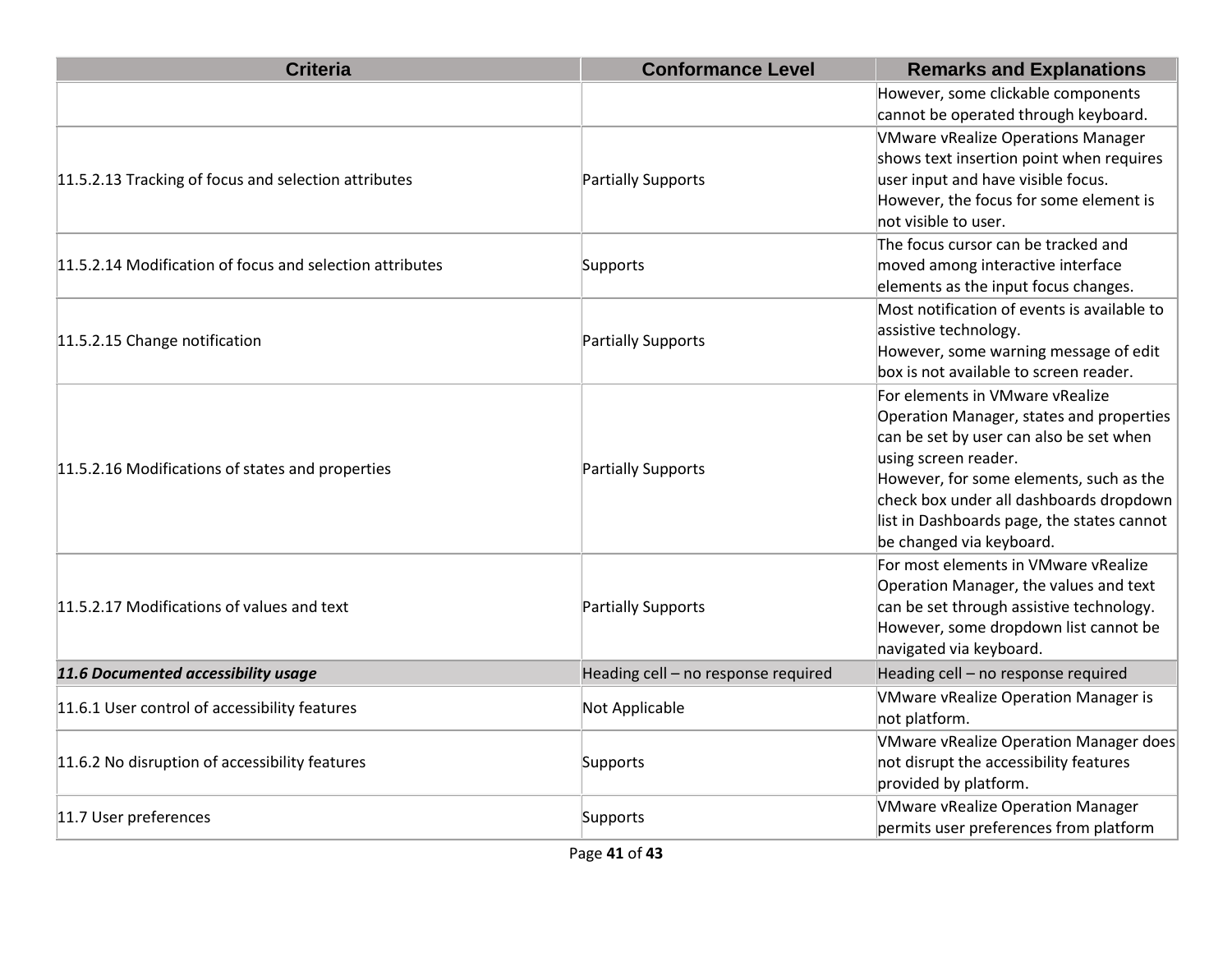| <b>Criteria</b>                                                                       | <b>Conformance Level</b>            | <b>Remarks and Explanations</b>                                    |
|---------------------------------------------------------------------------------------|-------------------------------------|--------------------------------------------------------------------|
|                                                                                       |                                     | settings.                                                          |
| 11.8 Authoring tools                                                                  | Heading cell - no response required | Heading cell - no response required                                |
| 11.8.1 Content technology                                                             | Heading cell - no response required | Heading cell - no response required                                |
| 11.8.2 Accessible content creation (if not authoring tool, enter "not<br>applicable") | Not Applicable                      | The VMware vRealize Operation Manager<br>is not an authoring tool. |
| 11.8.3 Preservation of accessibility information in transformations                   | Not Applicable                      | The VMware vRealize Operation Manager<br>is not an authoring tool. |
| 11.8.4 Repair assistance                                                              | Not Applicable                      | The VMware vRealize Operation Manager<br>is not an authoring tool. |
| 11.8.5 Templates                                                                      | Not Applicable                      | The VMware vRealize Operation Manager<br>is not an authoring tool. |

# **Chapter [12: Documentation and Support Services](http://www.etsi.org/deliver/etsi_en/301500_301599/301549/01.01.02_60/en_301549v010102p.pdf#page=73)**

| <b>Criteria</b>                                                | <b>Conformance Level</b>            | <b>Remarks and Explanations</b>                                                                                                                                                                                                |
|----------------------------------------------------------------|-------------------------------------|--------------------------------------------------------------------------------------------------------------------------------------------------------------------------------------------------------------------------------|
| <b>12.1 Product documentation</b>                              | Heading cell - no response required | Heading cell - no response required                                                                                                                                                                                            |
| 12.1.1 Accessibility and compatibility features                | Not Applicable                      | VMware vRealize Operations Manager has<br>no accessibility and compatibility features,<br>so no documentation is required.                                                                                                     |
| 12.1.2 Accessible documentation                                | See WCAG 2.1 section                | See information in WCAG section                                                                                                                                                                                                |
| <b>12.2 Support Services</b>                                   | Heading cell - no response required | Heading cell - no response required                                                                                                                                                                                            |
| 12.2.2 Information on accessibility and compatibility features | Not Applicable                      | VMware vRealize Operations Manager has<br>no build-in accessibility features, so no<br>corresponding support services is<br>required.                                                                                          |
| 12.2.3 Effective communication                                 | Supports                            | <b>VMware vRealize Operations Manager</b><br>provides build-in and online help<br>document as well as online support<br>services. User can contact support service<br>via telephone or through the VMware<br>official website. |
| 12.2.4 Accessible documentation                                | See WCAG 2.1 section                | See information in WCAG section                                                                                                                                                                                                |